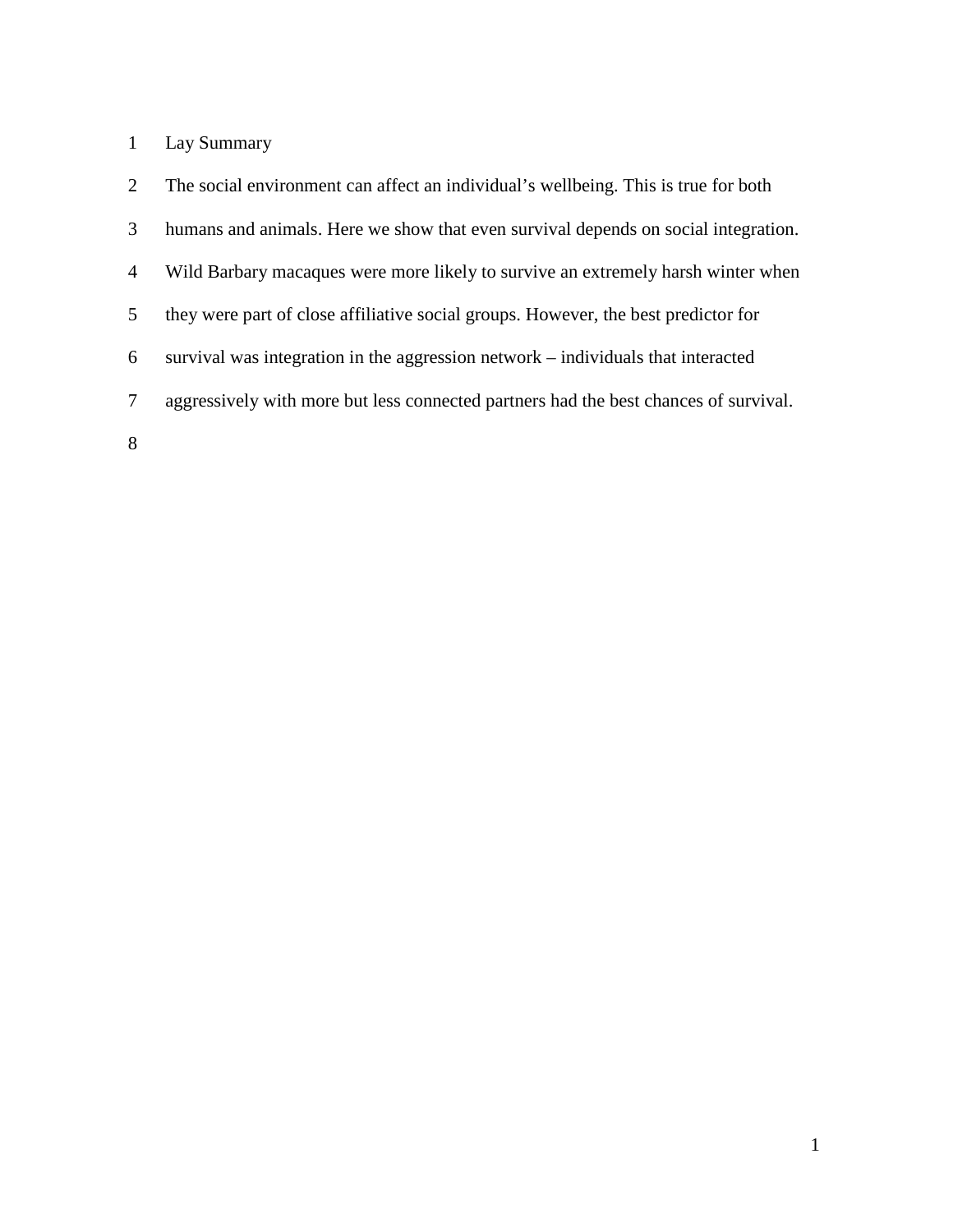- **The effects of social network position on the survival of wild Barbary macaques,**
- *Macaca sylvanus*
- 

### **Running header: Sociality and survival in macaques**

### *Abstract*

 It has long been shown that the social environment of individuals can have strong effects on health, wellbeing and longevity in a wide range of species. Several recent studies found that an individual's number of affiliative partners positively relates to its probability of survival. Here we build on these previous results to test how both affiliation and aggression networks predict Barbary macaque (*Macaca sylvanus*) survival in a 'natural experiment'. Thirty out of 47 wild Barbary macaques, living in two groups, died during an exceptionally cold winter in the Middle Atlas Mountains, Morocco. We analyzed the affiliation and aggression networks of both groups in the six months before the occurrences of these deaths, to assess which aspects of their social relationships enhanced individual survivorship. Using only the affiliation network we found that network clustering was highly predictive of individual survival probability. Using only the aggression network we found that individual survival probability increased with a higher number of aggression partners and lower clustering coefficient. Interestingly, when both affiliation and aggression networks were considered together, only parameters from the aggression network were included into the best model predicting individual survival. Aggressive relationships might serve to stabilize affiliative social relationships, thereby positively impacting on individual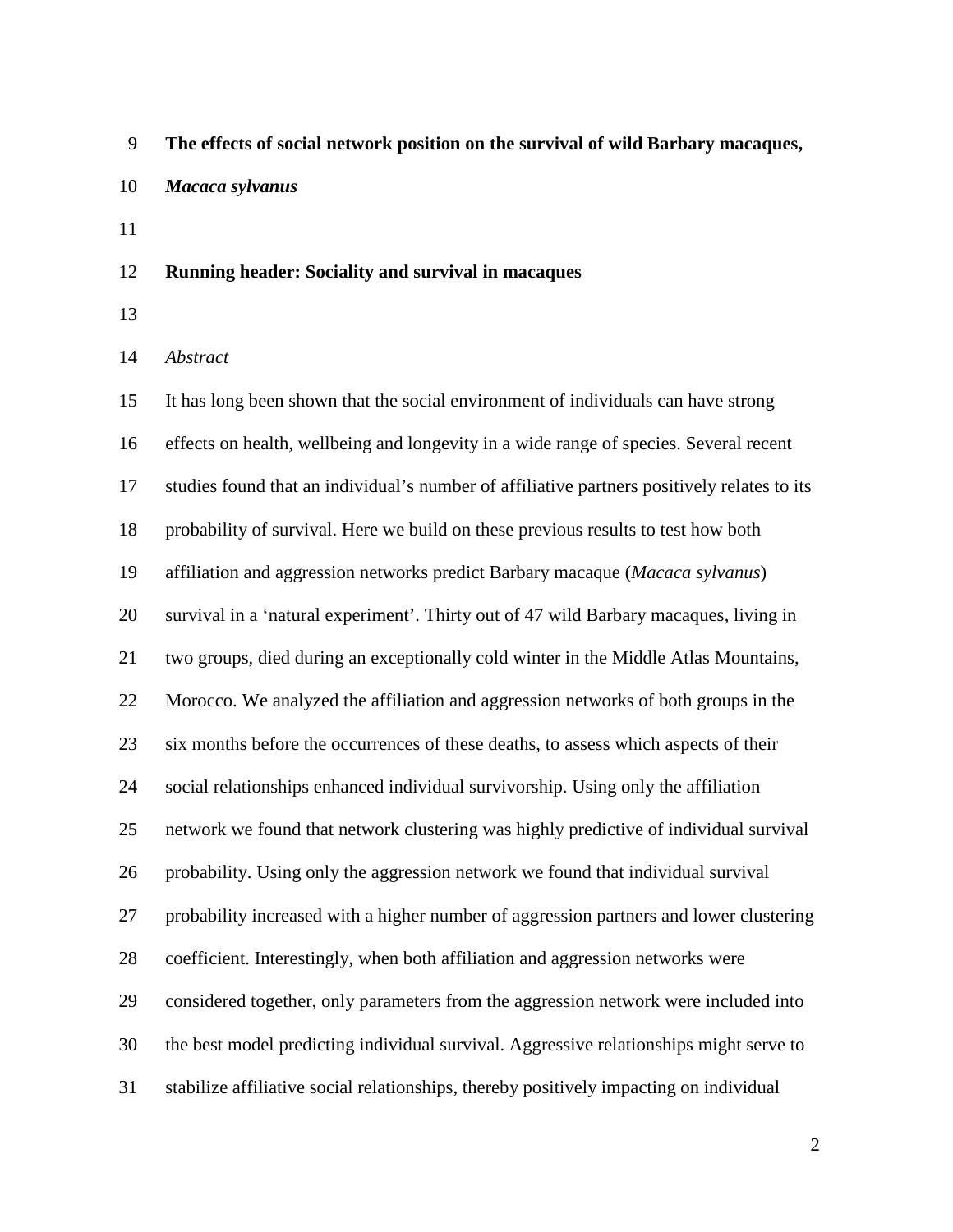| 32 | survival during times of extreme weather conditions. Overall, our findings support the |
|----|----------------------------------------------------------------------------------------|
| 33 | view that aggressive social interactions are extremely important for individual        |
| 34 | wellbeing and fitness.                                                                 |
| 35 |                                                                                        |
| 36 | <b>Keywords:</b> network clustering, primates, fitness, aggression, affiliation        |
| 37 |                                                                                        |
|    |                                                                                        |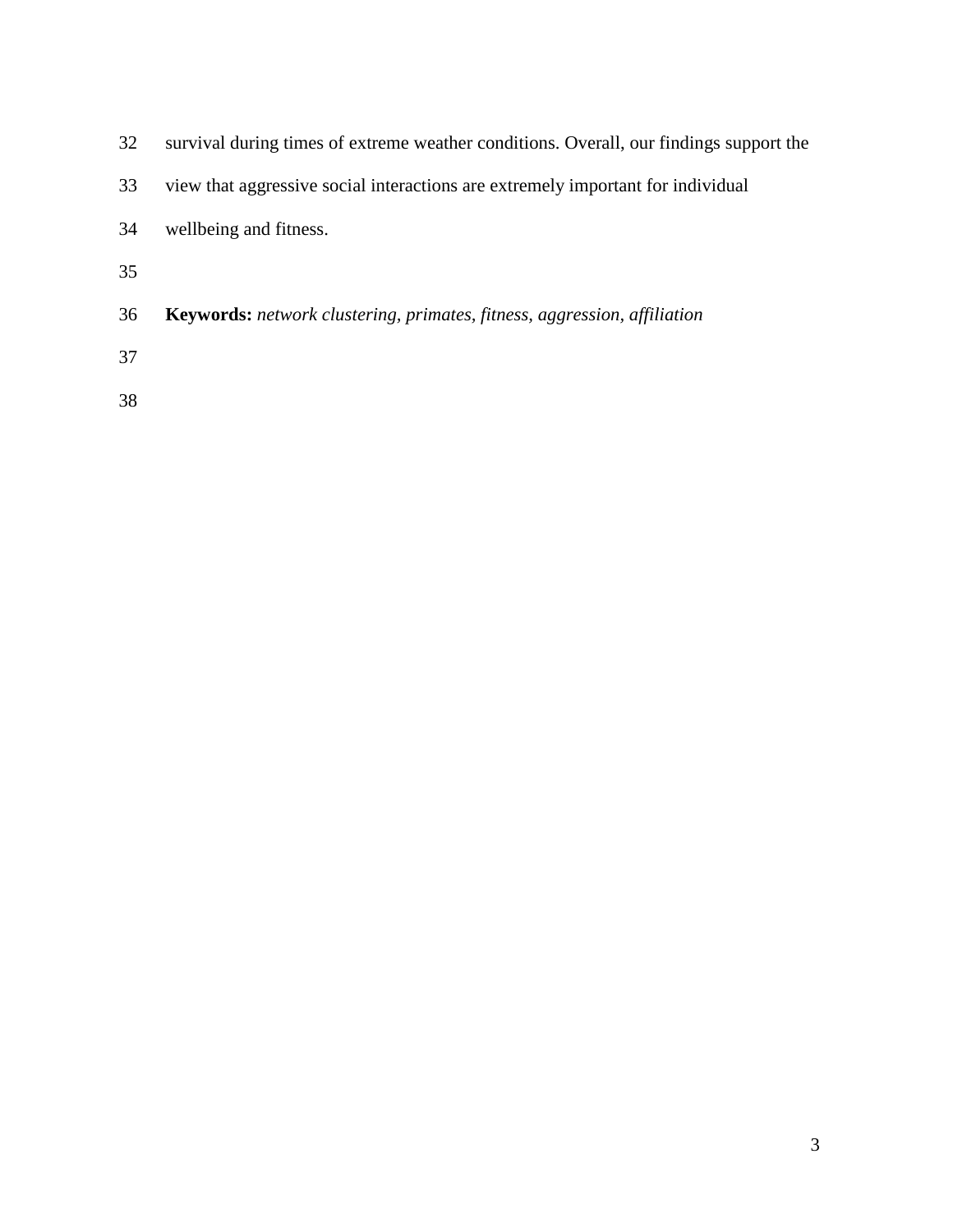### **Introduction**

 In recent decades, evidence has accumulated to suggest that social integration affords fitness benefits in both human and animal societies. Social integration is often described as the number or strength of social relationships an individual shares with their conspecific group members, although the use of social network analysis has provided a variety of additional measures to quantify how individuals are embedded into their groups. In humans, social integration can have far reaching health and wellbeing consequences [\(Berkman and Glass, 2000;](#page-24-0) [Smith and Christakis, 2008\)](#page-29-0). For example, being strongly embedded into a network of close friends can enhance psychological wellbeing [\(Fiori et al., 2006\)](#page-25-0) and lower mortality risk in humans [\(Holt-](#page-26-0) [Lunstad et al., 2010\)](#page-26-0). Whilst most studies to date have focused on humans in this respect, social network analysis has also been employed to examine the social networks of animal societies [\(Croft et al., 2004;](#page-25-1) [Lehmann and Dunbar, 2009;](#page-26-1) [Lusseau](#page-27-0)  [and Newman, 2004;](#page-27-0) [Sade and Dow, 1994;](#page-28-0) [Whitehead and Lusseau, 2012\)](#page-30-0). Similar to the results reported in humans, better social integration has also been found to increase animal health, fitness and survival (e.g. [McFarland and Majolo, 2013;](#page-27-1) [Schuelke et al.,](#page-28-1)  [2010;](#page-28-1) [Silk et al., 2003\)](#page-29-1)

 An increasing number of animal studies have demonstrated that the degree to which an animal is integrated into their social group can affect their reproductive success. For example, juvenile male house finches (*Carpodacus mexicanus*) with greater inter-group movements (as captured by network betweenness) can increase their relative attractiveness to females in the mating context [\(Oh and Badyaev 2010\)](#page-25-0), and male long-tailed manakins (*Chiroxiphia linearis*) are more likely to succeed in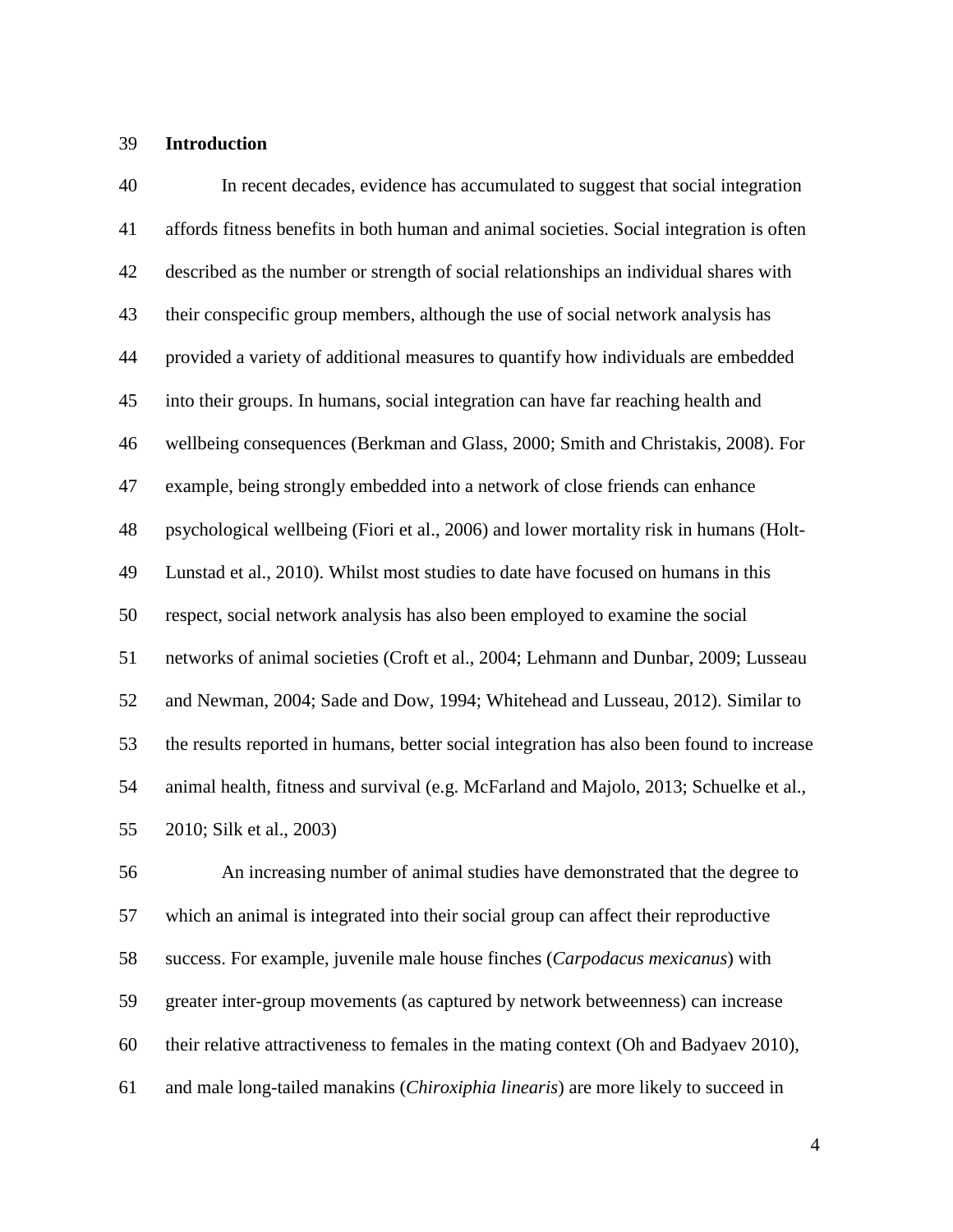| 62 | reaching high-ranking positions when they are highly connected and central to their          |
|----|----------------------------------------------------------------------------------------------|
| 63 | social network as juveniles (McDonald, 2007). In great tits (Parus major), territory         |
| 64 | acquisition is modulated by social network structure (Farine and Sheldon, 2015) and          |
| 65 | having more stable neighbors results in higher fledgling success (Royle et al., 2012).       |
| 66 | Associating with other calving females increases reproductive success in dolphins            |
| 67 | (Tursiops sp) (Frère et al., 2010) and in feral horses (Equas sp.), individuals that are     |
| 68 | better integrated into their social networks have increased foal survival (Cameron et al.,   |
| 69 | 2009). In baboons (Papio cynocephalus), females that have strong and consistent social       |
| 70 | bonds within their group have improved infant survival (Silk et al., 2003; Silk et al.,      |
| 71 | 2009), while strong social bonds in male Assamese macaques (Macaca assamensis)               |
| 72 | increase their reproductive success by enhancing their competitive abilities (Schuelke       |
| 73 | et al., 2010).                                                                               |
| 74 | Social networks also provide immediate survival consequences in a variety of                 |
| 75 | species. For example, in dolphins ( <i>Tursiops sp</i> ) juvenile male social integration is |
| 76 | negatively linked to survival (Stanton and Mann, 2012) while in foals (Equaus                |
| 77 | caballus) the number of close associates predict their survival after a catastrophic event   |
| 78 | (Nuñez et al., 2015). In rock hyrax (Procavia capensis) longevity of females increases       |
| 79 | when there is little variation in network centrality (Barocas et al., 2011), while in        |
| 80 | female baboons (Papio cynocephalus) good social integration enhances longevity (Silk         |
| 81 | et al., 2010).                                                                               |
| 82 | The mechanisms by which social integration is linked to survival, health and                 |
| 83 | reproductive success are not entirely clear, although several hypotheses have been           |
| 84 | suggested. In groups with differentiated social relationships, individuals that are more     |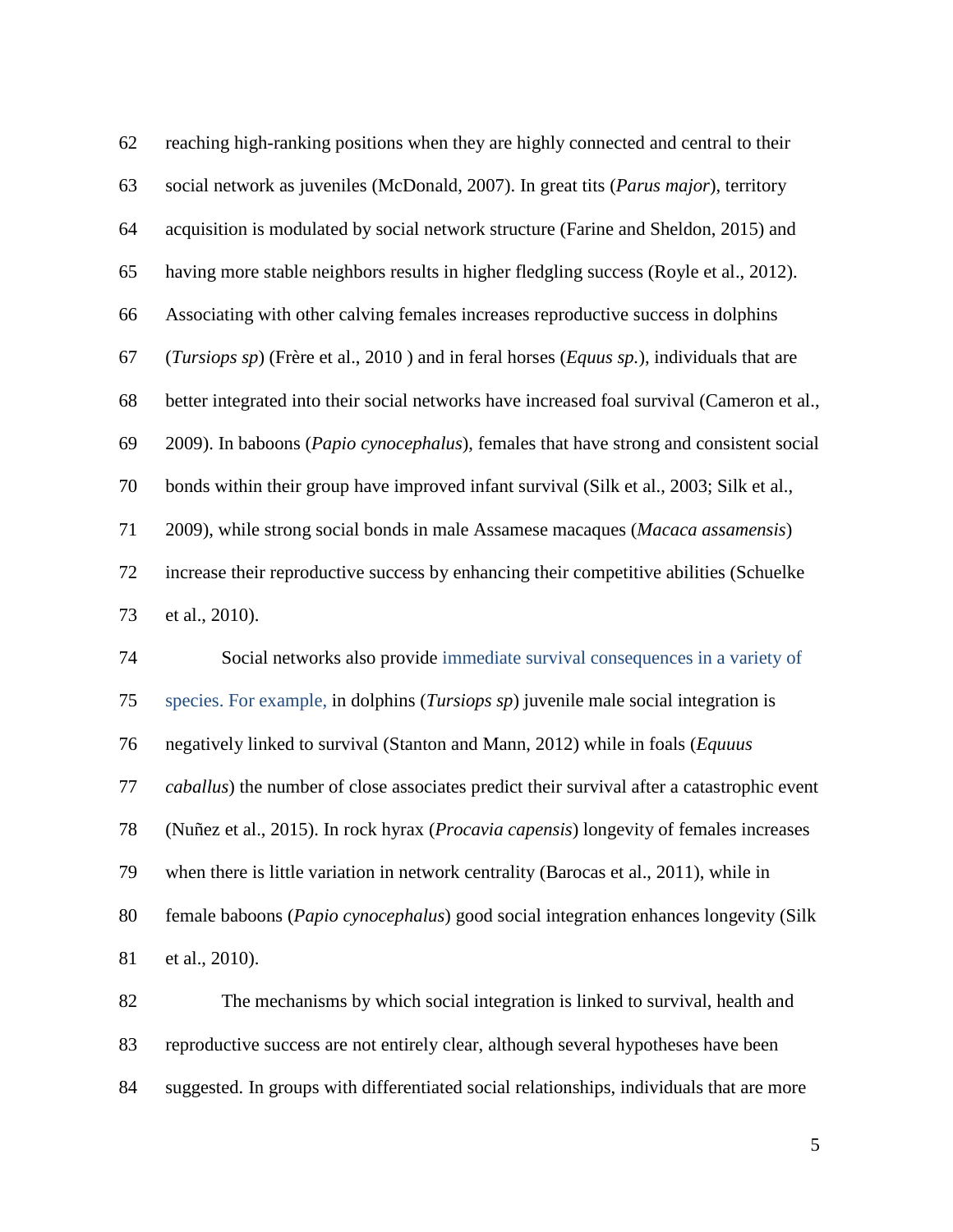| 85  | socially integrated tend to cope better with both environmental and social stressors                 |
|-----|------------------------------------------------------------------------------------------------------|
| 86  | (Crockford et al., 2008; Wittig et al., 2008). For example in rhesus macaques (Macaca                |
| 87  | <i>mulatta</i> ) high social capital (i.e., an individuals' access to social support) in the form of |
| 88  | small, focused networks was found to reduce physiological stress levels (Brent et al.,               |
| 89  | 2011; Crockford et al., 2008); these studies may provide a physiological mechanism                   |
| 90  | that underpins the previously reported relationships between sociability, reproductive               |
| 91  | success and survival (Sapolsky, 2004, 2005). Social integration may also lead to direct              |
| 92  | health benefits, for example, through social immunity, as seen in social insects (Cremer             |
| 93  | et al., 2007), or by improving thermal efficiency, as seen in primates (McFarland et al.,            |
| 94  | 2015). In addition, a predictable and stable social environment, as achieved by good                 |
| 95  | social integration, may improve an individual's wellbeing (Brent et al., 2011). Finally,             |
| 96  | the establishment of strong and consistent social bonds with some individuals of the                 |
| 97  | social group may have direct benefits for an individual through better access to                     |
| 98  | resources via social tolerance, reduced exposure to danger (Berghänel et al., 2011; Silk             |
| 99  | et al., 2009) and increased availability of valuable coalition partners in times of need             |
| 100 | (Berghänel et al., 2011).                                                                            |

 The vast majority of the studies linking social integration to fitness and survival have focused on socio-positive, affiliative behaviors, while far fewer studies have looked at agonistic relationships. Agonistic relationships are an integral part of the social environment of many group living species and aggression networks are often very different from affiliation networks [\(Lehmann and Ross, 2011\)](#page-26-3). Moreover, some aspects of agonistic relationships are captured by social dominance rank which has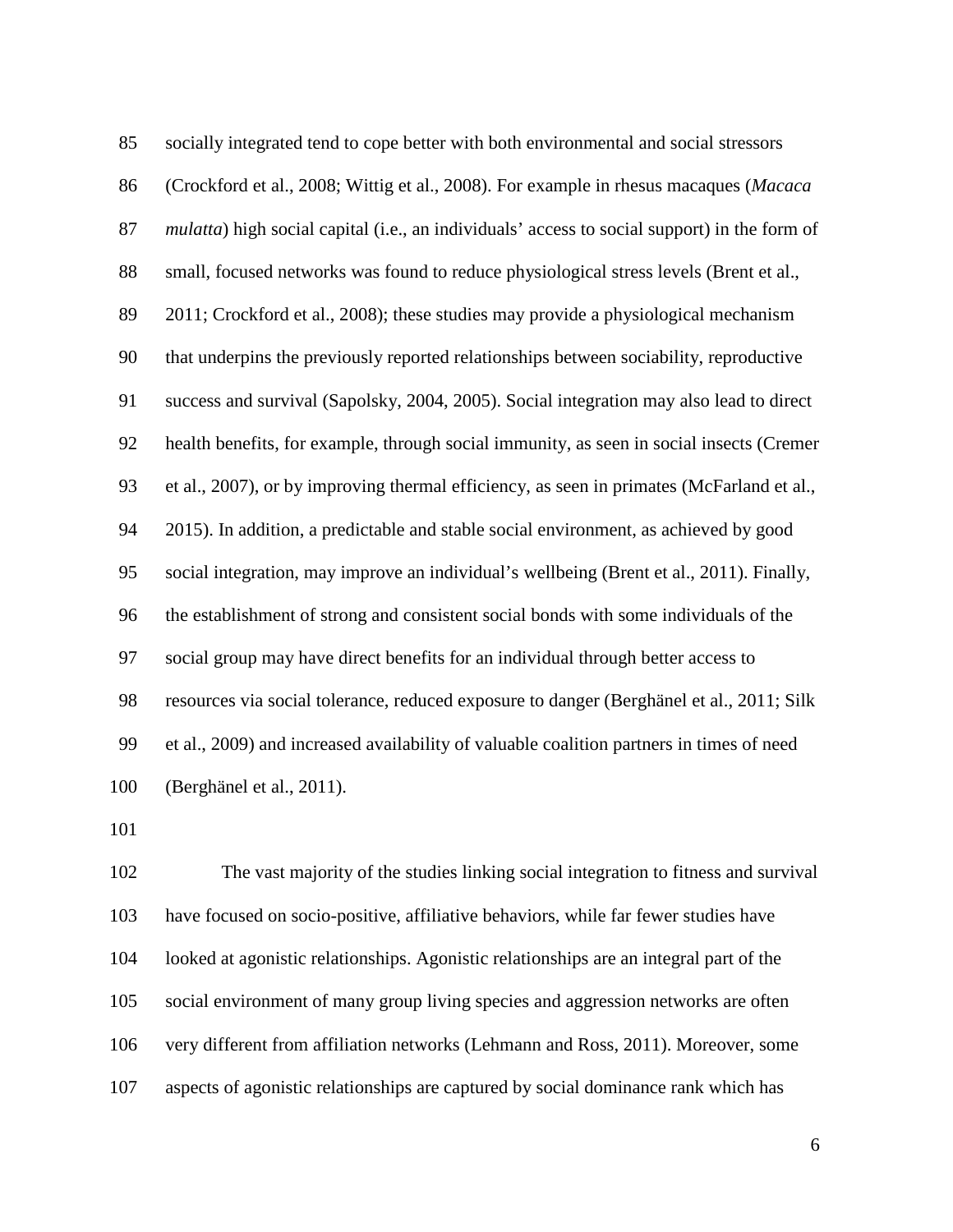previously been shown to have strong effects on individual health and thus fitness and survival [\(Sapolsky, 2004,](#page-28-3) [2005\)](#page-28-4). However, even in species with clear dominance hierarchies, the aggression network can be unpredictable and complex, with no clear correlation between aggression given and received [\(Crofoot et al., 2011\)](#page-24-5), showing that rank does not capture the same as social position in an aggression network or social integration *per se*. Aggressive interactions can also involve coalitions. Gilby et al. (2013) found that coalitionary aggression in chimpanzees (*Pan troglodytes*) affects male reproductive success in the short- as well as in the long-term: Individuals with high centrality in the coalitionary aggression network had a higher chance to sire offspring and subsequently to increase their rank position [\(Gilby et al., 2013\)](#page-26-4). Furthermore, aggressive tendencies in rhesus macaques (*Macaca mulatta*) are heritable and linked to individual fitness [\(Brent et al., 2013\)](#page-24-6). Similarly, in yellow-bellied marmots (*Marmota flaviventris*) victimization (i.e., receiving of aggression) was heritable and agonistic relationships positively influenced fitness [\(Lea et al., 2010\)](#page-26-5). In dolphins, harassment by juveniles may decrease survival rates [\(Stanton and Mann,](#page-29-3)  [2012\)](#page-29-3). Collectively, these studies highlight the importance of agonistic relationships for our understanding of the link between sociality and fitness. Both affiliation and aggression network positions are therefore likely to play a 126 role in predicting the survival of individuals during times of hardship. McFarland  $\&$  Majolo (2013) have previously shown that the probability of surviving an extremely hard winter in Barbary macaques was most strongly predicted by feeding time and the number of social partners an animal had. In other words, macaques were more likely to survive if they had spent more time feeding in the preceding months and if they had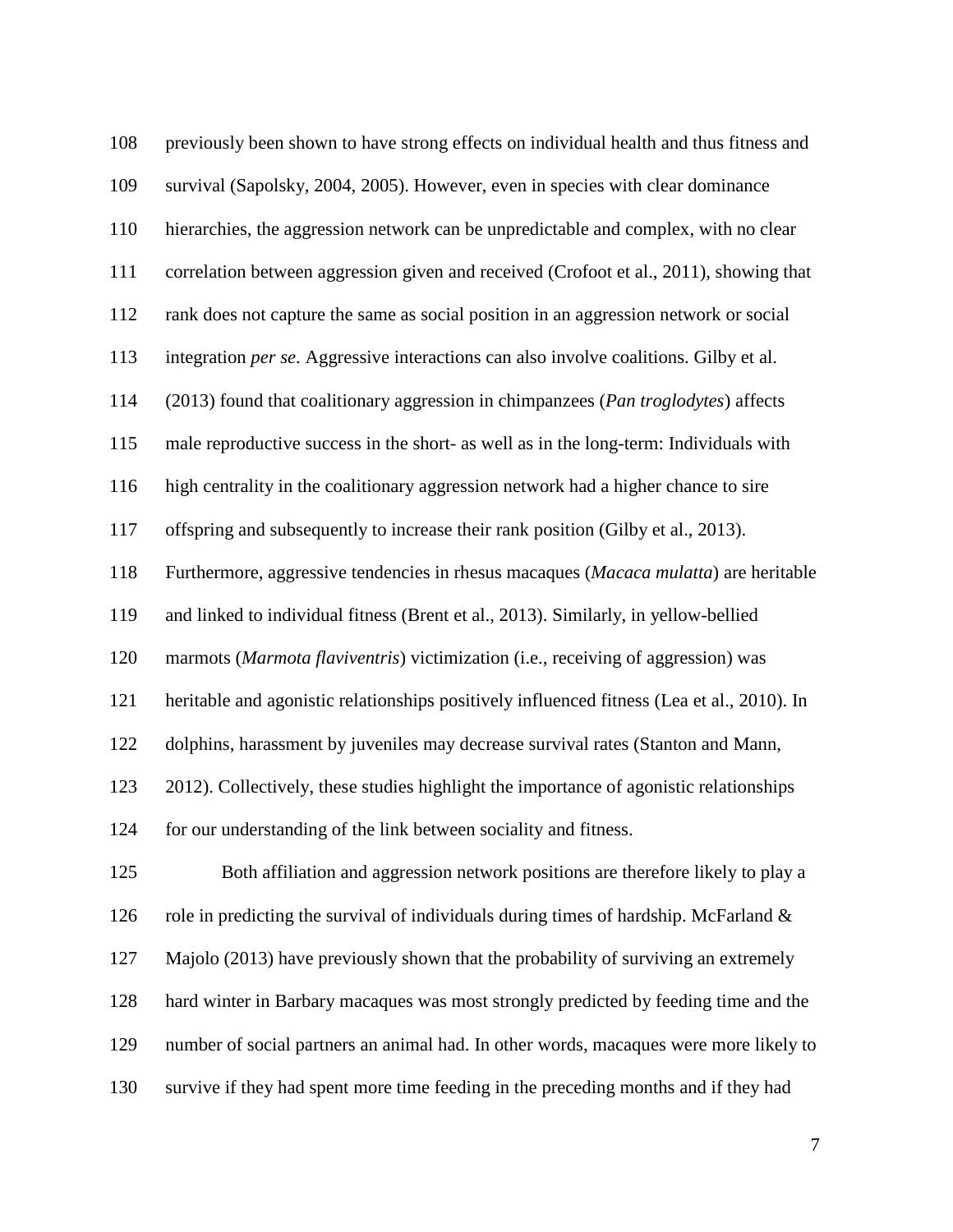more grooming partners, while the strength of those relationships was not found to affect survival. Here, we analyzed the same dataset [\(McFarland and Majolo, 2013\)](#page-27-1), but we examined whether the position an individual held in their social network could be used to predict their survival across the extremely cold winter. We expanded on the previously reported results by analyzing a number of other social properties that have previously been shown to be important for individual survival and fitness. To do so, we constructed two social networks – one based on affiliative behavior and one based on aggressive behavior – and calculated a variety of commonly used network measures to capture how individuals were embedded in their social environment. We then used these measures to assess which social variables have the potential to enhance the survival of wild Barbary macaques.

### **Methods:**

### *Data collection*

145 We collected data from two groups (groups F: June – December 2008; group L: September to December 2008) of wild Barbary macaques living in the Middle Atlas Mountains of Morocco. At the beginning of the study group F consisted of 19 (11 males and 8 females) and group L consisted of 29 (19 males and 10 females) adult/sub-149 adult individuals (>4 years old). These groups were fully habituated and fed on a completely natural diet. An adult female from group F died at the beginning of the study and was therefore excluded from the current analyses. Thirty of our 47 study animals died during the exceptionally cold and snowy winter between December 2008 and January 2009 [\(McFarland and Majolo, 2013\)](#page-27-1).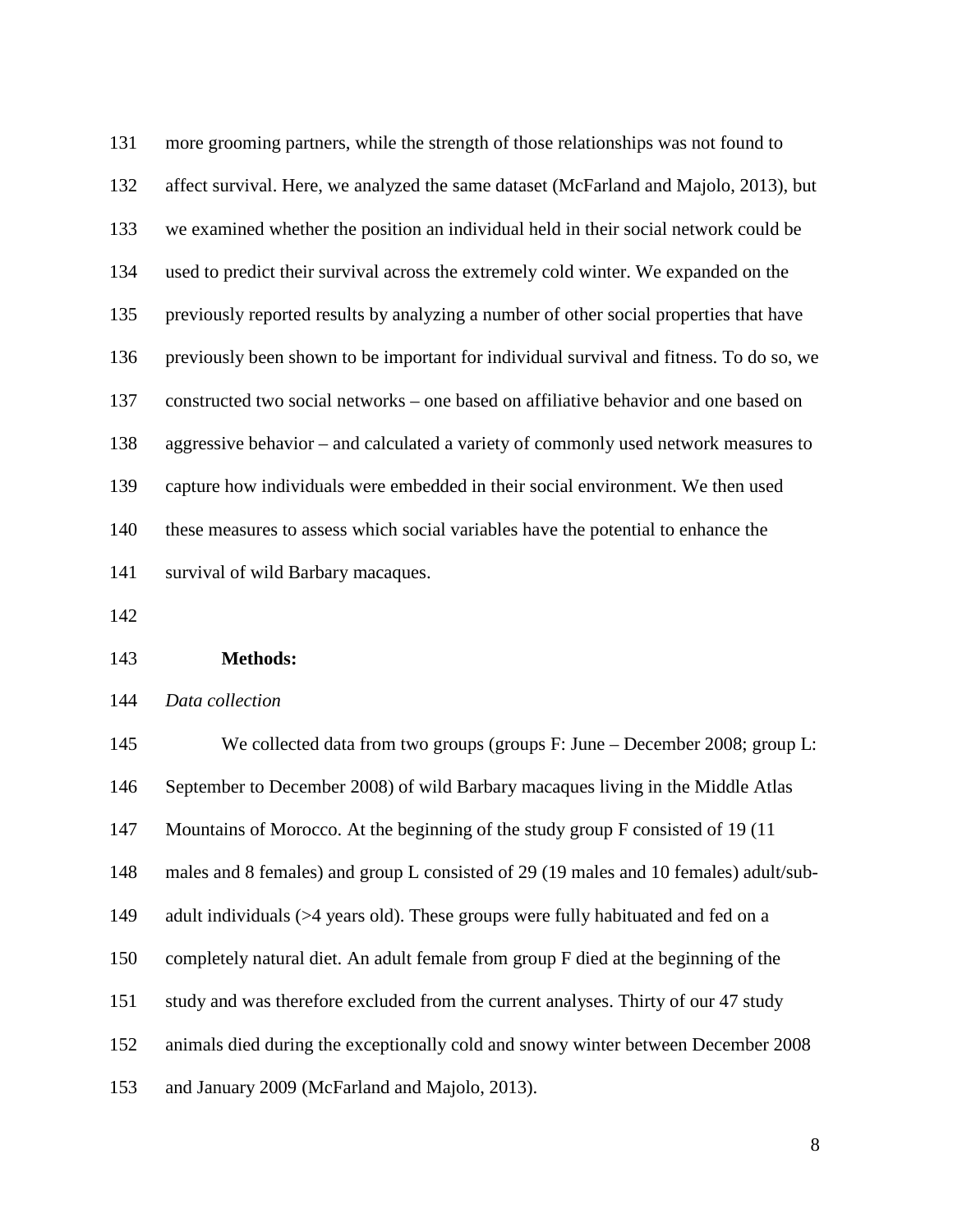We collected data using continuous focal and instantaneous scan sample techniques [\(Altmann, 1974\)](#page-23-2). The order of focal observations was randomized and each 156 subject was only sampled once per day. In total 661hrs of focal data (mean  $\pm$  SD = 14  $\pm$  9h/subject) and 9536 scans (mean  $\pm$  SD = 198  $\pm$  125 scans/subject) were collected from our study animals.

 During continuous 20 min focal sessions we recorded all occurrences of aggressive behavior (i.e., bite, charge, chase, displace, grab, lunge or slap) exchanged between (i.e. irrespective of the direction) our focal animal and all other group members. During focal sessions we also collected instantaneous scan samples from the focal subject every five minutes to record data on their activity: i) Feeding: consuming food, ii) Foraging: searching for food but not consuming it, iii) Socializing: allo-grooming or body contact, iv) Moving: locomotion without foraging, v) Resting: without feeding or socializing, vi) Other: e.g. mating or vigilance. The identities of all aggressive and social partners were recorded. Data on dyadic aggressive and submissive exchanges, collected both *ad libitum* and during focal sessions, were used to calculate the relative dominance rank of our subjects. For this, all dyadic occurrences of decided aggression (i.e., aggression followed by submission) were entered into a giver/receiver matrix. We then analyzed these data using MatMan 1.0 Software [\(de Vries et al., 1993\)](#page-25-3) following [\(de Vries, 1995\)](#page-25-4) I&SI method to determine rank order consistent with a linear 173 hierarchy. Based on the analysis of 1520 dyadic interactions (group  $F = 905$ , group  $L =$  615), MatMan revealed that the dominance hierarchies for both groups were 175 significantly linear (P<0.001). Ranks ranged from one (highest) to N, where N is the total size of each group.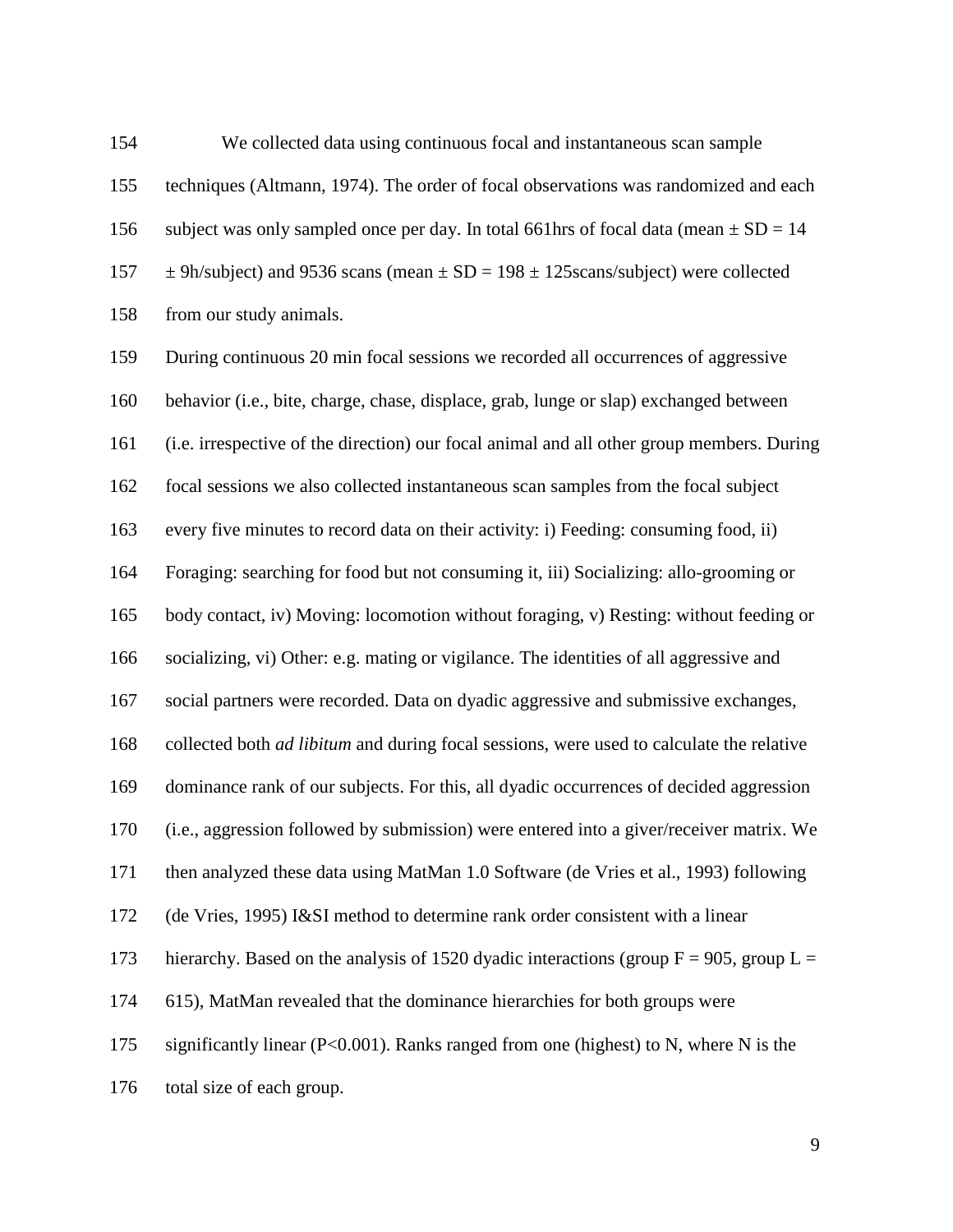### *Social network analysis*

 For each group, two different social networks were constructed: one affiliation network and one aggression network. Because our focus is on overall social integration, we used a symmetric (undirected) data structure, which maximizes network densities and minimizes the number of (often correlated) parameters to be included into the models (avoiding the differentiation into in/out for some of the network variables). Dyadic affiliative behavior was measured as the proportion of scans the two members of the dyad were in social contact (i.e., grooming or body contact). Dyadic aggressive behavior was measured as the rate of aggression per hour the two members of the dyad exchanged during focal observations. From these undirected and symmetric matrices, we created social networks and calculated the following commonly used network parameters to quantify individual social integration [\(Opsahl, 2009\)](#page-28-5): binary and weighted degree (strength), weighted betweenness, eigenvector centrality and individual clustering coefficient. In order to differentiate between the quantity and strength of social relationships, we used two degree measures: binary degree, which reflects the number of interaction partners over the entire period, and strength, which reflects the tie strength between partners, i.e. the frequency (mean number of interactions per unit of time) with which the interactions take place. Thus, a high binary degree value suggests that an individual is interacting with many partners while a high strength value indicates that an individual is frequently involved in interactions. Betweenness was calculated in order to assess the importance of individuals in overall network cohesion. The weighted betweenness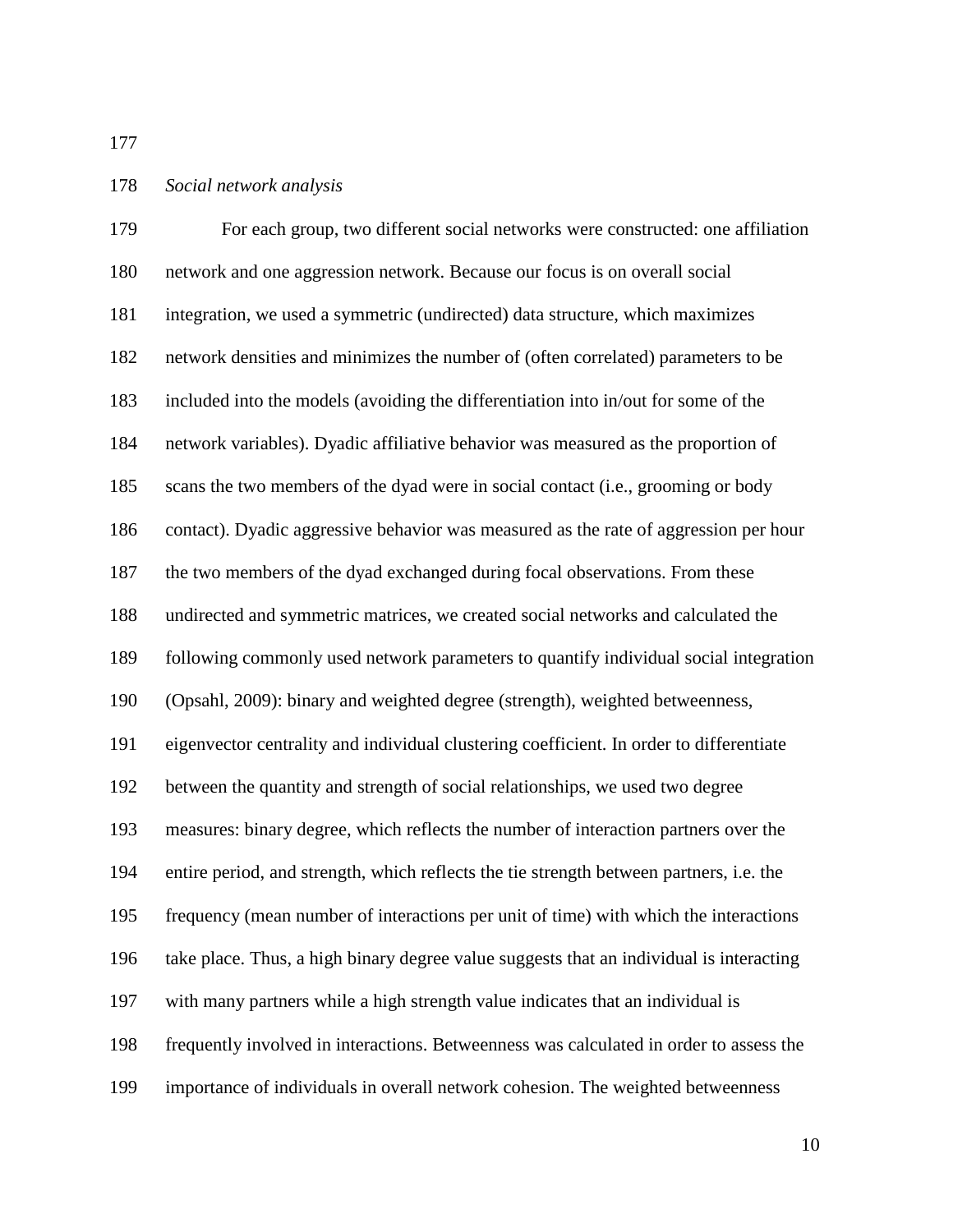measures how often an individual is situated on the shortest path between all others, 201 taking into account the number and strength of these ties in equal proportions (alpha = 0.5) [\(Opsahl, 2009\)](#page-28-5). A high weighted betweenness value indicates that an individual plays an important role in connecting other dyads and as such is considered central to its network. Eigenvector centrality is a measure of both direct and indirect network ties, reflecting the strength and quantity of social partners; individuals with high eigenvector centrality have many social partners who themselves also have many partners. Finally, clustering coefficient was used to assess to what extent individual survival depended on subgroup membership. The clustering coefficient indicates how well an individual is embedded into its local neighborhood, i.e. how well the individual's interaction partners are connected among themselves; the weighted version used here includes weights as based on interaction frequencies, using the arithmetic mean. A high value indicates strong local clustering (sub-grouping), whereby an individual's partners are well connected among themselves. Two individuals in the affiliation network (Spike and Jack; Figure 1) and one individual in the aggression network (Tony) were very peripheral, and due to their position the clustering coefficient could not be calculated. Thus, these individuals were not 217 included into the respective analysis (see below), reducing the sample size to  $N=45$  (affiliation), N=46 (aggression) and N=44 (all variables together) respectively. All these network variables have been demonstrated to be important predictors of various aspects of animal behavior, survival and physiology. For example, binary degree centrality was found to predict survival in Barbary macaques (McFarland & Majolo, 2013) and foals [\(Nuñez et al., 2015\)](#page-27-3), while Aplin et al. (2012) found that food patch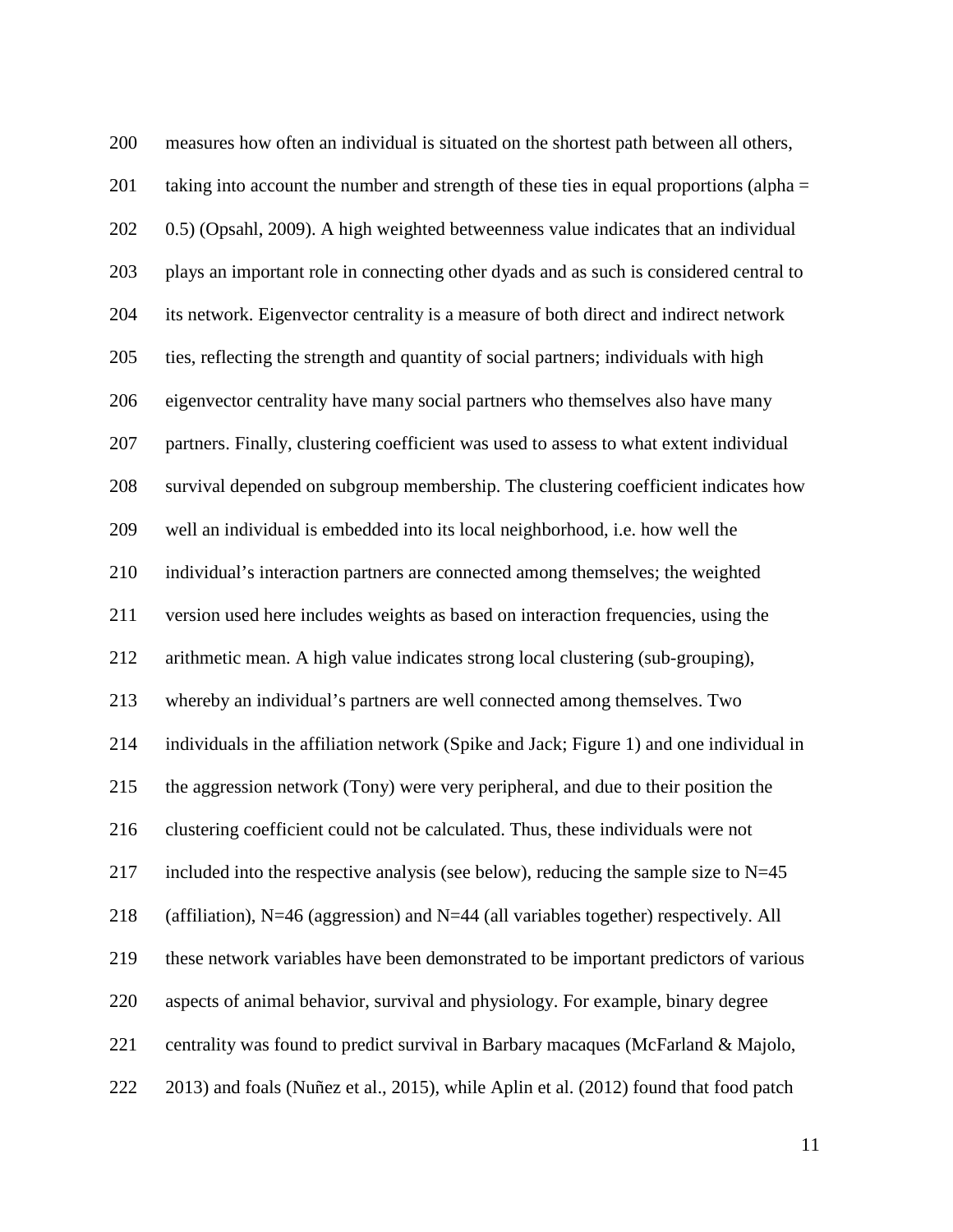discovery rate in birds was linked to eigenvector and betweenness centrality (see also [Oh and Badyaev, 2010\)](#page-26-1). Stanton and Mann (2012) found that dolphin survival could be predicted by eigenvector centrality. Betweenness centrality was also found to be important in predicting coalitionary aggression in chimpanzees [\(Gilby et al., 2013\)](#page-25-0) and clustering coefficient has been shown to have implications for cooperation and disease transmission [\(Aplin et al., 2012;](#page-23-3) [Gilby et al., 2013;](#page-26-4) [Kurvers et al., 2014;](#page-26-6) [Oh and](#page-27-5)  [Badyaev, 2010\)](#page-27-5).

*Statistics*

 In order to avoid different scaling ratios for the network parameters derived from groups of different sizes, we first scaled all network variables by subtracting the mean from each individual value and dividing this by the standard deviation. This enabled us to run the analysis for both groups combined, eliminating potential effects of group size on the network variables (e.g. individuals in a larger network can have, by definition, more interaction partners). We analyzed the data using a binary logistic regression model, with survivorship as dependent variable and individual network parameters as well as group, sex and rank as predictors. In order to minimize the problem of collinearity, we first ran a correlation analysis on all network parameters. 241 Variables that were highly correlated (Spearman r>0.8) were not entered together into the model to avoid problems with collinearity. Instead, we ran the model multiple times, substituting variables, and selected the ones for which the final model had the lowest AIC values. In addition, we calculated variance inflation factors (VIF) for the network variables and excluded all network variables with VIFs>10 [\(Stanton and](#page-29-3)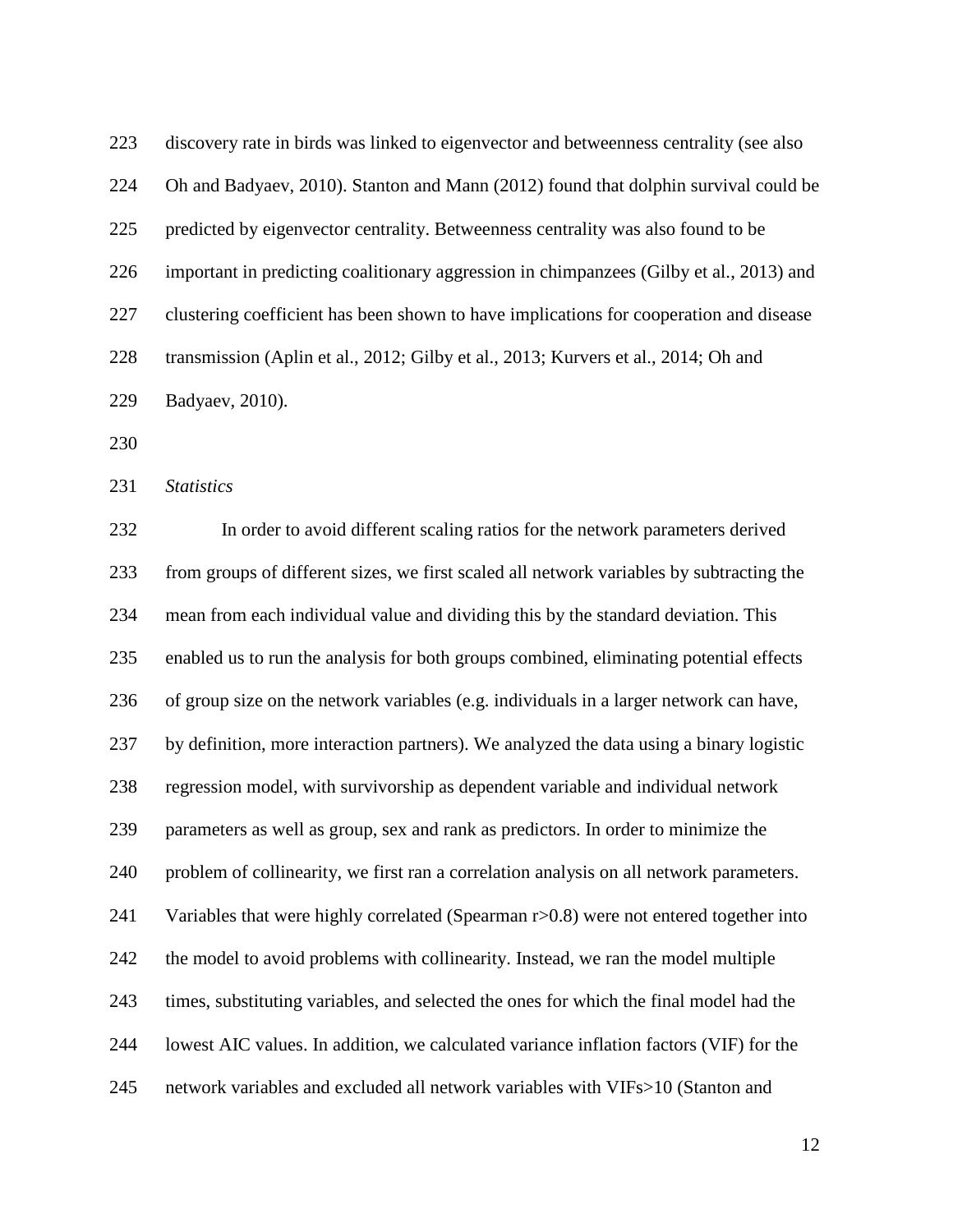[Mann, 2012\)](#page-29-3). VIFs in the final models were all below 10, indicating low collinearity in our models. Because no previous assumptions regarding the importance of the network parameters could be made, we used an information-theoretical approach, whereby we tested all possible models using the weighted AIC to select the best model to predict of individual survival. Because the percentage of feeding time has been shown to significantly predict macaque survival [\(McFarland and Majolo, 2013\)](#page-27-1), we also included this variable in all our analyses in order to control for possible effects of network position on access to food. Including this variable also allowed us to assess if any of the network parameters were better predictors of macaque survival than feeding time alone.

 We ran three separate logistic regression analyses: first we expanded on the analysis of McFarland & Majolo (2013) assessing the predictive effect of affiliation network position on survival. Secondly, we assessed in a separate analysis the predictive power of aggression network position on survival. Finally, in order to assess whether affiliation or aggression were stronger predictors of survival, we ran the analysis on all predictors simultaneously (affiliation and aggression) to obtain our final model. Regressions were run separately for two reasons: firstly, we wanted to expand on the original findings of McFarland & Majolo (2013), by further analyzing what properties of affiliation contribute to macaque survival. Secondly, as many studies only use affiliation networks, we were interested in finding out the predictive power of aggression network position on survival. Finally, running separate models in addition to the combined analysis helped overcome issues related to over-parameterization. Because individual social network measures are not independent for the members of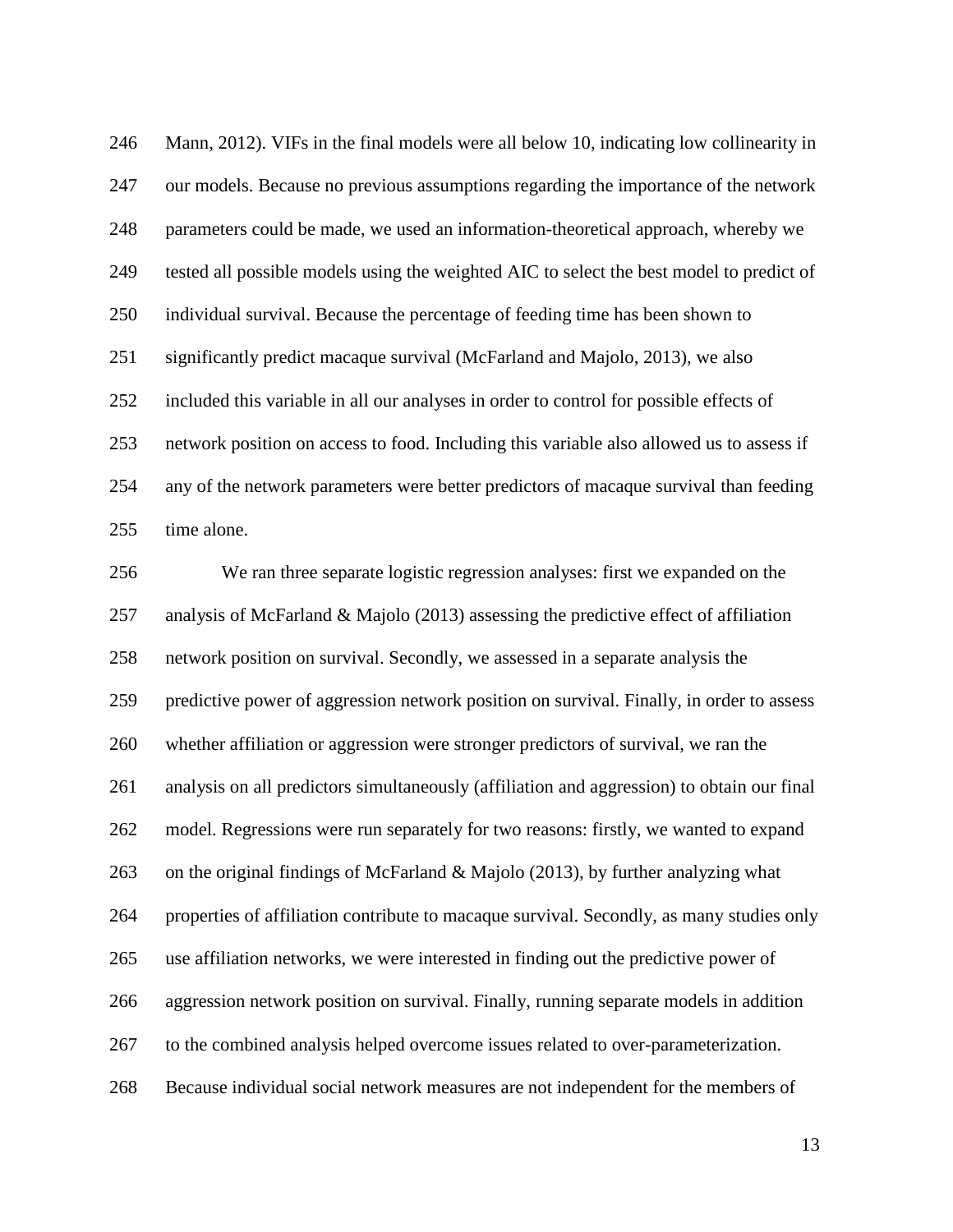| 269 | one group, p-values from the logistic regression analyses might be anti-conservative.  |
|-----|----------------------------------------------------------------------------------------|
| 270 | To address this issue we used node-permutations $(n=999)$ permutations) in order to    |
| 271 | compare the observed relationships between network variables and survival to those     |
| 272 | from randomized networks. Although node permutations may be more susceptible to        |
| 273 | type I or type II errors (Farine, 2014), there is no established method for performing |
| 274 | permutations at the level of the data when using focal observations. We did this       |
| 275 | separately for all three best models described above. All analyses were run using R (R |
| 276 | Development Core Team, 2008); network parameters were calculated using thet            |
| 277 | (Opsahl, 2009), VIF calculations were done using the VIF function in the car           |
| 278 | package (Fox and Weisberg, 2011), binary logistic regressions were run using the step  |
| 279 | function in the nlme package (Pinheiro et al., 2015), and model selection was carried  |
| 280 | out based on Akaike Information Criterion (AIC) using the MuMIn package (Barton,       |
| 281 | 2013).                                                                                 |

### **Results**

 The networks for the two groups are depicted in Figure 1a (affiliation) and 1b (aggression). Although network densities differed between groups, density across network type was remarkably consistent within groups (group L aggression: 0.36, affiliation: 0.32; group F aggression: 0.79, affiliation: 0.73). In order to illustrate how survivors and non-survivors differed in the parameters included into our models we used boxplots indicating the median values for all survivors and non-survivors on the respective variables (Figure 2).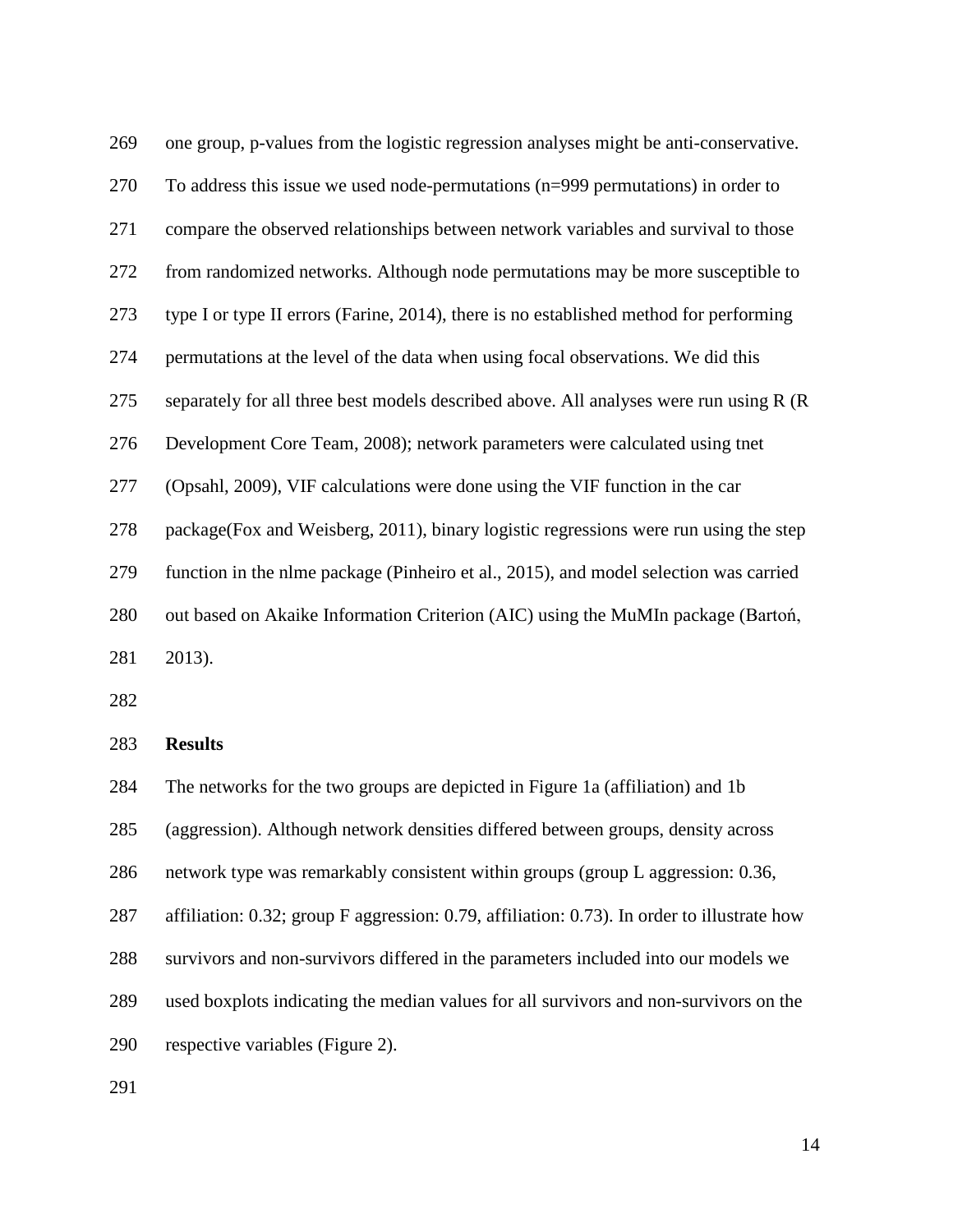## *Affiliation and survival*

| 293 | Affiliation network parameters were largely uncorrelated with one another: of                 |
|-----|-----------------------------------------------------------------------------------------------|
| 294 | the five network parameters (binary degree and strength, betweenness, clustering              |
| 295 | coefficient and eigenvector centrality) only strength correlated above $r_s = 0.8$ with       |
| 296 | eigenvector centrality (Table 1S). In addition strength and eigenvector had VIFs above        |
| 297 | 10. Thus, we excluded strength from the analysis, as it correlated highly with binary         |
| 298 | degree and eigenvector centrality. Following this, all VIFs were below 3. In order to         |
| 299 | assess if strength was a better predictor of survival than degree, we re-ran the model        |
| 300 | with strength instead of binary degree, and found that the AIC of the full model              |
| 301 | increased; thus, for further analyses binary degree was maintained. In the full model         |
| 302 | (AIC=60.02) only binary degree was significant ( $\beta$ = -1.51, z=-2.22, p=0.03) while      |
| 303 | percentage feeding ( $\beta$ = 0.12, z=-1.80, p<0.08) was close to significance (see Table 2S |
| 304 | for full results). The best fit model (AIC=50.83; $\Delta$ AIC to next best model = 1.69, see |
| 305 | Table 3S) was one containing binary degree and percentage time feeding, both of               |
| 306 | which were also significant (Table 1; VIFs<2). Node-permutations confirmed that both          |
| 307 | parameter coefficients, as well as the p-values, were significantly different from            |
| 308 | randomized values (Table 2). Overall, this model correctly predicted the survival of          |
| 309 | macaques in 76.6% of cases. Thus, individuals with more affiliative partners and a            |
| 310 | higher percentage of feeding time were more likely to survive the exceptionally harsh         |
| 311 | winter (Figures 2), initially confirming the previously published results (McFarland $\&$     |
| 312 | Majolo, 2013). None of the other variables in the model were maintained during model          |
| 313 | selection.                                                                                    |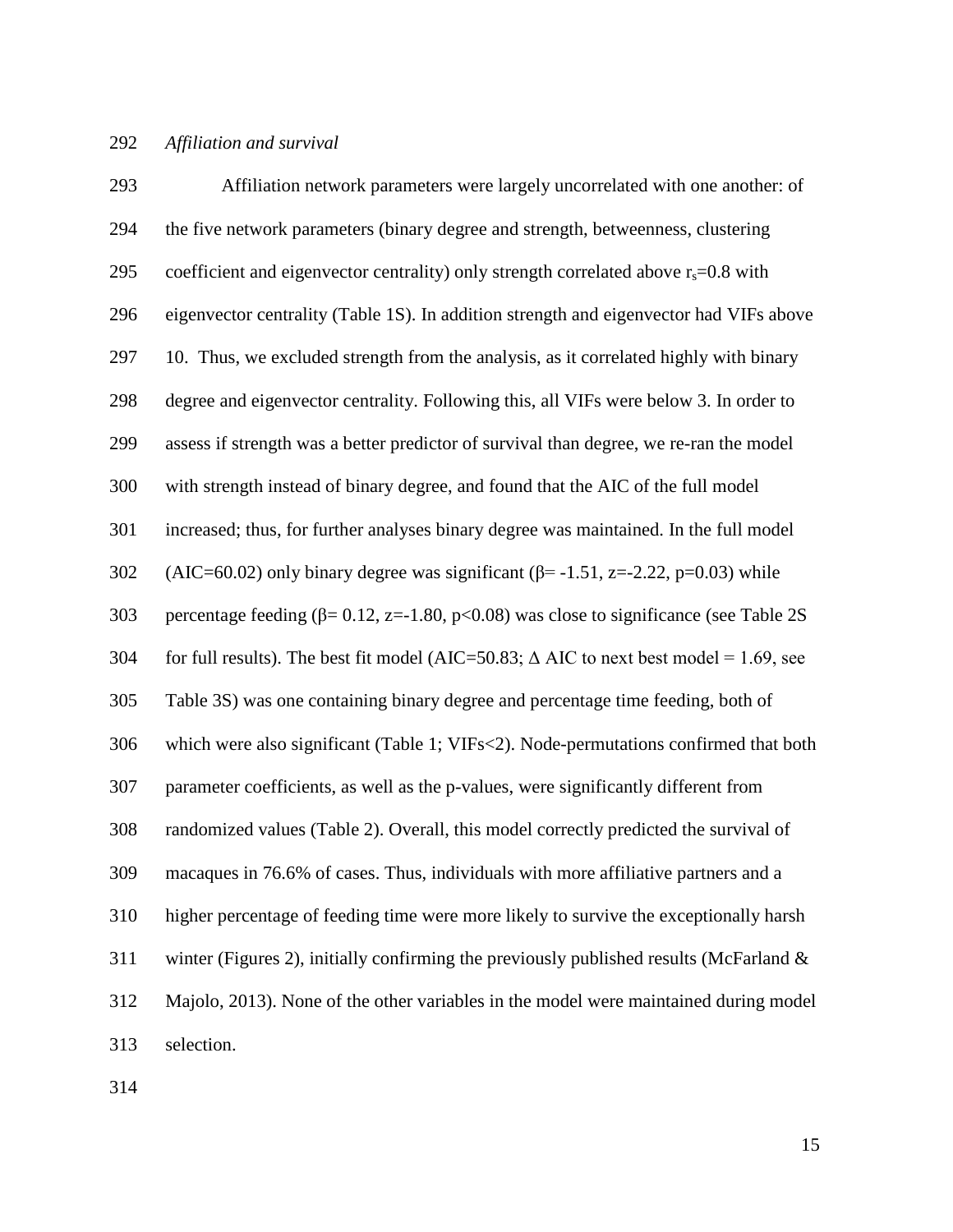## *Aggression and survival*

| 316 | From the network variables, strength and binary degree were strongly                                |
|-----|-----------------------------------------------------------------------------------------------------|
| 317 | correlated with each other (Table 4S) and their VIFs were $> 10$ . Thus, we only                    |
| 318 | included one of the two variables in the model and subsequently maintained binary                   |
| 319 | degree, as the AIC of the full model containing degree was lower compared to the                    |
| 320 | model using strength ( $AIC_{degree} = 47.58$ vs $AIC_{strength} = 50.48$ ; Table 5S). In addition, |
| 321 | eigenvector centrality was strongly correlated with several other network parameters                |
| 322 | and had a high VIF value. Thus, we excluded eigenvector centrality from the analysis.               |
| 323 | After this, all remaining VIFs were below 5. In the full model, none of the variables               |
| 324 | reached significance, although clustering coefficient ( $\beta$ = 1.72, z=1.9, p<0.07) and          |
| 325 | binary degree ( $\beta$ = -3.03, z=-1.78, p<0.08) were close to significance (see Table 5S for      |
| 326 | full results). The best model (AIC=32.88; $\triangle$ AIC to next best model = 2.02, see Table      |
| 327 | 6S), identified by the model selection procedure contained binary degree and clustering             |
| 328 | coefficient, both of which were also significant (see Table 1, VIFs<2). Node-                       |
| 329 | permutations confirmed that both parameter coefficients as well as p-values were                    |
| 330 | significantly different from randomized values (Table 2). This final model achieved an              |
| 331 | overall correct classification of macaques as survivors/non-survivors of 87%.                       |
| 332 | Macaques that had aggressive interactions with many partners were more likely to                    |
| 333 | survive (Fig. 3a), while those that had a high local clustering coefficient, i.e. those who         |
| 334 | had partners who themselves were strongly connected via aggression, had a lower                     |
| 335 | chance of survival (Fig. 3b).                                                                       |
| 336 |                                                                                                     |

*Combined predictors of survival*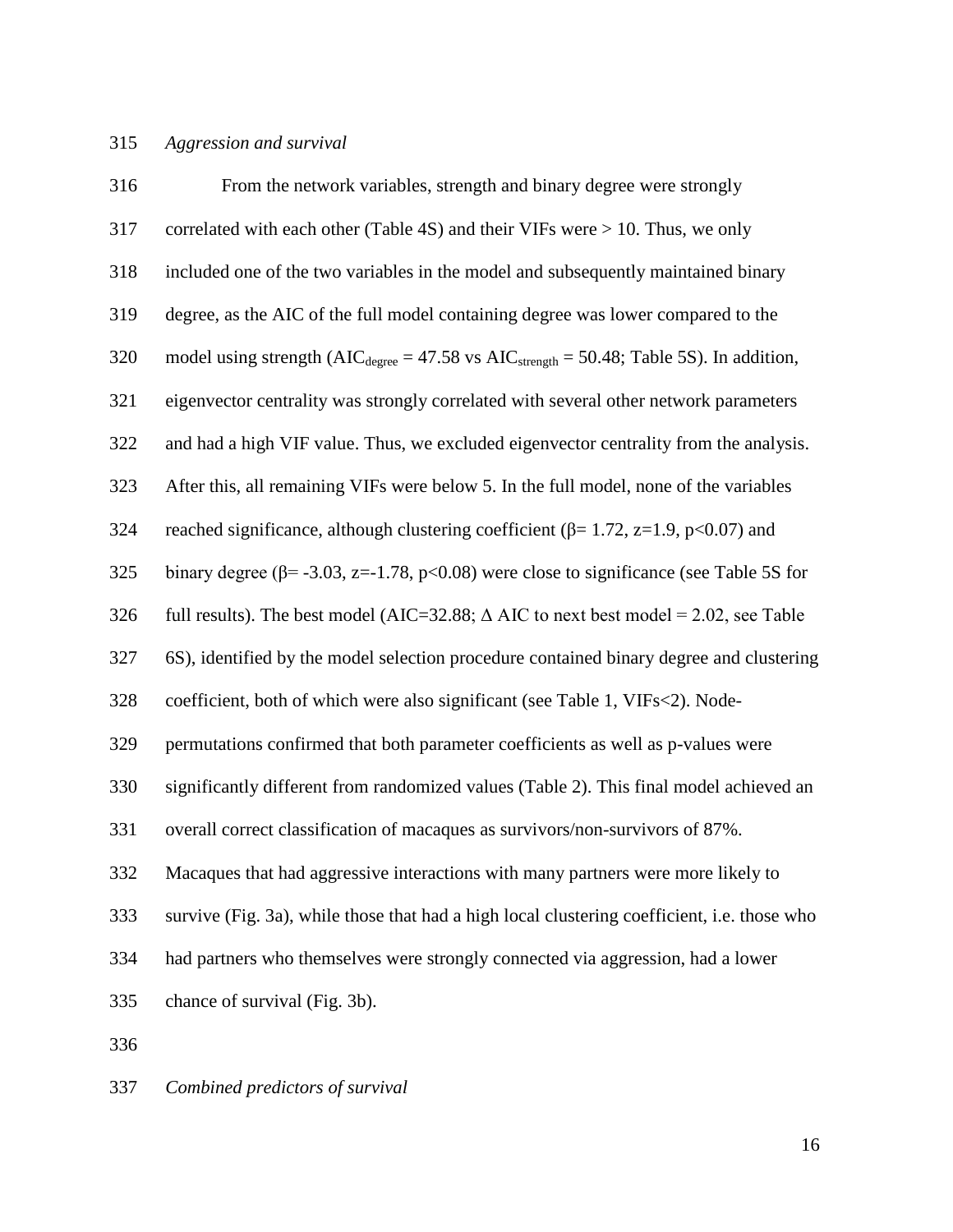| 338 | Although some of the affiliation network variables were significantly correlated                |
|-----|-------------------------------------------------------------------------------------------------|
| 339 | with aggression network variables, none of these correlations were found to be above            |
| 340 | $r_s$ =0.6 (Table 7S) and all VIFs were <8. In the full model, containing all eleven            |
| 341 | variables simultaneously (i.e. combining affiliation and aggression network parameters          |
| 342 | while maintaining feeding time, group, sex and rank), only clustering coefficient of the        |
| 343 | aggression network reach significance ( $\beta$ = 2.67, z=2.19, p=0.03) while binary degree     |
| 344 | of the aggression network ( $\beta$ = -4.32, z=-1.78, p<0.09) and clustering coefficient of the |
| 345 | affiliation network ( $\beta$ = -2.13, z=-1.68, p<0.1) were close to significance (see Table 8S |
| 346 | for full results). When running the model selection process on, the best fit model              |
| 347 | $(AIC=38.86; \Delta AICc$ to next best model = 0.02, see Table 9S) was identical to the         |
| 348 | aggression model described above: only binary degree of the aggression network and              |
| 349 | clustering coefficient of the aggression network were maintained in the model, both of          |
| 350 | which were also significant (Table 3). An alternative model with a very similar AIC             |
| 351 | value (AIC=38.45) contained in addition to binary degree and clustering coefficient of          |
| 352 | the aggression network also the clustering coefficient of the affiliation network,              |
| 353 | however, this variable did not reach significance (Table 3). The next best model                |
| 354 | (containing the non-significant variable rank) had $\triangle$ AIC value = 1.34; see Table 9S). |
| 355 | Thus, compared to non-survivors, survivors in both groups of macaques had aggressive            |
| 356 | interactions with more partners (high binary degree) who themselves showed less of a            |
| 357 | tendency to interact aggressively (low clustering coefficient). The results suggest that        |
| 358 | overall aggressive relationships are better predictors of macaque survival than                 |
| 359 | affiliative relationships.                                                                      |
|     |                                                                                                 |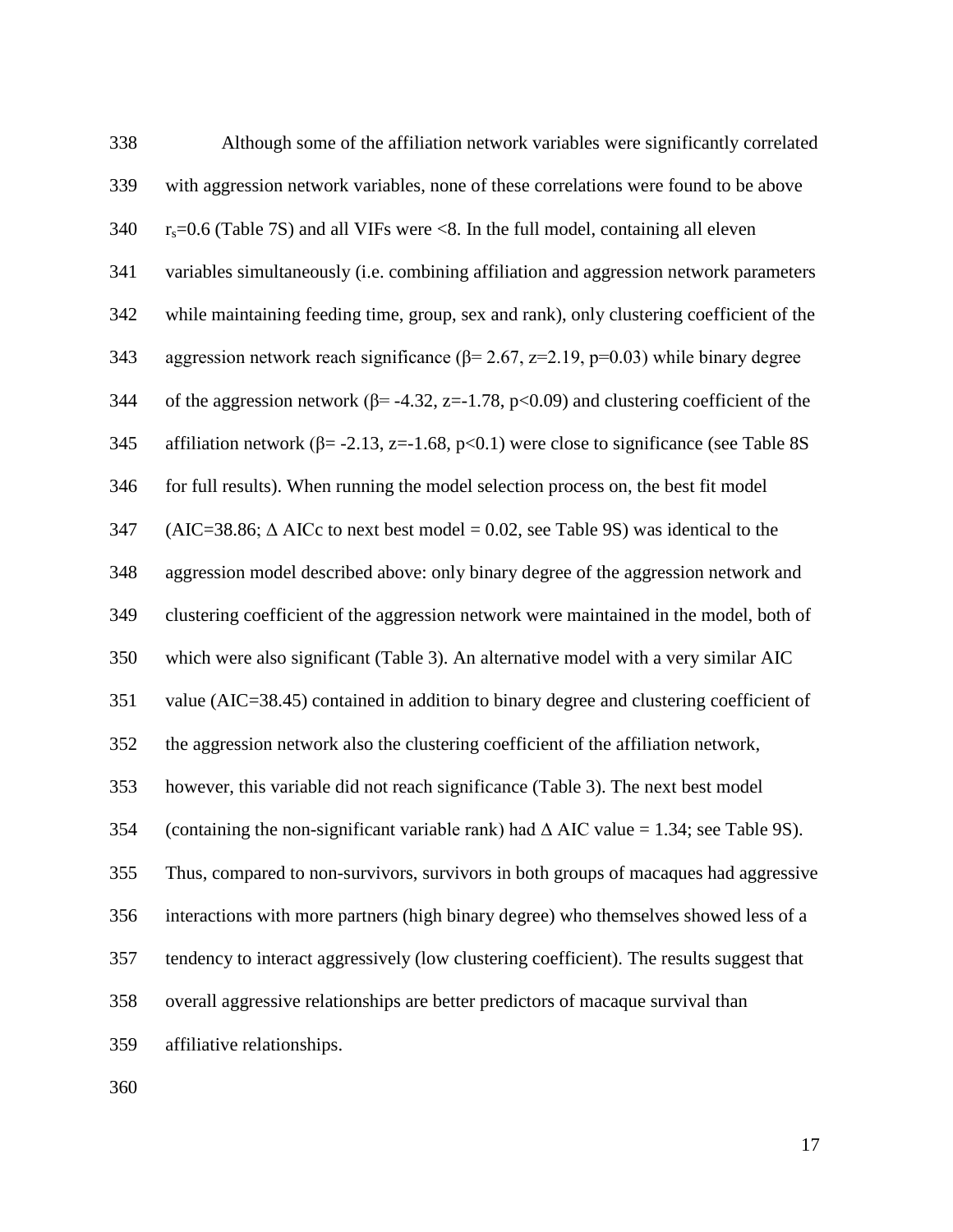### **Discussion**

 We expanded on a previous study [\(McFarland and Majolo, 2013\)](#page-27-1) by assessing whether social network position can help to predict the survival of wild Barbary macaques during an extremely hard winter in which 63% of the individuals under observation died. When looking at affiliative relationships only, our results supported previous findings [\(McFarland and Majolo, 2013\)](#page-27-1), suggesting that feeding time and the number of affiliative interaction partners were indeed the best predictors of macaque survival. None of the additional variables assessing network integration improved the model fit. In contrast, when we included network properties of the aggression as well as of the affiliation network, we found that the best model to predict macaque survival consisted entirely of those network parameters obtained from the aggression network, while the variables obtained from the affiliation network were not included. Although a variety of network measures were used to assess social integration as well as quantitative aspects of sociality, we found that binary measures such as number of interaction partners were better predictors of macaque survival than variables including relationship strength. This was surprising, because it has previously been argued that relationship strength, and not the number of these relationships, is the most important component of primate social networks [\(Dunbar and Shultz, 2010;](#page-25-7) [Fraser et al., 2008;](#page-25-8) [Silk et al., 2009\)](#page-29-2). Weighted network measures are expected to capture some aspects of the strength of social relationships, while binary measures capture the quantity. In our study, individuals that had more interaction partners in general had a survival advantage, suggesting that under these extreme conditions it is the quantity but not the 'quality' of these social relationships that is important,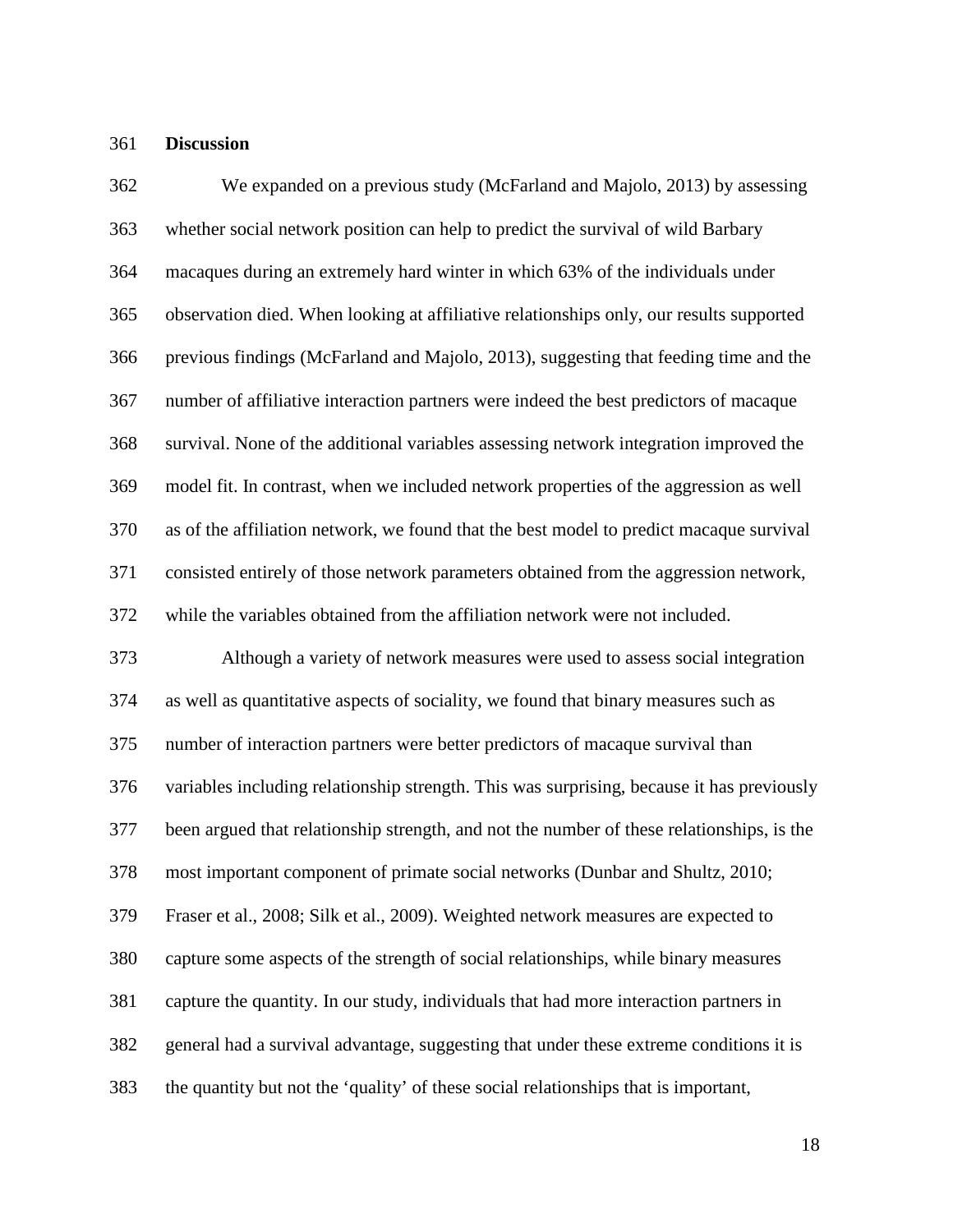| 384 | confirming previous findings from McFarland & Majolo (2013). Similarly, a recent          |
|-----|-------------------------------------------------------------------------------------------|
| 385 | study on foal (Equus caballus) survival also found that binary degree was an important    |
| 386 | predictor for survival (Nuñez et al., 2015). In some aspects, these results demonstrate   |
| 387 | the importance of weak links (i.e., infrequent social interactions) within the social     |
| 388 | network (Granovetter, 1973), as they appear to enhance survival while the strength of     |
| 389 | the link appears to be less important. The significant correlation between affiliative    |
| 390 | degree and aggression degree (Table 7S) indicates that individuals with many              |
| 391 | aggressive partners also had many affiliative partners, suggesting that these individuals |
| 392 | might in general be socially more integrated (Schino et al., 2005).                       |
| 393 | Interestingly, when we combined the network parameters from the two                       |
| 394 | behavioral networks the best predictors for Barbary macaque survival came from the        |
| 395 | aggression and not the affiliation network. Lea et al. (2010) reported evidence that      |
| 396 | agonistic relationships may positively influence fitness in yellow-bellied marmots and    |
| 397 | our results on Barbary macaques are in line with this. Similarly, Wey and Blumstein       |
| 398 | (2012) showed that affiliative bonds in marmots have a negative association with          |
| 399 | fitness while agonistic relationships, at least for males, positively affect fitness. In  |
| 400 | Barbary macaques we found that the number of aggressive interaction partners for an       |
| 401 | individual is positively linked to survival. Although here we did not distinguish         |
| 402 | between the amount of aggression each individual gave or received as we used the          |
| 403 | overall number of agonistic interactions each dyad was involved in (i.e. the data were    |
| 404 | not directional), the fact that rank was not maintained in the model suggests that the    |
| 405 | aggression network does not simply reflect rank. Rank was not included into any of the    |
| 406 | best models and there is no indication that higher ranking individuals had a survival     |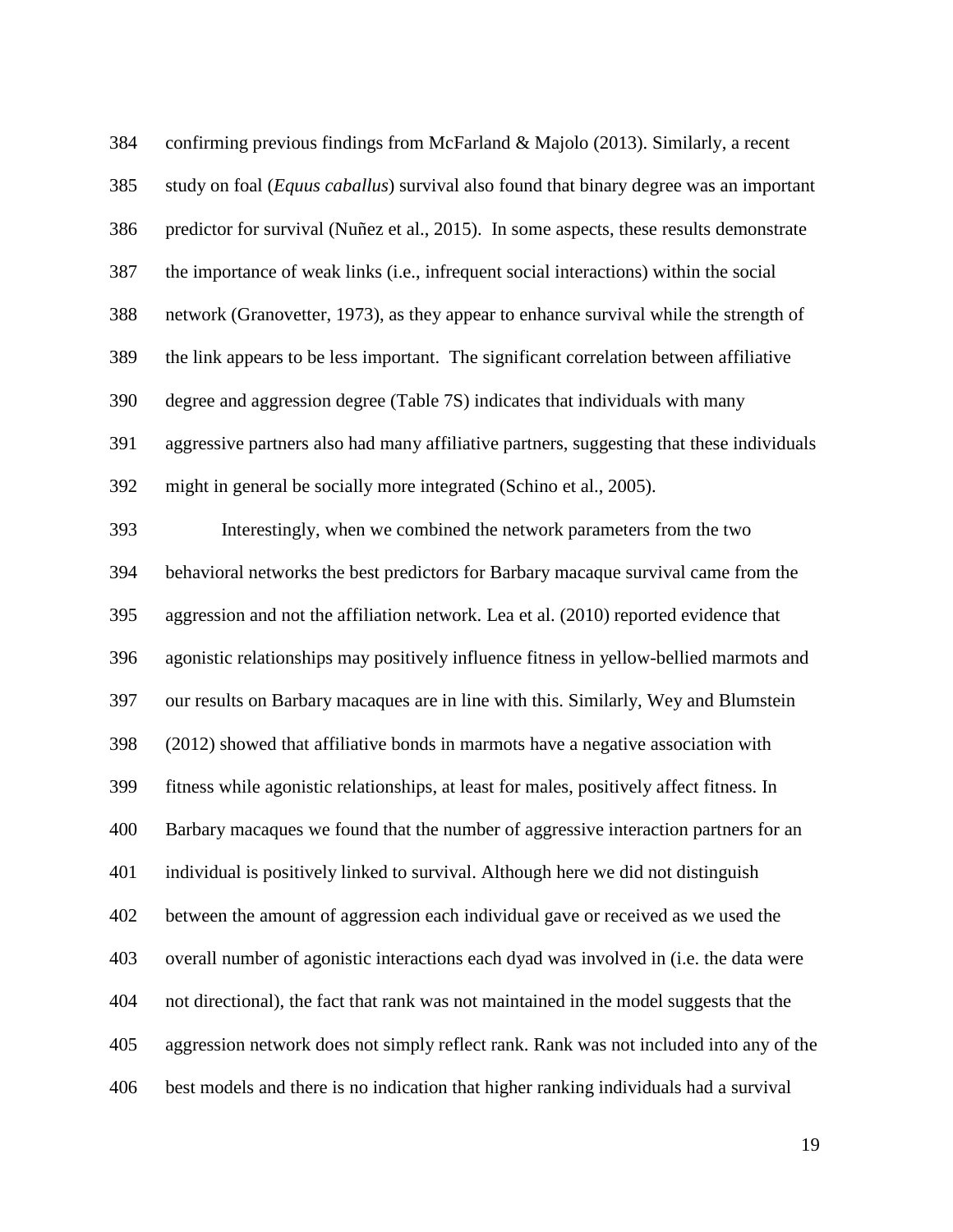advantage. This finding is intriguing, as it is often assumed that rank increases nutritional status [\(Soumah and Yokota, 1991;](#page-29-5) [Vogel, 2005\)](#page-30-3) which in turn should

increase survival during periods of low food availability.

 Affiliation and aggression are, however, not necessarily mutually exclusive dimensions of a social relationship. For example, McFarland and Majolo [\(2011\)](#page-27-6) have shown that aggression in Barbary macaques is used to coerce grooming from subordinates. Barrett et al. (2012) make the point that in baboons dominance serves to regulate affiliative interactions between group members by stabilizing the social network. These authors found that the aggression network produced the biggest compensatory changes in the spatial and grooming network of baboons, suggesting that the aggression (i.e. dominance) network is the means by which the social niche is structured [\(Barrett et al., 2012\)](#page-23-5). That is, it is not necessarily that aggression is more important than affiliation at predicting survival in Barbary macaques (as affiliation parameters also predicted survival), rather that the complex association (beyond mere correlations) between the aggressive and affiliative nature of social relationships is best represented – and primarily dictated – by aggressive interactions.

 One of the strengths of social network analysis is that it can quantify not only direct interaction patterns but also indirect ones, such as clustering and betweenness. In our study, only clustering coefficient in the agonistic network was maintained in the best model, where it significantly predicted macaque survival. Figure 3 suggests that low local clustering is beneficial for survival in the context of aggression. Low local clustering indicates that the aggression partners of an individual are not particularly aggressive amongst themselves, thus, they do not form aggressive clusters. This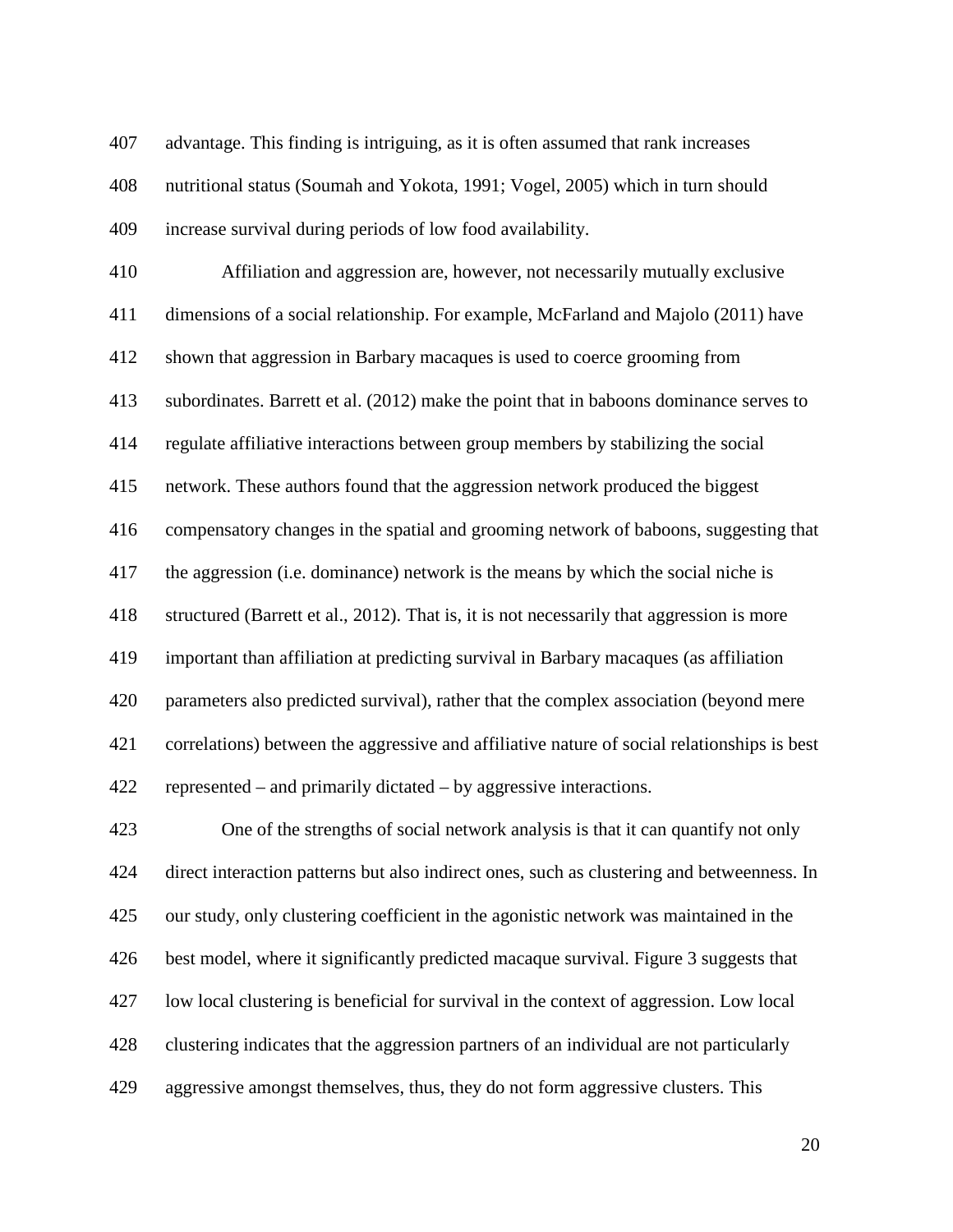suggests that being involved in aggressive interactions with a high number of partners is beneficial but only if these partners are not aggressive amongst themselves. Clustering coefficient was also negatively correlated with feeding time as well as with rank (Table 7S), suggesting that higher ranking individuals tend to have highly clustered aggression networks. Clustering emerges as an increasingly important variable in animal social networks; e.g. clustering can aid or hinder the spread of diseases [\(Turner et al., 2008\)](#page-29-6), personality will drive local network clustering in sticklebacks [\(Pike et al., 2008\)](#page-28-9) and clustering coefficient in an association network was found to be negatively related with reproductive fitness in forked fungus beetles [\(Formica et al., 2012\)](#page-25-9). The direction of the effect is the same as in our analysis, i.e. individuals in more cliquish environments appear to have a fitness disadvantage, at least in the context of aggression. However, other studies have shown that focused affiliation networks might convey an advantage in terms of e.g. stress relief [\(Wittig et](#page-30-1)  [al., 2008\)](#page-30-1). Together, the finding that the overall number of agonistic interaction partners, but not rank, predicted survival, suggests that having a larger aggression network

provides a selection advantage, in the absence of any rank-related benefit. This may in

part be explained by the fact that Barbary macaques are a relatively tolerant species,

which may result in a more dispersed distribution of rank-related benefits among

groups [\(Thierry, 2000\)](#page-29-7). Variables like number of interaction partners, rank and feeding

time are expected to be linked – if not statistically so, at least conceptually. Here, we

found that both rank and feeding time were significantly correlated with network

variables in the aggression context but not in the affiliative context. Rank is assumed to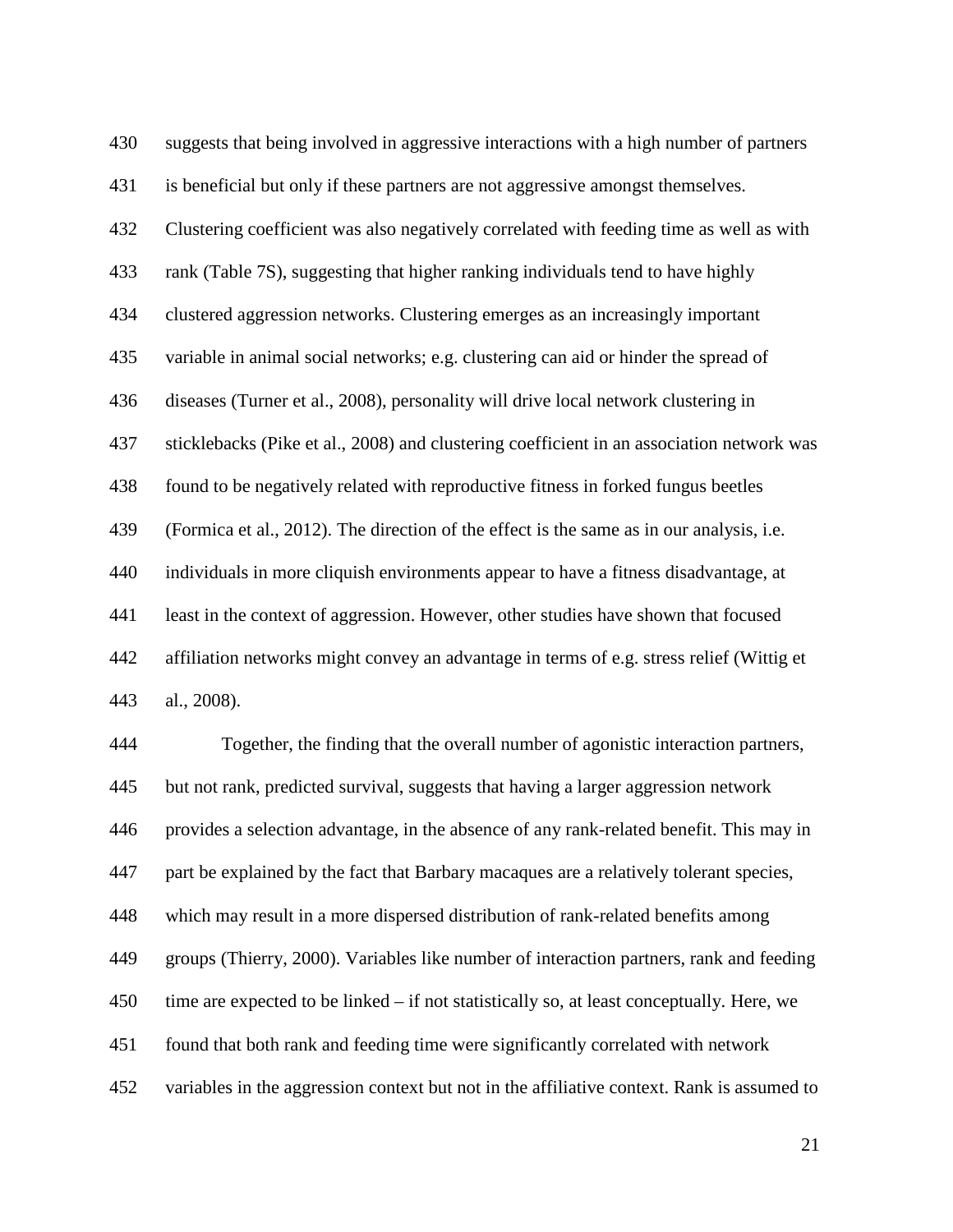| 453 | give priority of access to food sources to individuals (Barton and Whiten, 1993;               |
|-----|------------------------------------------------------------------------------------------------|
| 454 | Bercovitch and Strum, 1993 but see Majolo et al., 2012), which in turn can influence           |
| 455 | feeding time. Rank is often (but not always) linked to (or based on) aggressive                |
| 456 | interactions and their outcomes (Bernstein, 1976). In addition, many affiliative               |
| 457 | interaction partners can improve foraging efficiency due to the increased feeding              |
| 458 | tolerance (Barrett et al., 1999; Marshall et al., 2012; McFarland and Majolo, 2013).           |
| 459 | Therefore, both the affiliative (i.e., feeding tolerance) and aggressive (i.e., priority of    |
| 460 | $access)$ nature of social relationships – as well as their interaction – are likely to impact |
| 461 | the amount of time an individual needs to spend feeding to fulfil their energetic              |
| 462 | requirements in the cold. Furthermore, rank can be difficult to measure and ranking            |
| 463 | individuals is often hampered by missing dyadic interactions (de Vries, 1995; Klass            |
| 464 | and Cords, 2011). As such, the methods currently used to assess rank might not always          |
| 465 | be suited to capture the dynamics and multidimensionality of dominance interactions in         |
| 466 | group living animals, especially when some dyads interact rarely or fail to do so all          |
| 467 | together. Recently, social network analysis, and especially a triad census, has been           |
| 468 | suggested as a potentially more powerful way of assessing dominance relationships in           |
| 469 | animals, especially when there is large proportion of dyads with no interaction data           |
| 470 | (e.g. Shizuka and McDonald, 2012). In addition, rank-related benefits can be very              |
| 471 | variable, and tend to lack cross-species consistency (Majolo et al., 2012). Indeed, some       |
| 472 | network measures of social integration might prove better predictors of individual             |
| 473 | fitness than rank (Gilby et al., 2013). Our findings of network parameters being               |
| 474 | stronger predictors of survival in wild Barbary macaques than rank reflect this view.          |
|     |                                                                                                |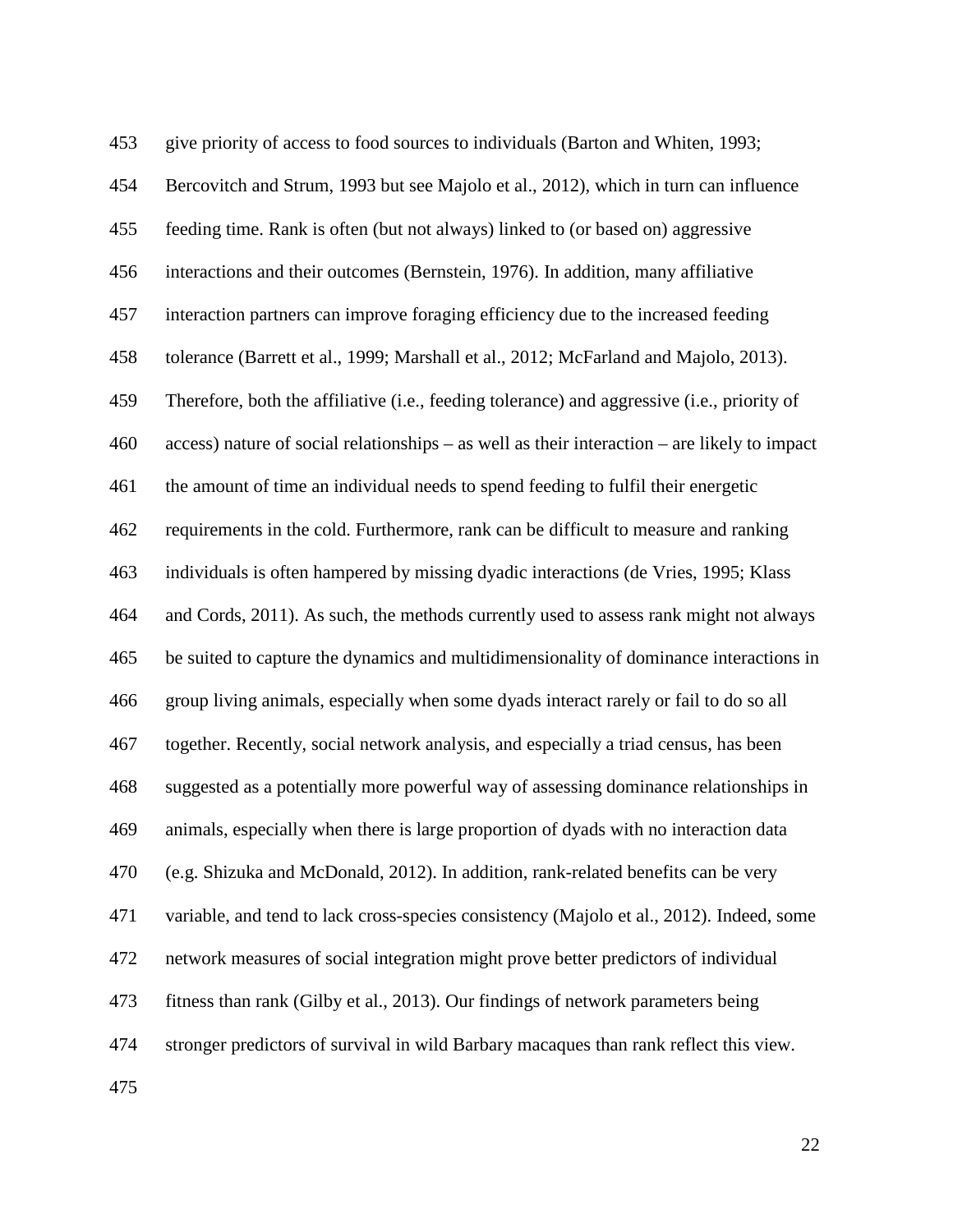## **Conclusion**

 In this study we add to the existing evidence that quantitative measures of social integration are important predictors of survival. Furthermore we show that the aggression network provided the strongest predictor of Barbary macaque survival in a hard winter. Our findings thus highlight the multi-dimensional social space in which individuals' act, as neither rank nor feeding time was maintained in the final model. These findings add to existing evidence that an individual's integration in their social networks can have strong fitness consequences.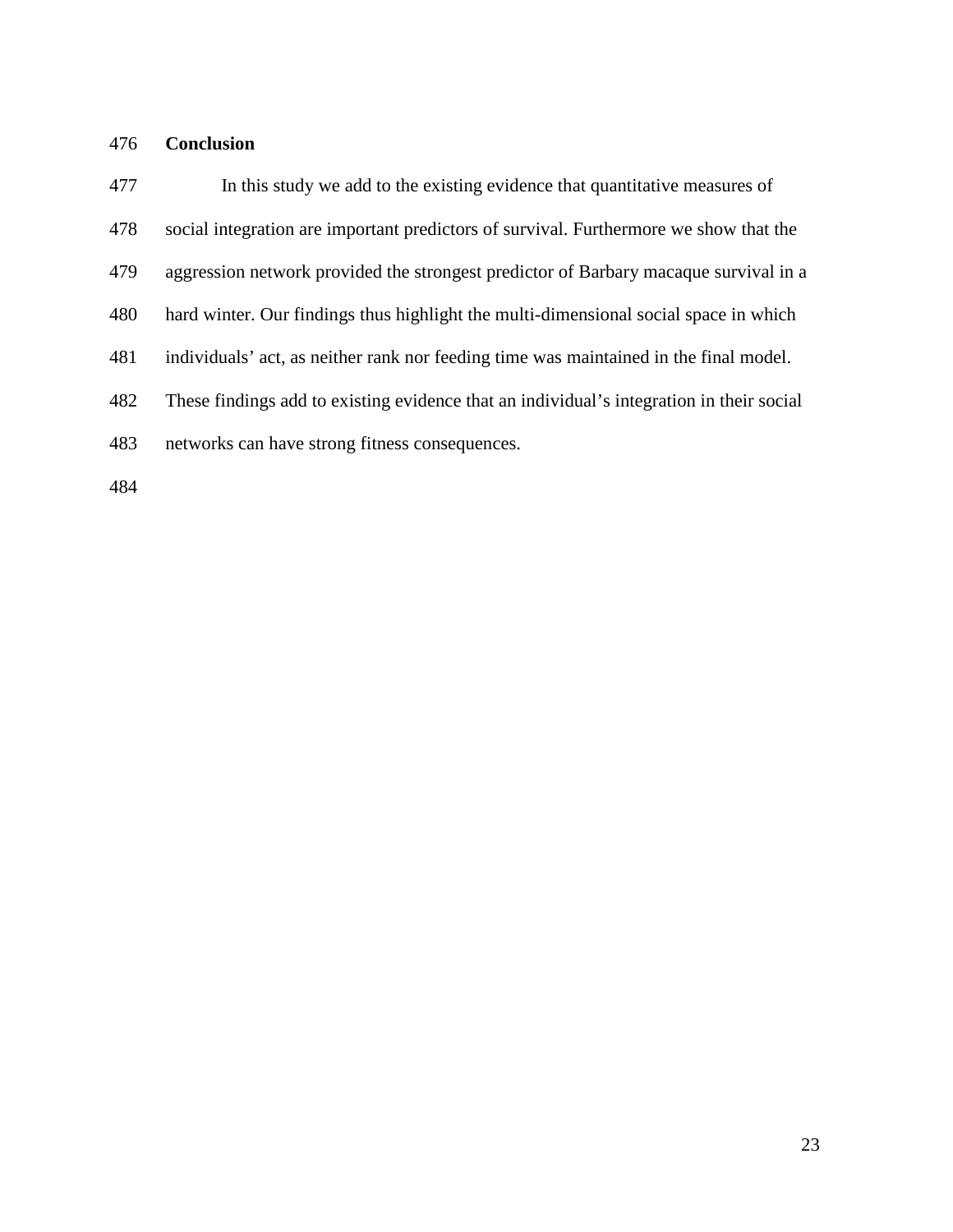### **References**

<span id="page-23-2"></span>Altmann J. 1974. Observational study of behavior: sampling methods. Behaviour

49:227-267.

- <span id="page-23-3"></span>Aplin L, Farine D, Morand-Ferron J, Sheldon B. 2012. Social networks predict patch
- discovery in a wild population of songbirds. Proc R Soc B Lond B Biol Sci 279:4199-
- 4205.
- <span id="page-23-0"></span>Barocas A, Ilany A, Koren L, Kam M, Geffen E. 2011. Variance in Centrality within
- Rock Hyrax Social Networks Predicts Adult Longevity. PLoS ONE 6:e22375.
- doi:10.1371/journal.pone.0022375.
- <span id="page-23-5"></span>Barrett L, Henzi SP, Lusseau D. 2012. Taking sociality seriously: the structure of
- multi-dimensional social networks as a source of information for individuals. Philos
- Trans R Soc Lond B Biol Sci 367:2108-2118.
- <span id="page-23-8"></span>Barrett L, Henzi SP, Weingrill T, Lycett JE, Hill RA. 1999. Market forces predict
- grooming reciprocity in female baboons. Proc Roy Soc B Biol Sci 266:665-670.
- <span id="page-23-4"></span>Bartoń K. 2013. MuMIn: multi-model inference, R package version 1.9.13.
- <span id="page-23-6"></span>Barton RA, Whiten A. 1993. Feeding competition among female olive baboons. Anim
- Behav 46:777-789.
- <span id="page-23-7"></span>Bercovitch FB, Strum SC. 1993. Dominance rank, resource availability, and
- reproductive maturation in female savanna baboons. Behav Ecol Sociobiol 33:313-318.
- <span id="page-23-1"></span>Berghänel A, Ostner J, Schröder U, Schülke O. 2011. Social bonds predict future
- cooperation in male Barbary macaques, *Macaca sylvanus*. Anim Behav 81:1109-1116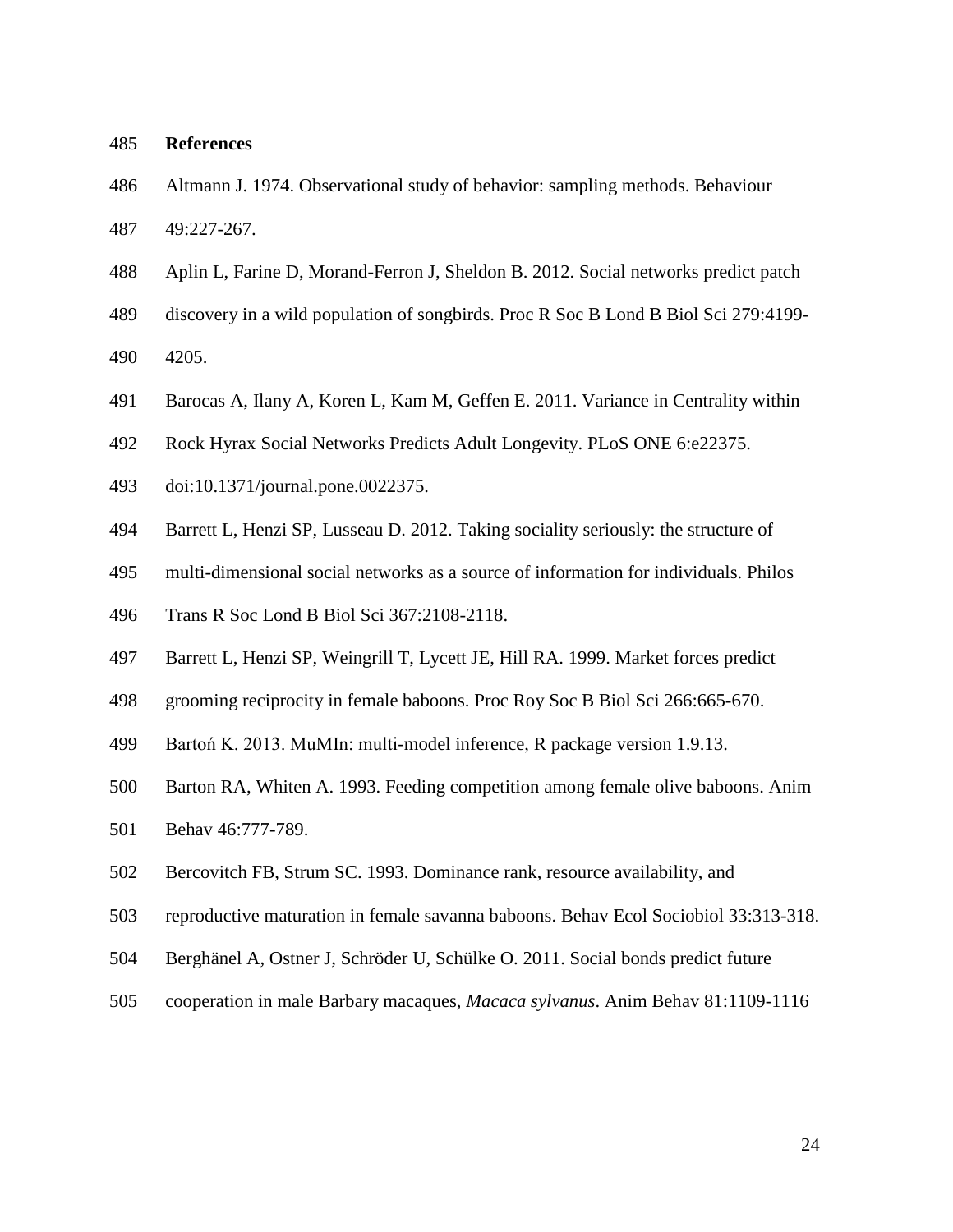- <span id="page-24-0"></span>Berkman LF, Glass T. 2000. Social integration, social networks, social support, and
- health. In: Berkman LF, Kawachi I, editors. Social Epidemiology New York: Oxford
- University Press. p. 137-173.
- <span id="page-24-7"></span>Bernstein IS. 1976. Dominance, aggression and reproduction in primate societies. J
- Theor Biol 60:459-472. doi:10.1016/0022-5193(76)90072-2.
- <span id="page-24-6"></span>Brent LJN, Sarah R. Heilbronner, Julie E. Horvath, Janis Gonzalez-Martinez, Angelina
- Ruiz-Lambides, Athy G. Robinson, Skene JHP, Platt ML. 2013. Genetic origins of
- social networks in rhesus macaques. Scientific Reports 3. doi:10.1038/srep01042.
- <span id="page-24-3"></span>Brent LJN, Semple S, Dubuc C, Heistermann M, MacLarnon A. 2011. Social capital
- and physiological stress levels in free-ranging adult female rhesus macaques. Physiol
- Behav 102:76-83.
- <span id="page-24-1"></span>Cameron EZ, Setsaasa TH, Linklater WL. 2009. Social bonds between unrelated
- females increase reproductive success in feral horses. Proc Natl Acad Sci U S A
- 106:13850–13853. doi:10.1073pnas.0900639106.
- <span id="page-24-4"></span>Cremer S, Armitage SAO, Schmid-Hempel P. 2007. Social Immunity. Curr Biol
- 17:R693–R702.
- <span id="page-24-2"></span>Crockford C, Wittig RM, Whitten PL, Seyfarth RM, Cheney DL. 2008. Social
- stressors and coping mechanisms in wild female baboons (*Papio hamadryas ursinus*)
- Horm Behav 53:254-265.
- <span id="page-24-5"></span>Crofoot MC, Rubenstein DI, Maiya AS, Berger-Wolf TY. 2011. Aggression,
- Grooming and Group-Level Cooperation in White-Faced Capuchins (*Cebus*
- *capucinus*): Insights From Social Networks. Am J Primatol 73:1-13.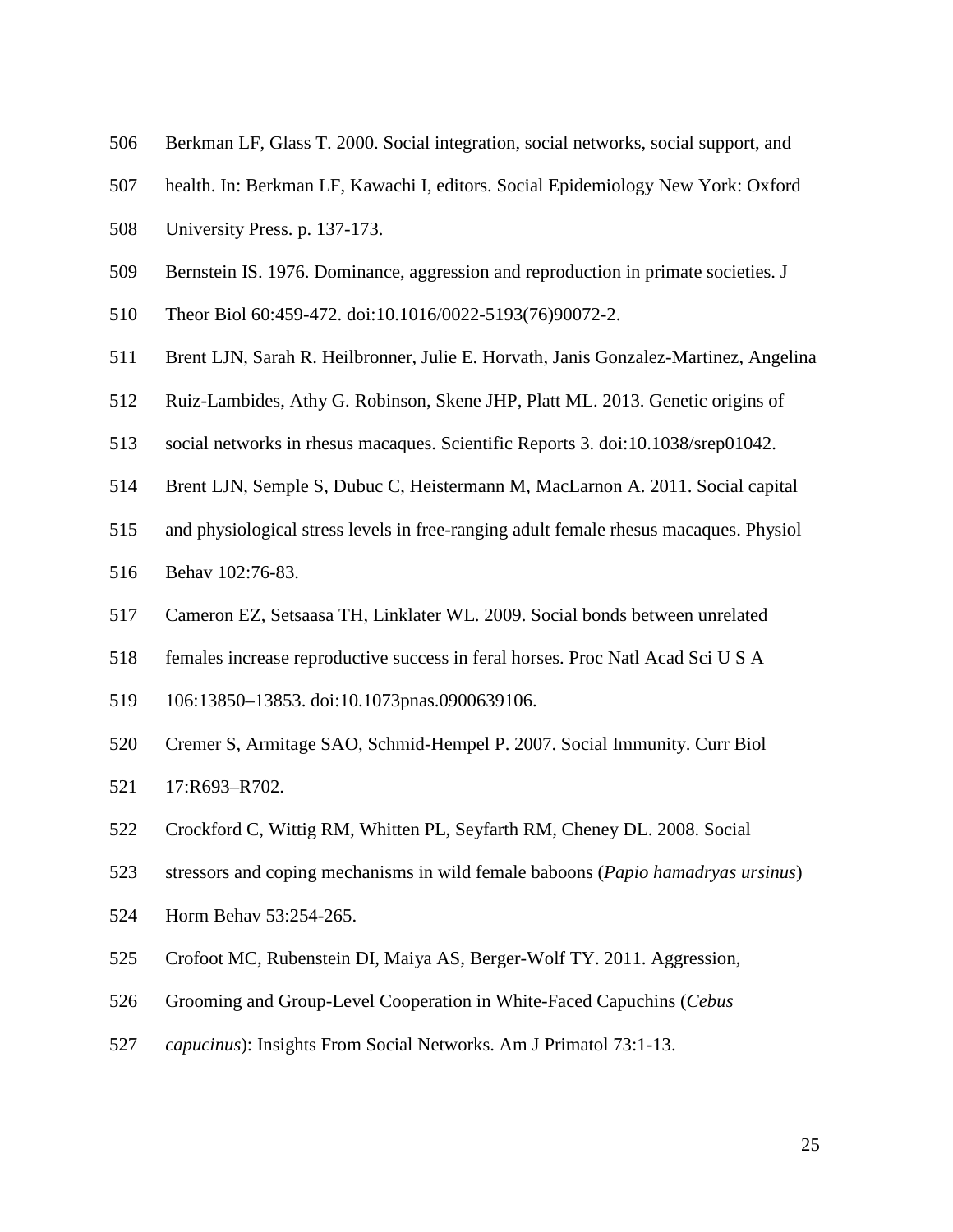- <span id="page-25-1"></span>Croft DP, Krause J, James R. 2004. Social networks in the guppy (*Poecilia reticulata*).
- Proc R Soc Lond B Biol Sci 271:S516-S519.
- <span id="page-25-4"></span>de Vries H. 1995. An improved test of linearity in dominance hierarchies containing
- unknown or tied relationships. Anim Behav 50:1375-1389.
- <span id="page-25-3"></span>de Vries H, Netto WJ, Hanegraaf PLH. 1993. MATMAN: A program for the analysis
- of sociometric matrices and behavioural transition matrices. Behaviour 125:157-175.
- <span id="page-25-7"></span>Dunbar RIM, Shultz S. 2010. Bondedness and sociality. Behaviour 147:775-803.
- <span id="page-25-5"></span>Farine DR. 2014. Measuring phenotypic assortment in animal social networks:
- weighted associations are more robust than binary edges. Anim Behav Monographs
- 89:141-153. doi:10.1016/j.anbehav.2014.01.001.
- <span id="page-25-2"></span>Farine DR, Sheldon BC. 2015. Selection for territory acquisition is modulated by
- social network structure in a wild songbird. J Evol Biol 28:547-556.
- <span id="page-25-0"></span>Fiori KL, Antonucci TC, Cortina KS. 2006. Social Network Typologies and Mental
- Health Among Older Adults. J Gerontol B Psychol Sci Soc Sci 61:P25-P32.
- <span id="page-25-9"></span>Formica VA, Wood CW, Larsen WB, Butterfield RE, Augat ME, Hougen HY, Brodie
- ED. 2012. Fitness consequences of social network position in a wild population of
- forked fungus beetles (*Bolitotherus cornutus*). J Evol Biol 25:130-137.
- <span id="page-25-6"></span>Fox J, Weisberg S. 2011. An {R} Companion to Applied Regression. Thousand Oaks
- CA Second Edition.
- <span id="page-25-8"></span>Fraser ON, Schino G, Aureli F. 2008. Components of Relationship Quality in
- Chimpanzees. Ethology 114:834-843.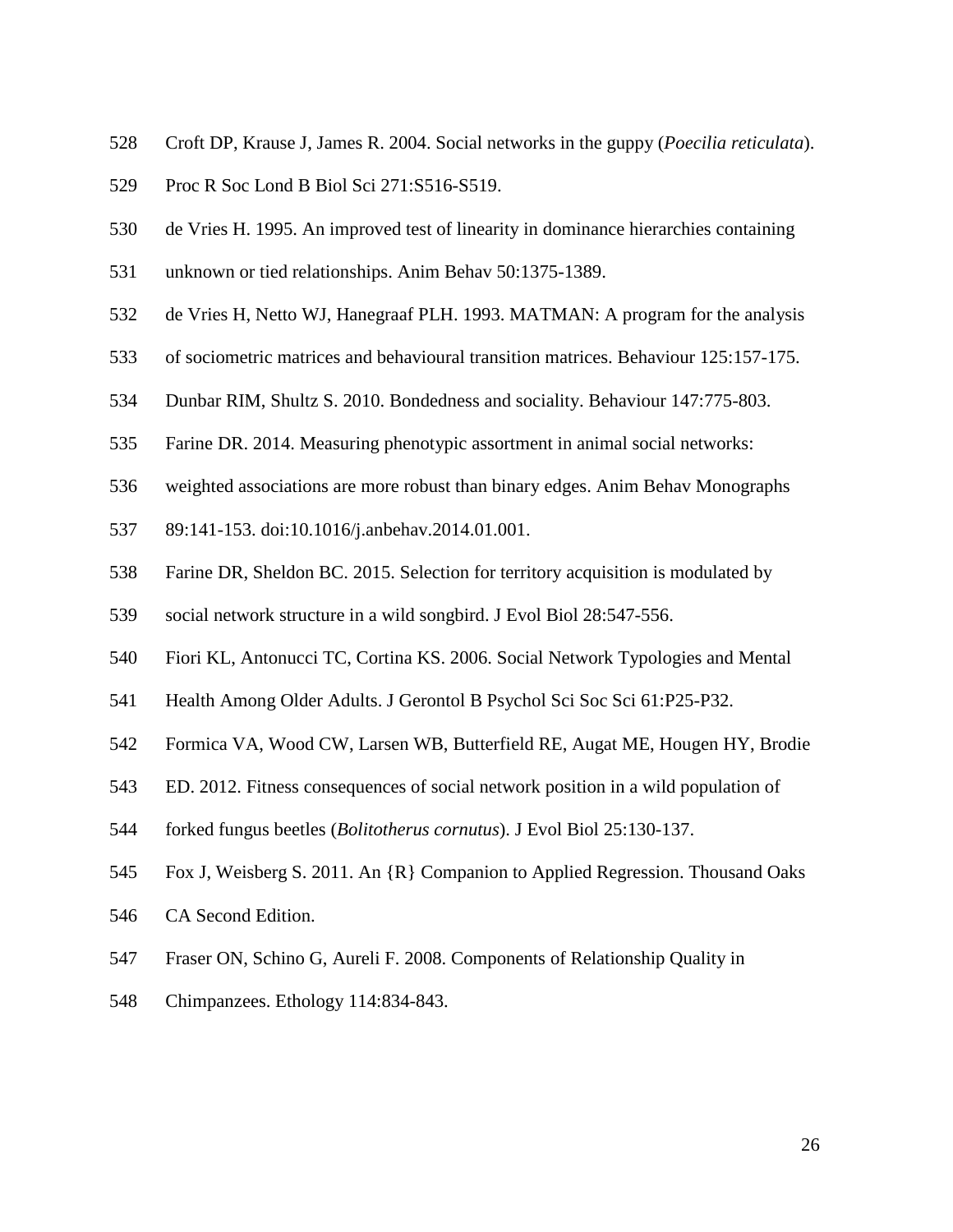- <span id="page-26-2"></span>Frère CH, Kruetzen M, Mann J, Connor RC, Bejder L, Sherwin WB. 2010 Social and
- genetic interactions drive fitness variation in a free-living dolphin population. Proc
- Natl Acad Sci USA 107:949-954.
- <span id="page-26-4"></span>Gilby IC, Brent LJN, Wroblewski EE, Rudicell RS, Hahn BH, Goodall J, Pusey AE.
- 2013. Fitness benefits of coalitionary aggression in male chimpanzees. Behav Ecol
- Sociobiol 67:378-381.
- <span id="page-26-7"></span>Granovetter MS. 1973. The Strength of Weak Ties. Am J Sociol 78:1360-1380.
- <span id="page-26-0"></span>Holt-Lunstad J, Smith TB, Layton JB. 2010. Social relationships and mortality risk: A
- meta-analytic review. Plos Medicine 7:859.
- <span id="page-26-8"></span>Klass K, Cords M. 2011. Effect of unknown relationships on linearity, steepness and
- rank ordering of dominance hierarchies: simulation studies based on data from wild
- monkeys. Behav Processes 88:168-176. doi:10.1016/j.beproc.2011.09.003.
- <span id="page-26-6"></span>Kurvers RHJM, Krause J, Croft DP, Wilson ADM, Wolf M. 2014. The evolutionary
- and ecological consequences of animal social networks: emerging issues. Trends Ecol
- Evol 29:326-335.
- <span id="page-26-5"></span>Lea AJ, Blumstein DT, Wey TW, Martin JGA. 2010. Heritable victimization and the
- benefits of agonistic relationships. Proc Natl Acad Sci U S A 107:21587-21592.
- <span id="page-26-1"></span>Lehmann J, Dunbar RIM. 2009. Network cohesion, group size and neocortex size in
- female-bonded old world primates. Proc Roy Soc B 276:4417-4422.
- doi:10.1098/rspb.2009.1409.
- <span id="page-26-3"></span>Lehmann J, Ross C. 2011. Baboon (*Papio anubis*) social complexity - a network
- approach. Am J Primatol 73:775-789.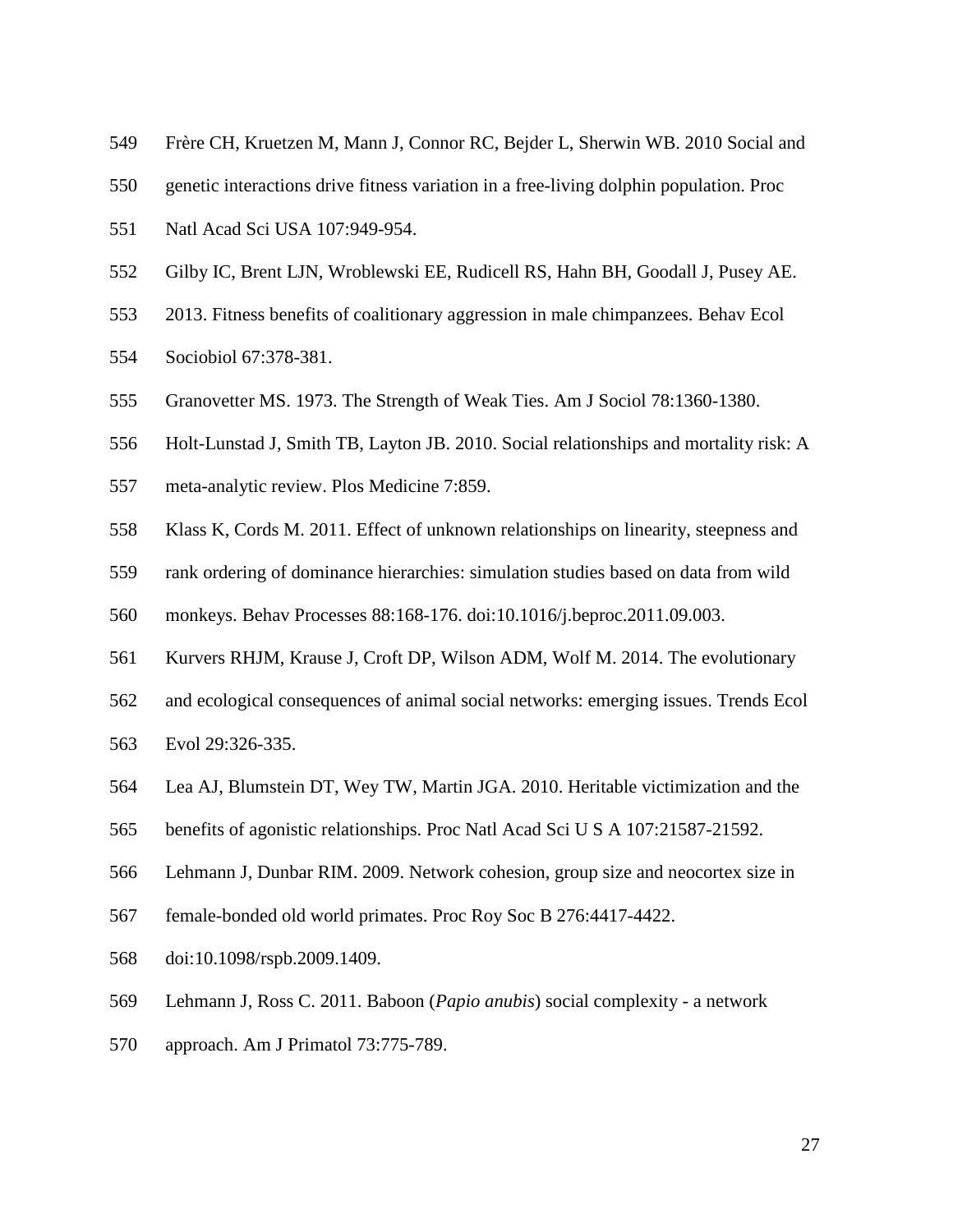- <span id="page-27-0"></span>Lusseau D, Newman MEJ. 2004. Identifying the role that animals play in their social
- networks. Proc Roy Soc B 271:S477-S481.
- <span id="page-27-7"></span>Majolo B, Lehmann J, Bortoli Vizioli Ad, Schino G. 2012. Fitness-related benefits of
- dominance in primates. Am J Phys Anthropol Suppl: Yearbook of Physical
- Anthropology 147:652-660.
- <span id="page-27-8"></span>Marshall HH, Carter AJ, Rowcliffe JM, Cowlishaw G. 2012. Linking social foraging
- behaviour with individual time budgets and emergent group-level phenomena. Anim
- Behav 84:1295-1305.
- <span id="page-27-2"></span>McDonald DB. 2007. Predicting fate from early connectivity in a social network. Proc
- Natl Acad Sci USA 104:10910-10914.
- <span id="page-27-4"></span>McFarland R, Fuller A, Hetem R, Mitchell D, Maloney S, Henzi S, Barrett L. 2015.
- Social integration confers thermal benefits in a gregarious primate. J Anim
- Ecol:e26893. doi: 10.1111/1365-2656.12329.
- <span id="page-27-6"></span>McFarland R, Majolo B. 2011. Grooming coercion and the post-conflict trading of
- social services in wild Barbary macaques. PLoS ONE 6.
- doi:10.1371/journal.pone.0026893.
- <span id="page-27-1"></span>McFarland R, Majolo B. 2013. Coping with the cold: Predictors of survival in wild
- Barbary macaques, *Macaca sylvanus*. Biol let 9:20130428.
- <span id="page-27-3"></span>Nuñez C, Adelman J, Rubenstein D. 2015. Sociality increases juvenile survival after a
- catastrophic event in the feral horse (*Equus caballus*). Behav Ecol 26:138-147.
- <span id="page-27-5"></span>Oh KP, Badyaev AV. 2010. Structure of social networks in a passerine bird:
- consequences for sexual selection and the evolution of mating strategies. Am Nat
- 176:E80-E90. doi:10.1086/655216.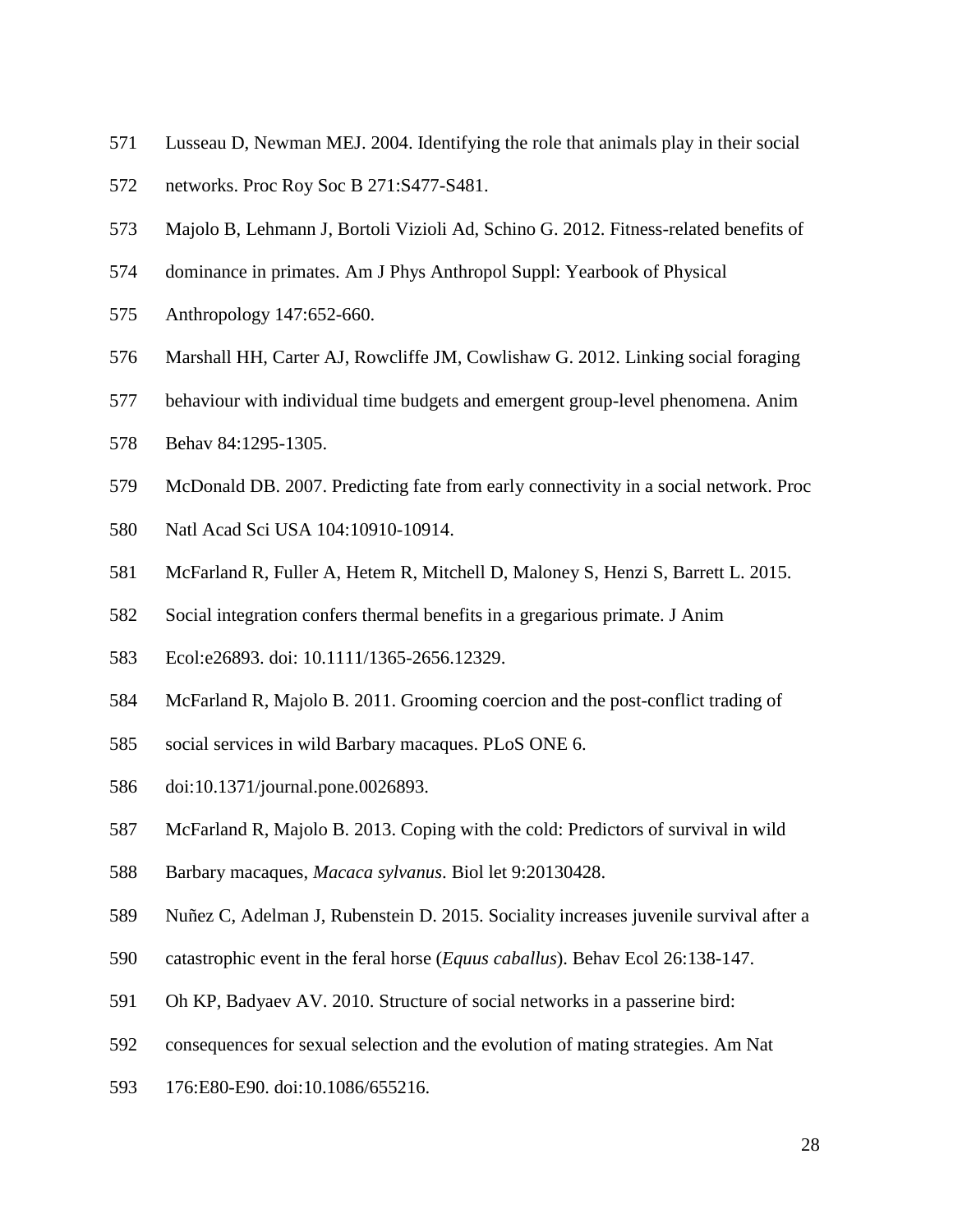- <span id="page-28-5"></span>Opsahl T, 2009. Structure and Evolution of Weighted Networks pp. 104-122. . London,
- UK: University of London (Queen Mary College).
- <span id="page-28-9"></span>Pike TW, Samanta M, Lindstrom J, Royle NJ. 2008. Behavioural phenotype affects
- social interactions in an animal network. Proc R Soc Lond B 275:2515-2520.
- <span id="page-28-7"></span>Pinheiro J, Bates D, DebRoy S, Sarkar D, Team RC. 2015. nlme: Linear and Nonlinear
- Mixed Effects Models. R package version 3.1-119.
- <span id="page-28-6"></span>R Development Core Team. 2008. R: A language and environment for statistical
- computing. Vienna, Austria: R Foundation for Statistical Computing.
- <span id="page-28-2"></span>Royle NJ, Pike TW, Heeb P, Richner H, Kölliker M. 2012. Offspring social network
- structure predicts fitness in families. Proc R Soc Lond B Biol Sci 279:4914-4922.
- <span id="page-28-0"></span>Sade DS, Dow MM. 1994. Primate social networks. In: Wasserman S, Galaskiewicz J,
- editors. Advances in social network analysis: research in the social and behavioral
- sciences: Sage. p. 152-166.
- <span id="page-28-3"></span>Sapolsky RM. 2004. Social status and health in humans and other animals. Annu Rev
- Anthropol 33:393-418.
- <span id="page-28-4"></span>Sapolsky RM. 2005. The influence of social hierarchy on primate health. Science
- 29:648-652. doi:10.1126/science.1106477.
- <span id="page-28-8"></span>Schino G, Ventura R, Troisi A. 2005. Grooming and aggression in captive Japanese
- macaques. Primates 46:207 209.
- <span id="page-28-1"></span>Schuelke O, Bhagavatula J, Vigilant L, Ostner J. 2010. Social bonds enhance
- reproductive success male macaques. Curr Biol 20:1-4.
- <span id="page-28-10"></span>Shizuka D, McDonald DB. 2012. A social network perspective on measurements of
- dominance hierarchies. Anim Behav 83:925-934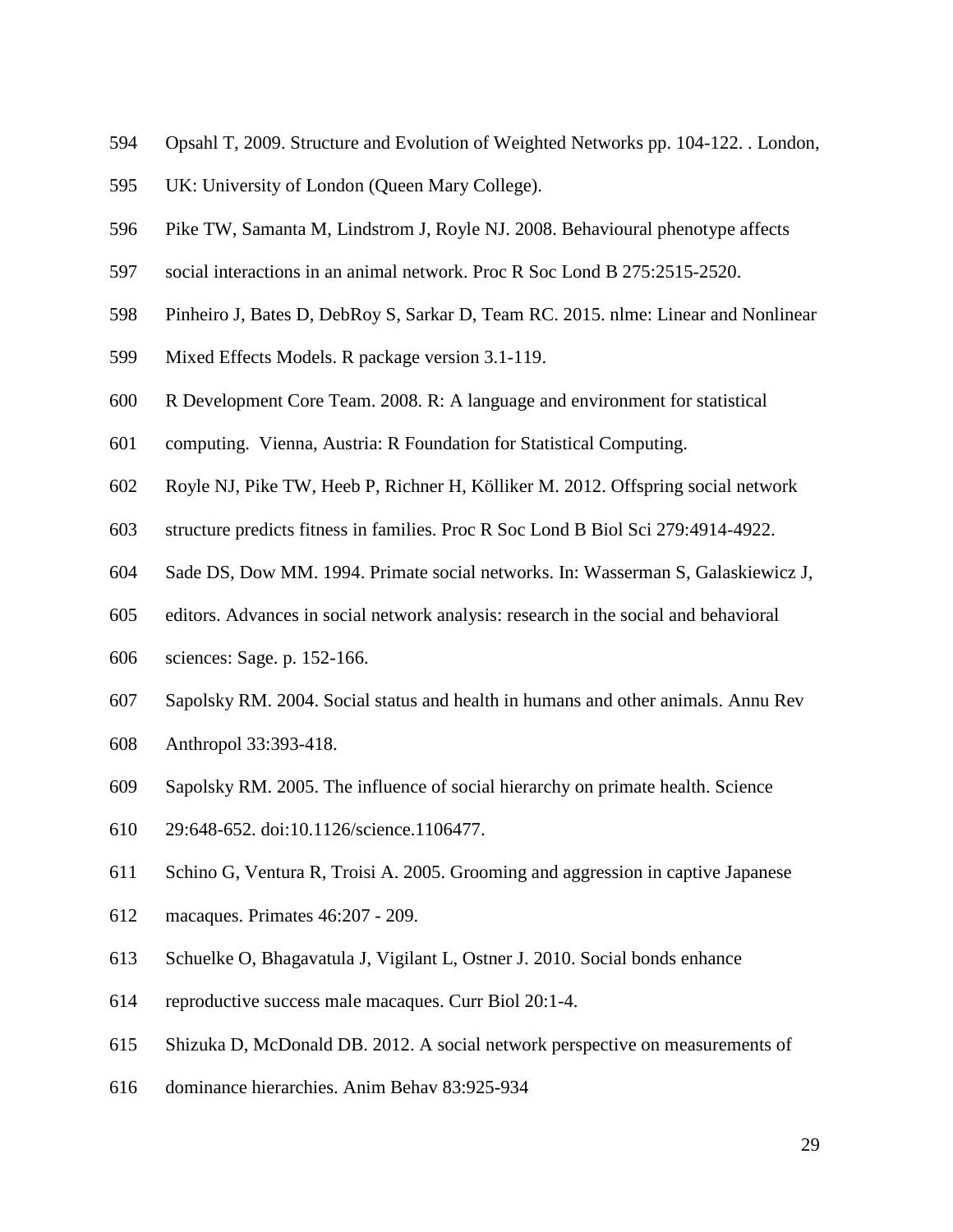- <span id="page-29-1"></span>Silk JB, Alberts SC, Altmann J. 2003. Social bonds of female baboons enhance infant
- survival. Science 302:1231-1234.
- <span id="page-29-2"></span>Silk JB, Beehner JC, Bergman TJ, Crockford C, Engh AL, Moscovice LR, Wittig RM,
- Seyfarth RM, Cheney DL. 2009. The benefits of social capital: close social bonds
- among female baboons enhance offspring survival. Proc Roy Soc B Biol Sci 276:3099-
- 3104. doi:10.1098/rspb.2009.0681.
- <span id="page-29-4"></span>Silk JB, Beehner JC, Bergman TJ, Crockford C, Engh AL, Moscovice LR, Wittig RM,
- Seyfarth RM, Cheney DL. 2010. Strong and consistent social bonds enhance the
- longevity of female baboons. Curr Biol 20:1359-1361. doi: 10.1016/j.cub.2010.05.067.
- <span id="page-29-0"></span>Smith KP, Christakis NA. 2008. Social networks and health. Annu Rev Sociol 34:405-
- 429.
- <span id="page-29-5"></span>Soumah AG, Yokota Nb. 1991. Female Rank and Feeding Strategies in a Free-Ranging
- Provisioned Troop of Japanese Macaques. Folia Primatol 57:191-200.
- <span id="page-29-3"></span>Stanton M, Mann J. 2012. Early Social Networks Predict Survival in Wild Bottlenose
- Dolphins. PloS one:e47508.
- <span id="page-29-7"></span>Thierry B. 2000. Covariation of conflict management patterns across macaque species.
- In: Aureli F, de Waal FBM, editors. Natural conflict resolution: Univ. of California
- Press. p. 106-128.
- <span id="page-29-6"></span>Turner J, Bowers RG, Clancy D, Behnke MC, Christley RM. 2008. A network model
- of E. coli O157 transmission within a typical UK dairy herd: The effect of
- heterogeneity and clustering on the prevalence of infection. J Theor Biol 254:45-54.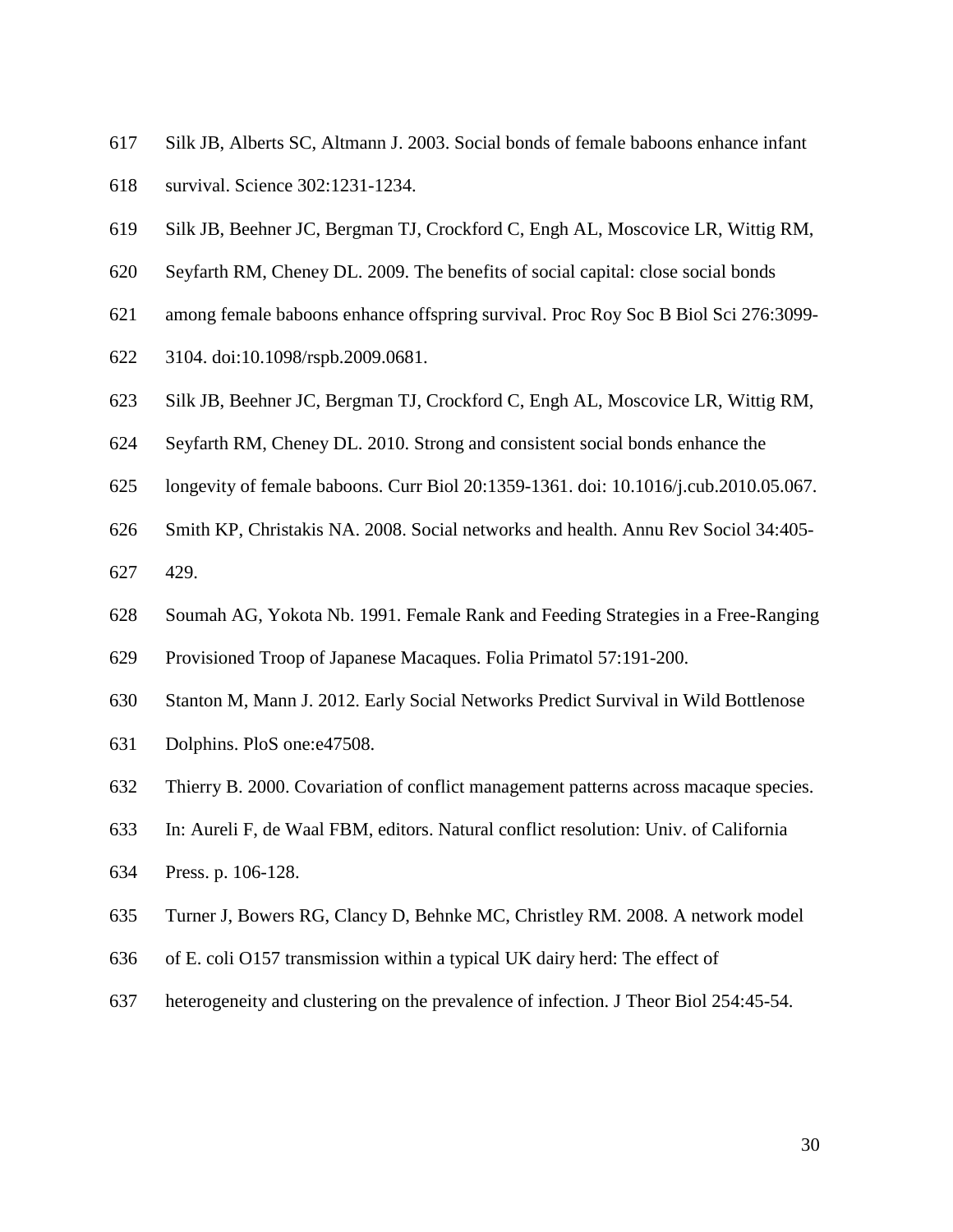- <span id="page-30-3"></span>Vogel ER. 2005. Rank differences in energy intake rates in white-faced capuchin
- monkeys, Cebus capucinus: the effects of contest competition. Behav Ecol Sociobiol
- 58:333-344.
- <span id="page-30-2"></span>Wey T, Blumstein D. 2012. Social attributes and associated performance measures in
- marmots: bigger male bullies and weakly affiliating females have higher annual
- reproductive success. Behav Ecol Sociobiol 66:1075-1085.
- <span id="page-30-0"></span>Whitehead H, Lusseau D. 2012. Animal social networks as substrate for cultural
- behavioural diversity. J Theor Biol 294:19-28.
- <span id="page-30-1"></span>Wittig RM, Crockford C, Lehmann J, Whitten PL, Seyfarth RM, Cheney DL. 2008.
- Focused grooming networks and stress alleviation in wild female baboons. Horm
- Behav 54:170-177.
- 
- 
- 
-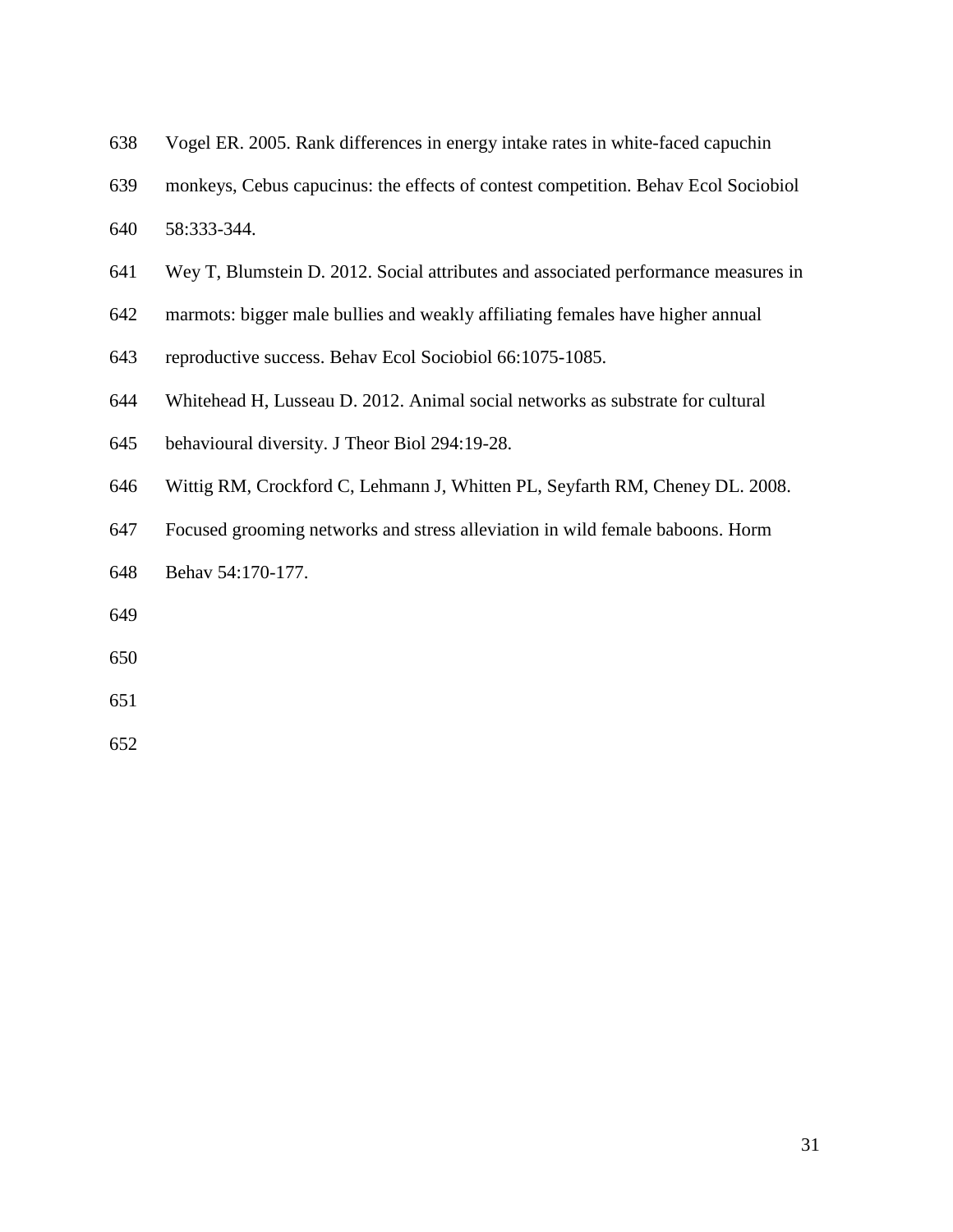### **Figure Legends**

 Figure 1. Affiliation (A) and aggression (B) network for the two groups of Barbary macaques; black=survivors, grey: non-survivors; triangles = females, circles = males; 656 line thickness = tie strength; node size = binary degree. Figure 2. Illustrative boxplots indicating the median values and percentiles of the variables entered into the full model using affiliative network parameters: non- normalized binary degree, clustering coefficient, betweenness, eigenvector, feeding time and rank. Values are depicted for survivors and non-survivors in Barbary 662 macaques for group  $F(N=18)$  and group L (N=29). Circles and asterisk represent outliers. Sex was also entered into the model but is not displayed graphically. 'variable maintained' indicates variables that were included into the best model using only affiliation network variables. Figure 3. Illustrative boxplots indicating the median values and percentiles of the variables entered into the full model using aggressive network parameters of the non- normalized binary degree, local clustering coefficient and betweenness. Values are 670 depicted for survivors and non-survivors in Barbary macaques for group  $F(N=18)$  and

group L (N=29). Circles and asterisk represent outliers. Sex was also entered into the

- model but is not displayed graphically. The effects of rank and feeding time are
- displayed in Figure 2. 'variable maintained' indicates variables that were included into

the best model using only aggression network variables.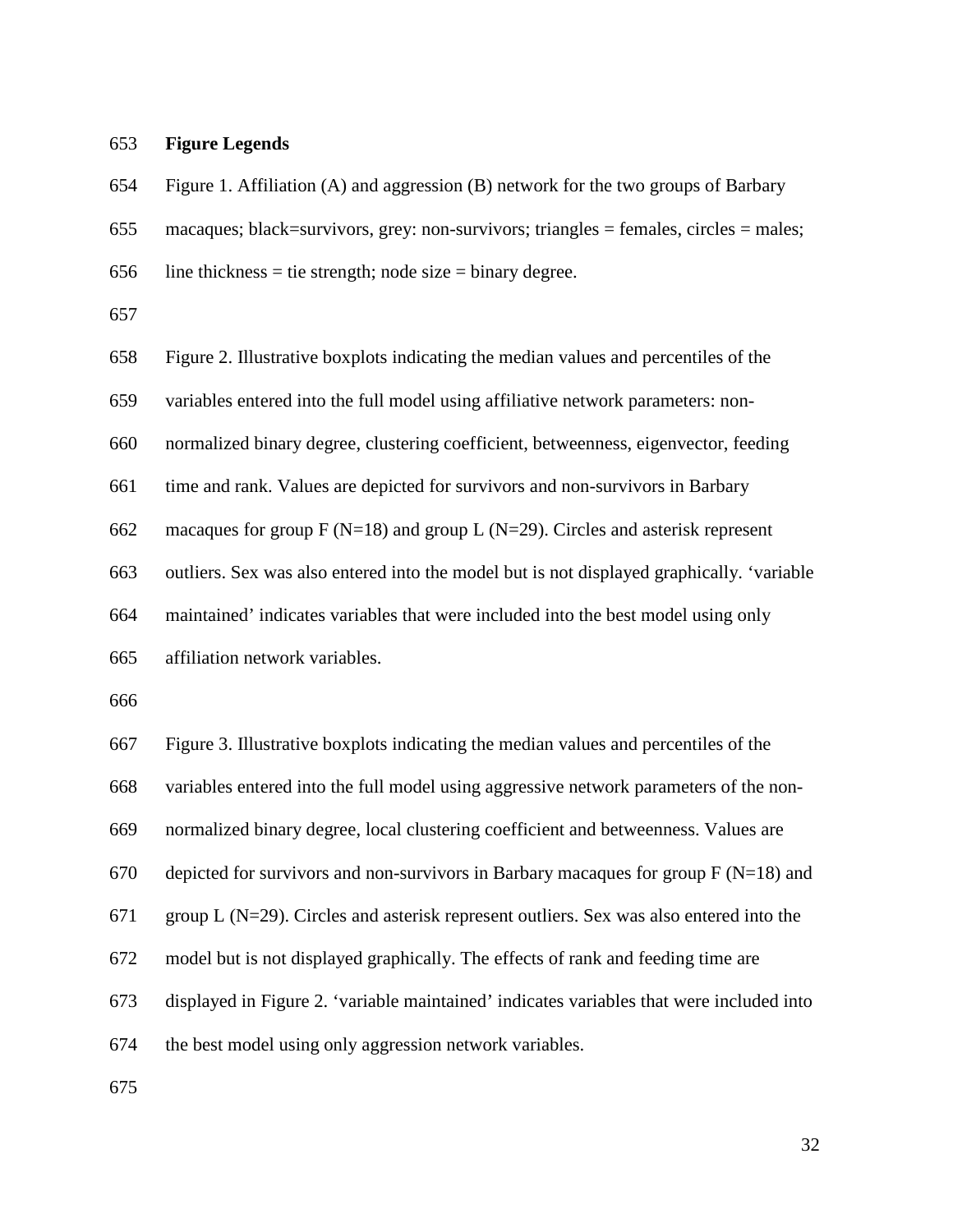676 Table 1. Best models predicting macaque survival resulting from the model selection

|                           | $B \pm SE$       | Wald z  | P     | <b>AIC</b>    |
|---------------------------|------------------|---------|-------|---------------|
| <b>Affiliation</b> (N=45) |                  |         |       |               |
| Constant                  | $5.90 \pm 2.13$  | 2.77    | 0.006 |               |
| Feed                      | $-0.11 \pm 0.04$ | $-2.54$ | 0.011 |               |
| Binary degree             | $-1.26 \pm 0.52$ | $-2.44$ | 0.015 |               |
| Model overall             |                  |         |       | 50.83 (60.02) |
| 76.6% correct             |                  |         |       |               |
| <b>Aggression</b> (N=46)  |                  |         |       |               |
| Constant                  | $1.53 \pm 0.65$  | 2.37    | 0.018 |               |
| Binary degree             | $-2.04 \pm 0.78$ | $-2.60$ | 0.009 |               |
| Clustering                | $1.61 \pm 0.78$  | 2.07    | 0.038 |               |
| Model overall             |                  |         |       | 32.88 (47.58) |
| 87.0% correct             |                  |         |       |               |

| 677 |  |  |  |  | procedure using affiliation and aggression network variables separately. |  |  |  |  |
|-----|--|--|--|--|--------------------------------------------------------------------------|--|--|--|--|
|-----|--|--|--|--|--------------------------------------------------------------------------|--|--|--|--|

678 AIC – value in () represents value of the full model, including all predictors

679

680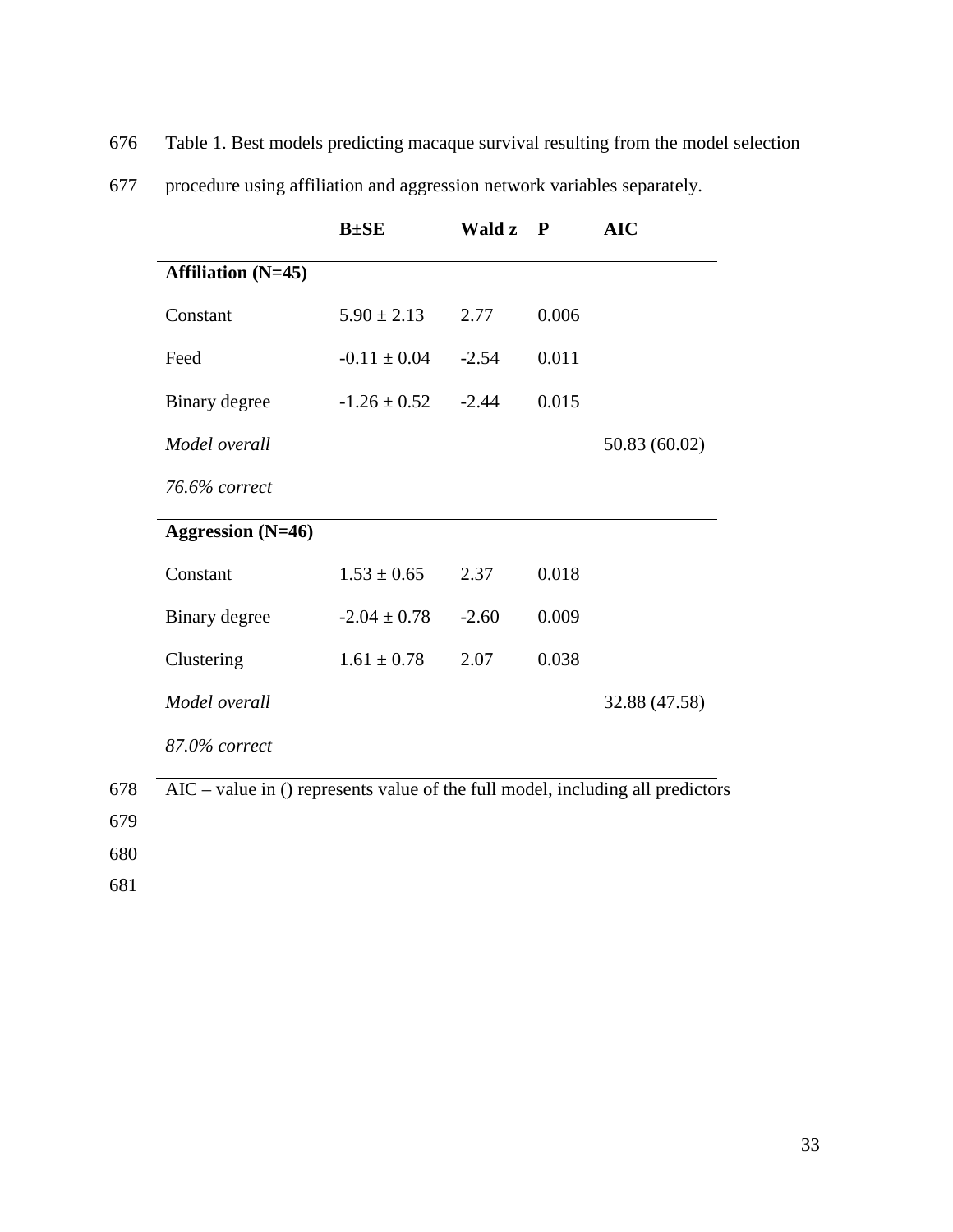- 682 Table 2: Permutation results for variable coefficients and p-values of the best models
- 683 (affiliation, aggression and combined).
- 684

|                               | <b>Proportion observed B</b> < Proportion observed $p$ > |              |
|-------------------------------|----------------------------------------------------------|--------------|
|                               | randomized B                                             | randomized p |
| <b>Best model affiliation</b> |                                                          |              |
| Binary degree <sub>Aff</sub>  | 0.996                                                    | 0.026        |
| Feed                          | 0.998                                                    | 0.002        |
| <b>Best model aggression</b>  |                                                          |              |
| Binary degree <sub>Agg</sub>  | 0.998                                                    | 0.009        |
| $Clustering_{Age}$            | 0.017                                                    | 0.039        |
| <b>Best model combined</b>    |                                                          |              |
| Binary degree <sub>Agg</sub>  | 1                                                        | 0.005        |
| $Clustering_{Age}$            | 0.002                                                    | 0.03         |

686 Subscript Agg = aggression network, Aff = affiliation network; note the best model

687 overall is identical to the aggression model

688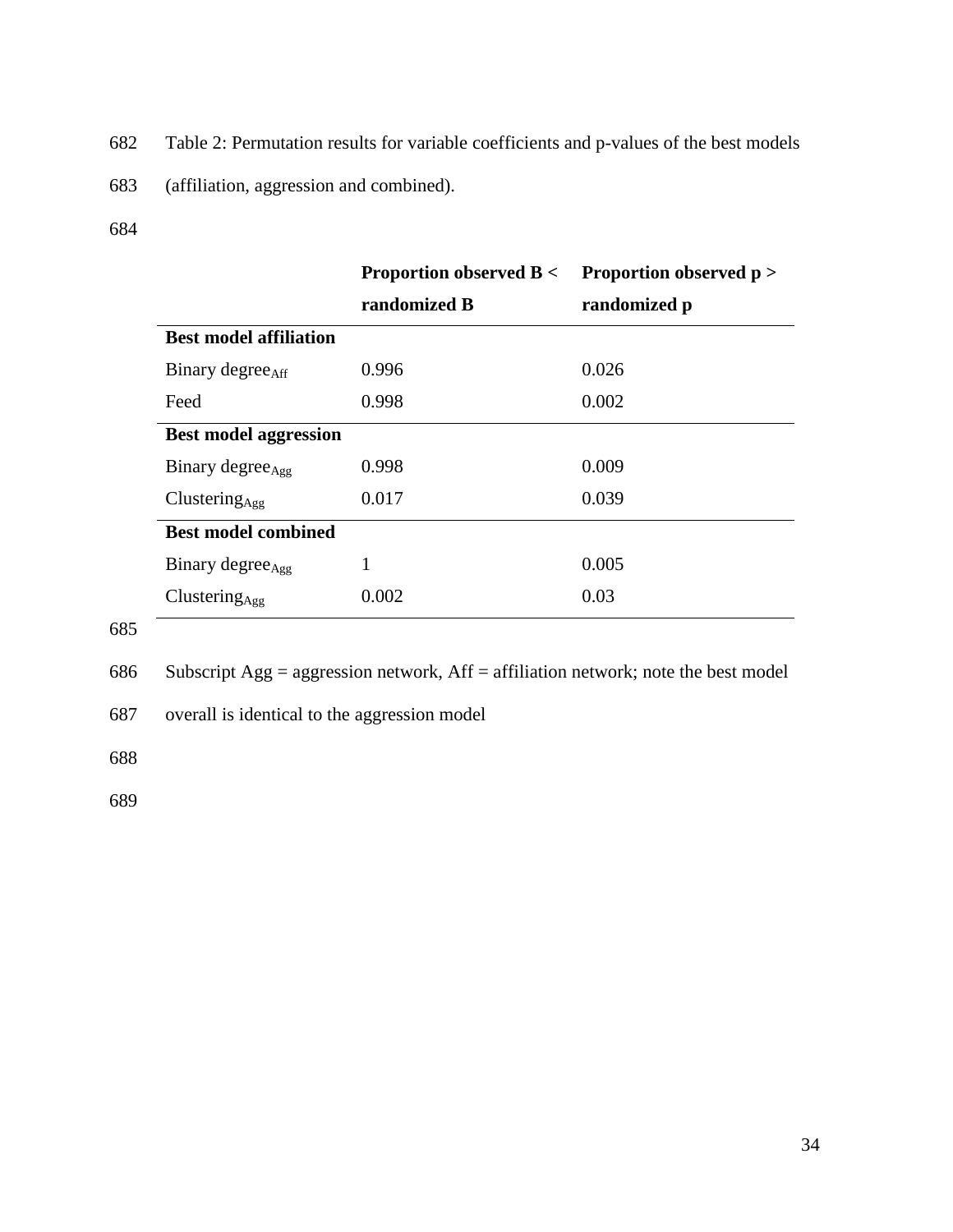690 Table 3: The two best models predicting macaque survival resulting from the model

| 691 |  |  |  |  |  | selection procedure combining the affiliation and aggression network variables. N=44 |  |
|-----|--|--|--|--|--|--------------------------------------------------------------------------------------|--|
|-----|--|--|--|--|--|--------------------------------------------------------------------------------------|--|

|                              | $B \pm SE$       | Wald z  | P     | <b>AIC</b>   |
|------------------------------|------------------|---------|-------|--------------|
| <b>Best model</b>            |                  |         |       |              |
| Constant                     | $1.52 \pm 0.65$  | 2.34    | 0.019 |              |
| Binary degree <sub>Agg</sub> | $-2.03 \pm 0.79$ | $-2.58$ | 0.01  |              |
| Clustering <sub>Agg</sub>    | $1.60 \pm 0.78$  | 2.05    | 0.041 |              |
| Model overall                |                  |         |       | 38.85(49.6)  |
|                              |                  |         |       |              |
| 2nd best model               |                  |         |       |              |
| Constant                     | $1.81 \pm 0.75$  | 2.42    | 0.016 |              |
| Binary degree <sub>Agg</sub> | $-2.17 \pm 0.85$ | $-2.58$ | 0.01  |              |
| Clustering $_{\text{Agg}}$   | $1.89 \pm 0.80$  | 2.36    | 0.019 |              |
| ClusteringAff                | $-0.84 \pm 0.63$ | $-1.34$ | 0.18  |              |
| Model overall                |                  |         |       | 38.45 (49.6) |

692 AIC – value in () represents value of the full model, including all predictors 693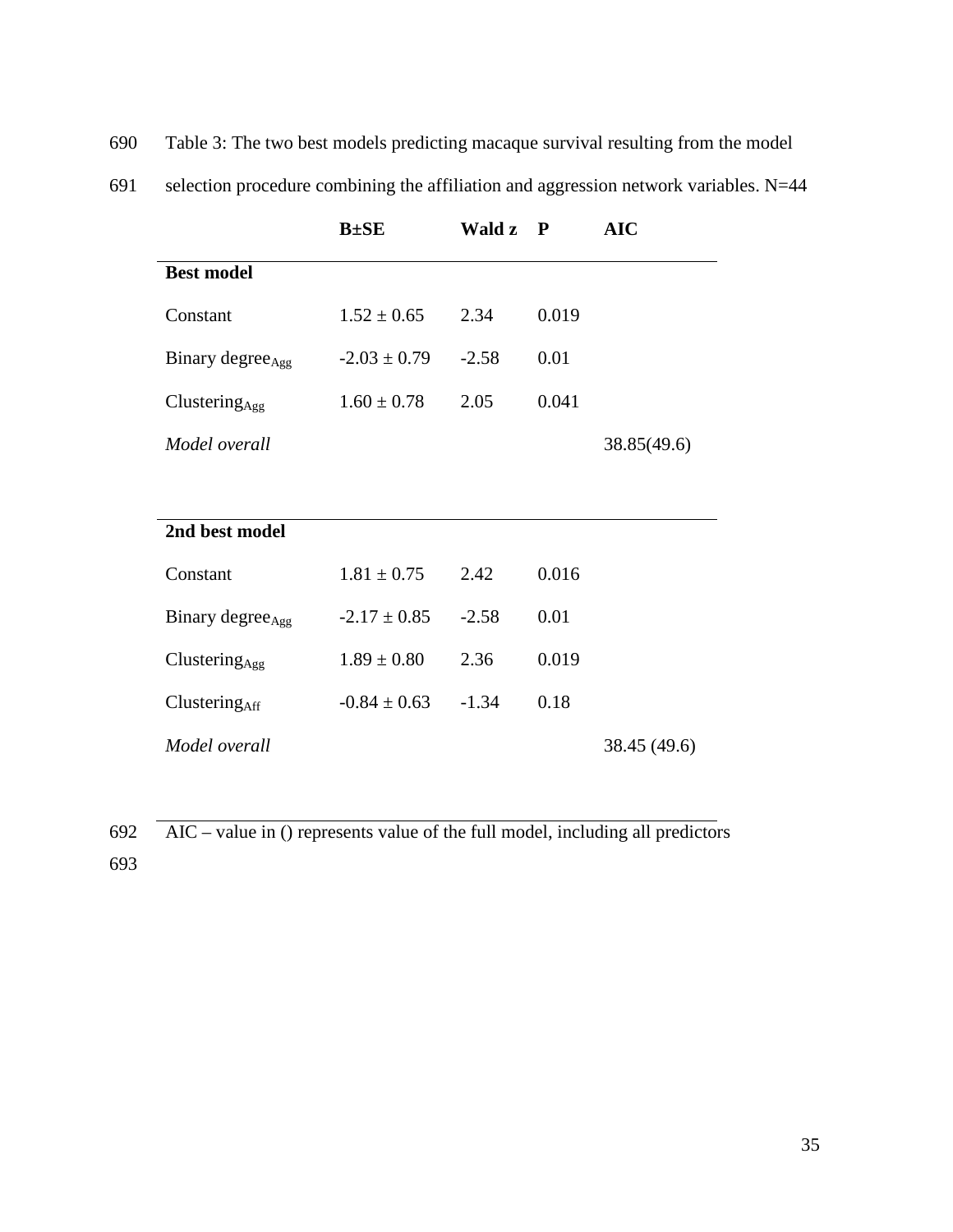

 Group F

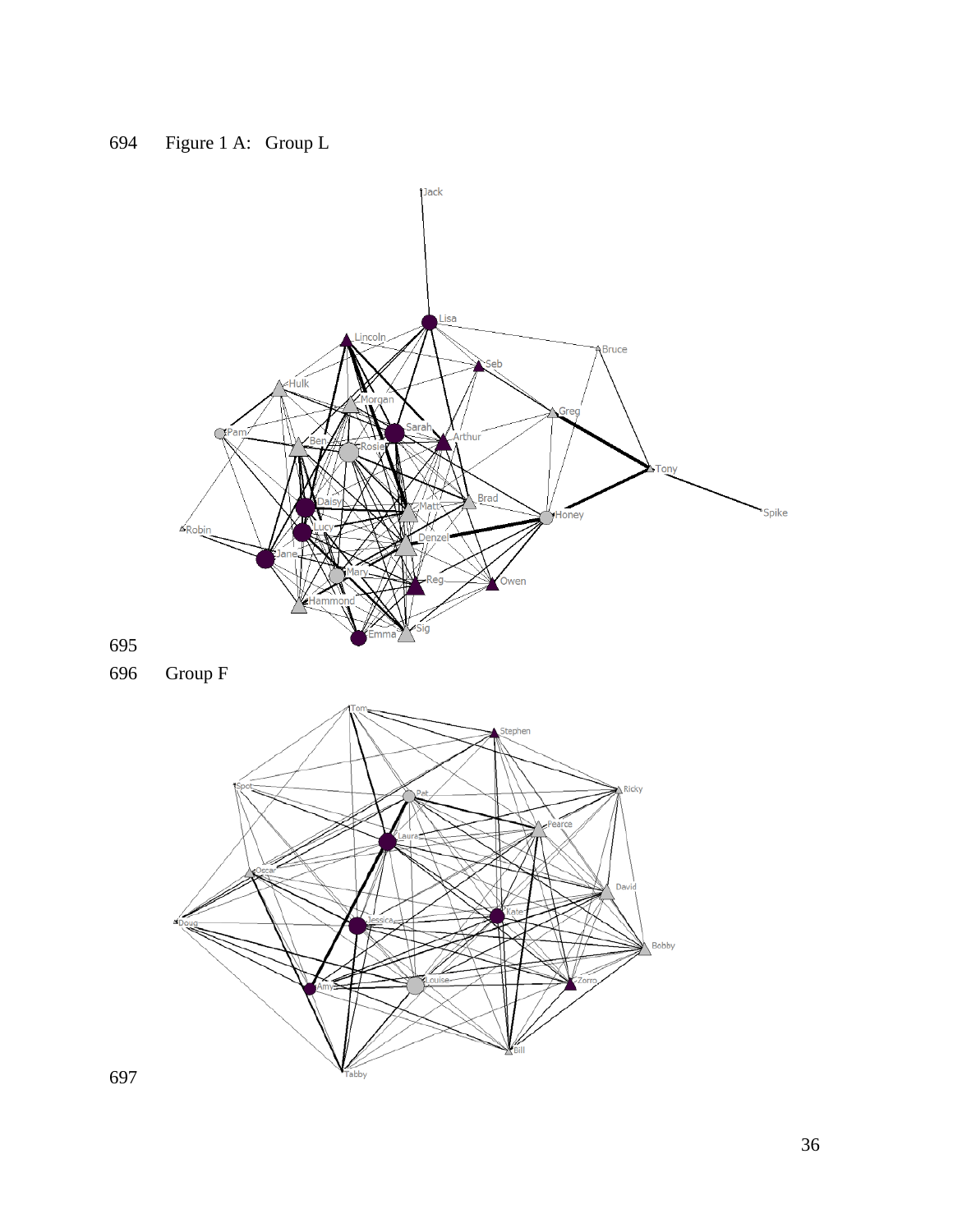B

Group L



Group F

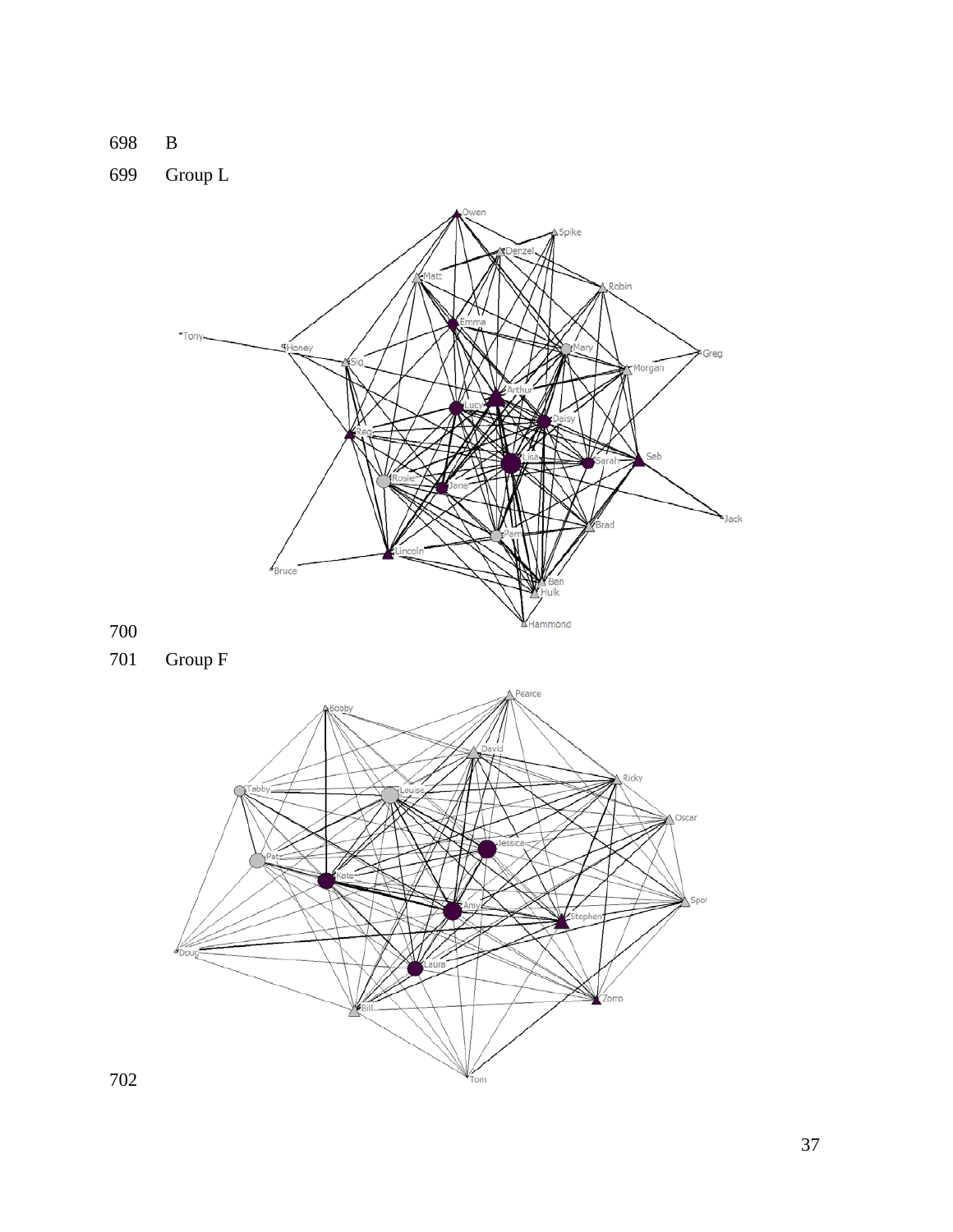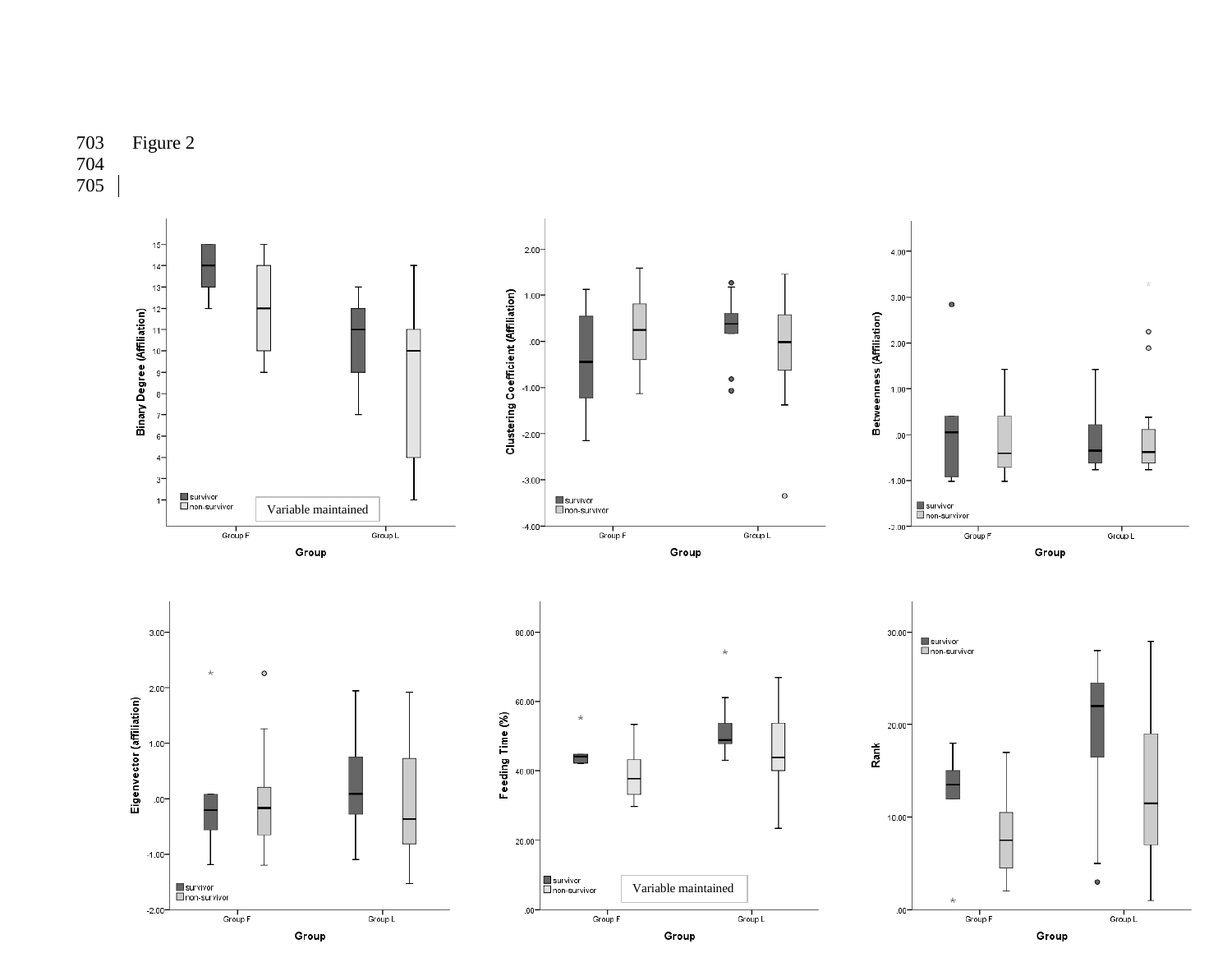

Figure 3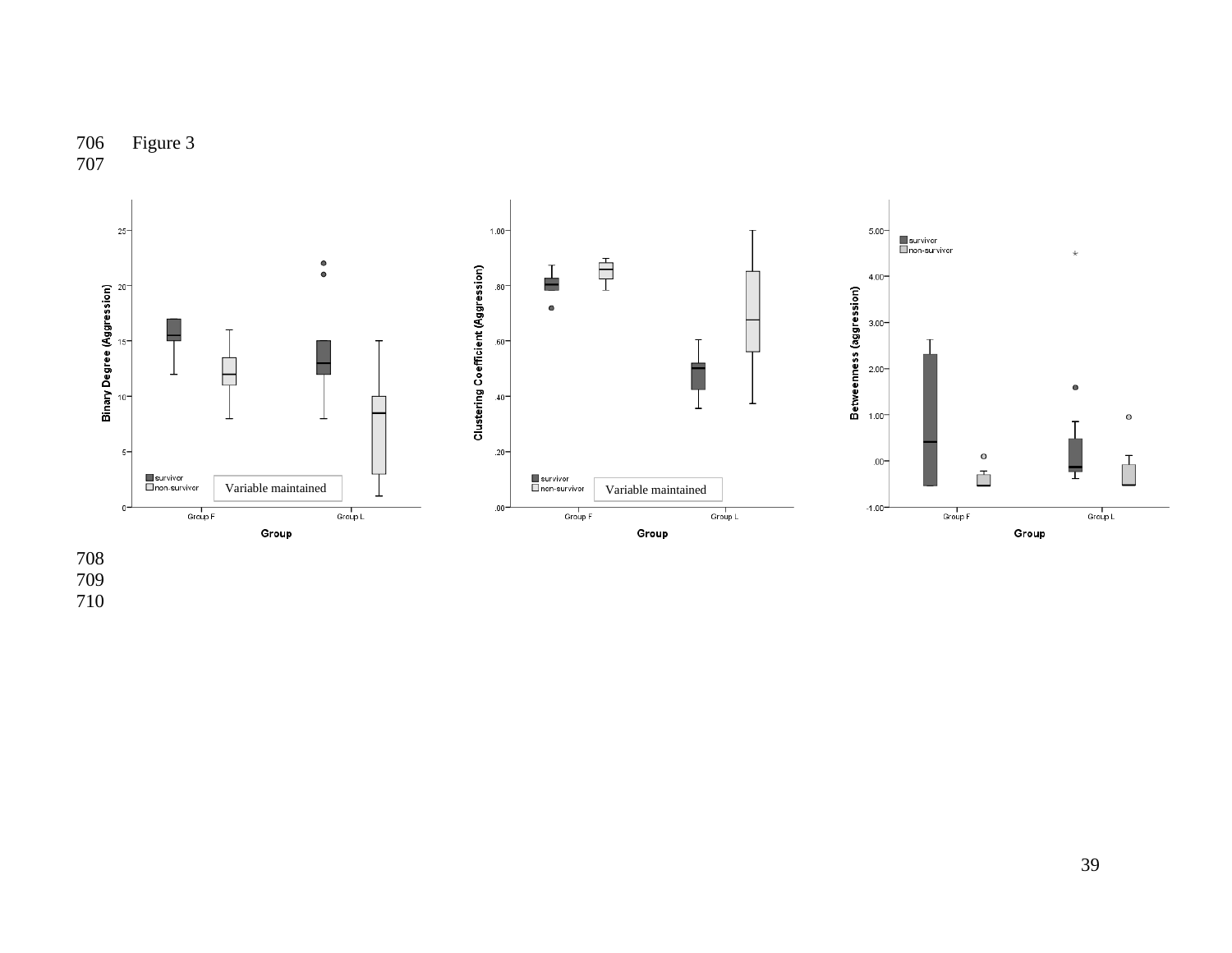711 Supplementary Data

712

713 Table 1S: Results of Spearman Rank correlation analysis between network parameters 714 from the affiliation network (N=45 for Clustering coefficient, N=47 for all others); 715 strength was subsequently excluded from the analysis due to the high correlation with the

716 other metrics.

| <b>Affiliation network</b>        |             | Strength<br>(weighted<br>degree) | <b>Betweenness</b><br>(weighted) | Clustering<br>Coefficient<br>(weighted) | Eigenvector<br>centrality |
|-----------------------------------|-------------|----------------------------------|----------------------------------|-----------------------------------------|---------------------------|
| Degree (binary)                   |             | $r_s$ .638**                     | $.455***$                        | $-.069$                                 | $.671**$                  |
| Strength (weighted degree) $r_s$  |             |                                  | $.798**$                         | .030                                    | $929**$                   |
| Betweenness (weighted)            | $r_{\rm s}$ |                                  |                                  | $-.289$                                 | $.601**$                  |
| Clustering Coef. (weighted) $r_s$ |             |                                  |                                  |                                         | .208                      |

717 The asterisk indicate a significant correlation with p<0.01.

718

719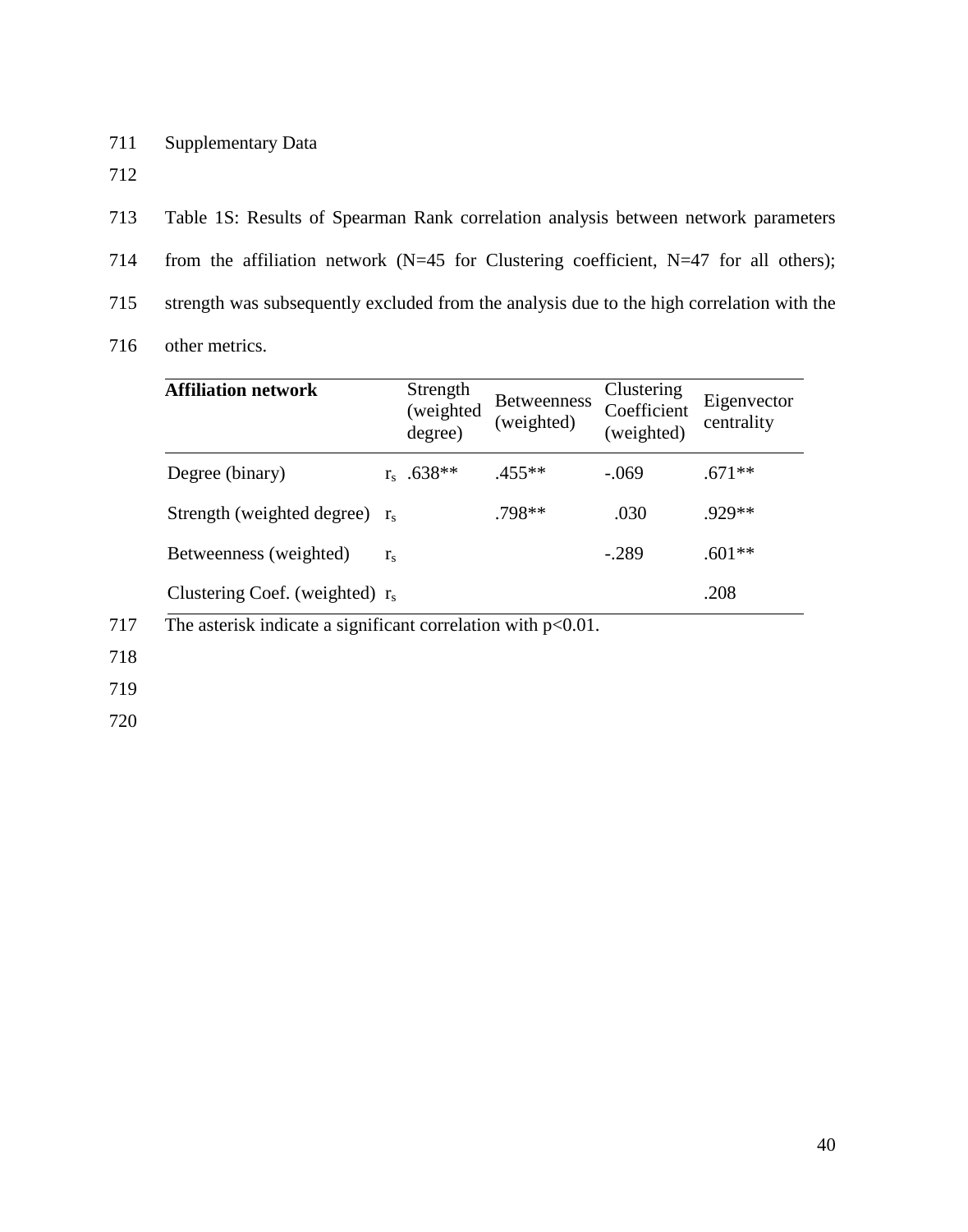721 Table 2S: Logistic regression results predicting macaque survival based on the affiliation<br>722 network (N=45), model 1 uses binary degree, model 2 uses strength instead.

network (N=45), model 1 uses binary degree, model 2 uses strength instead.

723

724

| <b>Affiliation: Full model 1</b> | B                    | Wald z               | ${\bf P}$   | <b>AIC</b> |
|----------------------------------|----------------------|----------------------|-------------|------------|
| Constant                         | 6.44                 | 2.39                 | 0.02        | 60.02      |
| Group                            | 1.22                 | 1.18                 | 0.24        |            |
| <b>Sex</b>                       | 1.08                 | 0.76                 | 0.45        |            |
| Rank                             | $-0.11$              | $-1.27$              | 0.20        |            |
| <b>Binary degree</b>             | $-1.51$              | $-2.22$              | 0.03        |            |
| Clustering                       | $-0.34$              | $-0.63$              | 0.53        |            |
| <b>Betweenness</b>               | 0.06                 | 0.11                 | 0.91        |            |
| Eigenvector                      | 0.06                 | 0.12                 | 0.91        |            |
| Feeding                          | 0.12                 | $-1.80$              | 0.07        |            |
|                                  |                      |                      |             |            |
| <b>Affiliation: Full model 2</b> | B                    | Wald z               | $\mathbf P$ | <b>AIC</b> |
| Constant                         | 5.49                 | 2.29                 | 0.02        | 66.31      |
|                                  | $\sim$ $\sim$ $\sim$ | $\sim$ $\sim$ $\sim$ |             |            |

| Constant           | 5.49    | 2.29    | 0.02 | 66.31 |
|--------------------|---------|---------|------|-------|
| Group              | 0.92    | 0.93    | 0.35 |       |
| <b>Sex</b>         | 0.40    | 0.27    | 0.79 |       |
| Rank               | $-0.08$ | $-1.01$ | 0.31 |       |
| Strength           | $-1.50$ | $-0.70$ | 0.49 |       |
| Clustering         | 0.09    | 0.21    | 0.83 |       |
| <b>Betweenness</b> | 0.52    | 0.66    | 0.51 |       |
| Eigenvector        | 0.77    | 0.47    | 0.64 |       |
| Feeding            | $-0.10$ | $-1.68$ | 0.09 |       |
|                    |         |         |      |       |

725 Significant variables are indicated in bold; variables nearing significance are indicated in

726 italics. The coefficients for the two factors, sex and group, refer to group = group L and 727 sex=female.

728

729

730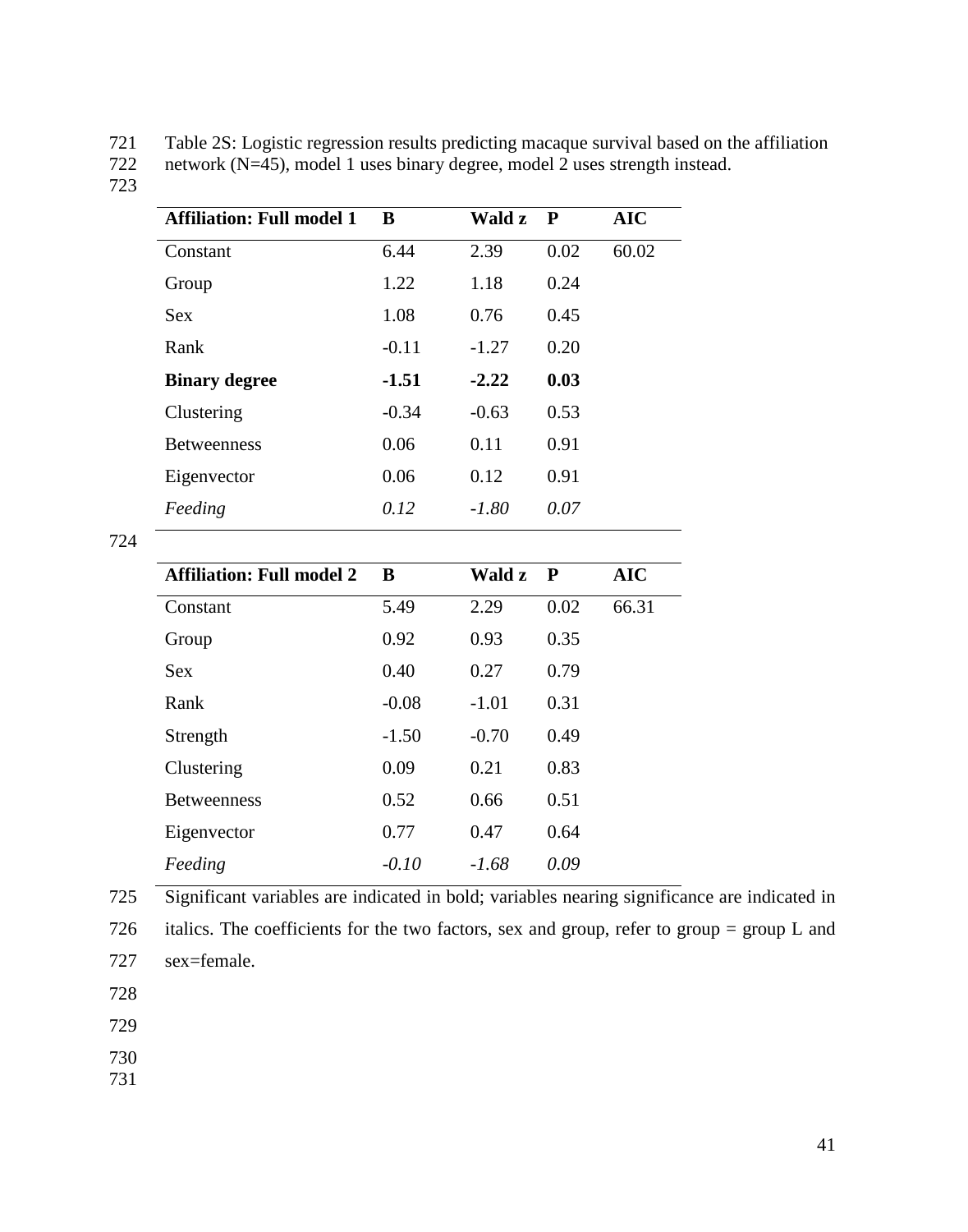- 732 Table 3S
- 733 Model selection results (variable coefficients) for all models with an AIC difference of delta<3 to the best fit model containing

| Inter- | <b>Betweenness</b> | Clustering | Degree   | Eigen-     | Feeding  | Group | Rank     | Sex   | df             | Log        | <b>AICc</b> | Delta          | weight |
|--------|--------------------|------------|----------|------------|----------|-------|----------|-------|----------------|------------|-------------|----------------|--------|
| cept   | Aff                | Aff        | Aff      | vector Aff | time     |       |          | (fem) |                | Likelihood |             |                |        |
| 5.901  |                    |            | $-1.263$ |            | $-0.111$ |       |          |       | 3              | $-22.417$  | 51.4        | $\overline{0}$ | 0.322  |
| 5.731  |                    |            | $-1.194$ |            | $-0.096$ |       | $-0.043$ |       | $\overline{4}$ | $-22.055$  | 53.1        | 1.69           | 0.138  |
| 6.118  |                    |            | $-1.285$ |            | $-0.121$ | $+$   |          |       | $\overline{4}$ | $-22.128$  | 53.3        | 1.84           | 0.129  |
| 6.004  |                    | $-0.183$   | $-1.264$ |            | $-0.113$ |       |          |       | $\overline{4}$ | $-22.305$  | 53.6        | 2.19           | 0.108  |
| 5.730  | 0.165              |            | $-1.330$ |            | $-0.107$ |       |          |       | $\overline{4}$ | $-22.346$  | 53.7        | 2.27           | 0.103  |
| 5.771  |                    |            | $-1.177$ |            | $-0.106$ |       |          | $+$   | $\overline{4}$ | $-22.352$  | 53.7        | 2.28           | 0.103  |
| 5.892  |                    |            | $-1.267$ | 0.0073     | $-0.111$ |       |          |       | $\overline{4}$ | $-22.427$  | 53.8        | 2.41           | 0.096  |

734 only affiliation network parameters.

735 Aff = affiliation network, feeding time = percentage feeding time, AICc = Aikaikes Information Criterium with correction for

736 finite sample size, Delta = difference of AICs to best model, weight = Aikaike weight, + indicates that these variables were

737 selected in interaction with another variable.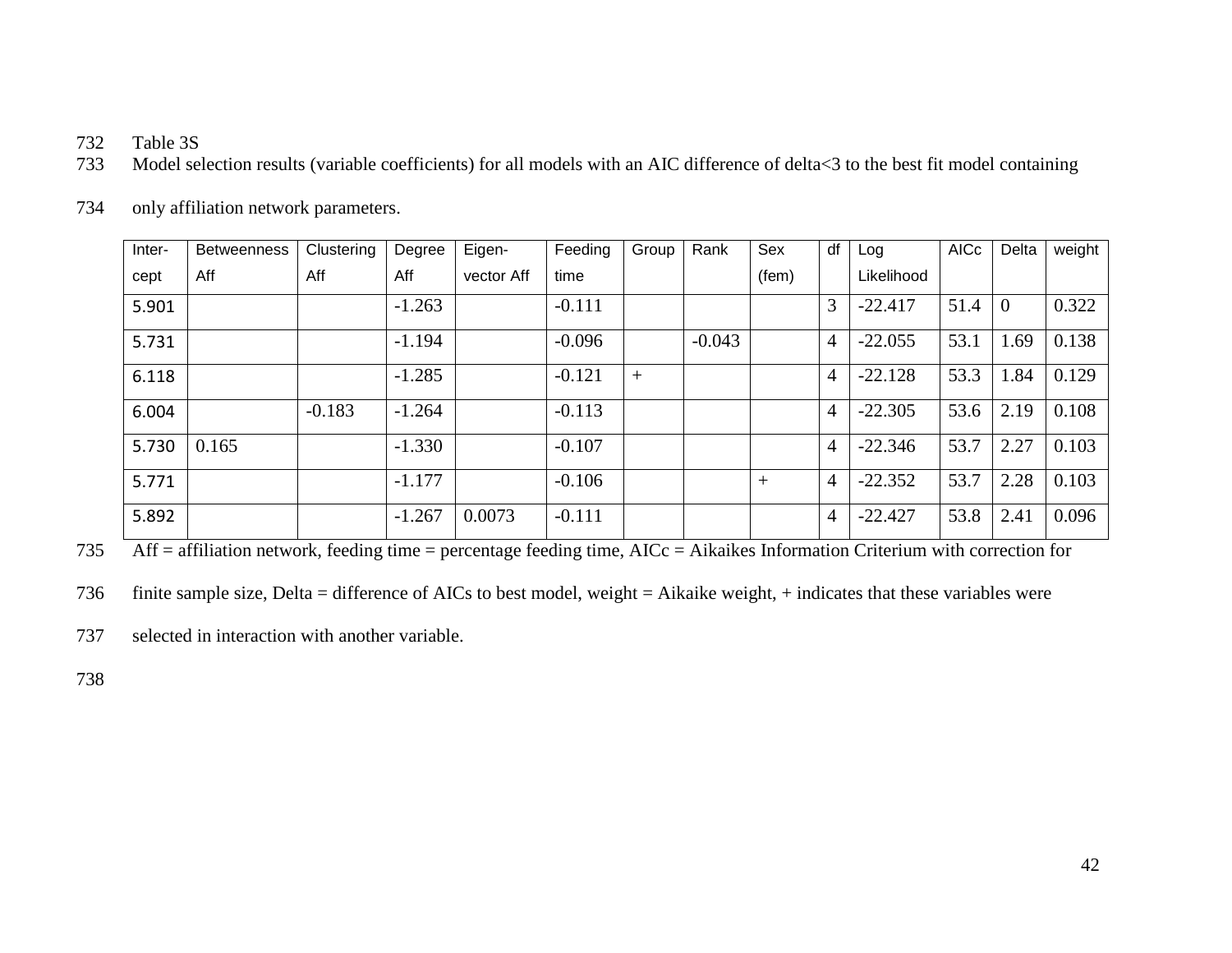739 Table 4S: Results of the Spearman Rank correlation analysis between network parameters 740 from the aggression network (N=46 for clustering coefficient and N=47 for all others); 741 strength (weighted degree) and eigenvector centrality were subsequently excluded from 742 the analysis, due to the high correlation between these variables with the other network 743 metrics.

|     | <b>Aggression network</b>                                        |                         | Degree<br>(weighted) | <b>Betweenness</b><br>(weighted) | Clustering<br>Coefficient<br>(weighted) | Eigenvector<br>centrality |
|-----|------------------------------------------------------------------|-------------------------|----------------------|----------------------------------|-----------------------------------------|---------------------------|
|     | Degree (binary)                                                  | $r_{\rm s}$             | .921**               | $.561**$                         | $-.575**$                               | .885**                    |
|     | Degree (weighted)                                                | $\mathbf{r}_\mathrm{s}$ |                      | $.746**$                         | $.553**$                                | .970**                    |
|     | Betweenness (weighted)                                           | $r_{\rm s}$             |                      |                                  | $-.571**$                               | $.666**$                  |
|     | Clustering Coef.<br>(weighted)                                   | $\mathbf{r}_\mathrm{s}$ |                      |                                  |                                         | $-.401**$                 |
| 744 | The asterisks indicate a significant correlation with $p<0.01$ . |                         |                      |                                  |                                         |                           |
| 745 |                                                                  |                         |                      |                                  |                                         |                           |
| 746 |                                                                  |                         |                      |                                  |                                         |                           |
| 747 |                                                                  |                         |                      |                                  |                                         |                           |
| 748 |                                                                  |                         |                      |                                  |                                         |                           |
| 749 |                                                                  |                         |                      |                                  |                                         |                           |
| 750 |                                                                  |                         |                      |                                  |                                         |                           |
| 751 |                                                                  |                         |                      |                                  |                                         |                           |
| 752 |                                                                  |                         |                      |                                  |                                         |                           |
| 753 |                                                                  |                         |                      |                                  |                                         |                           |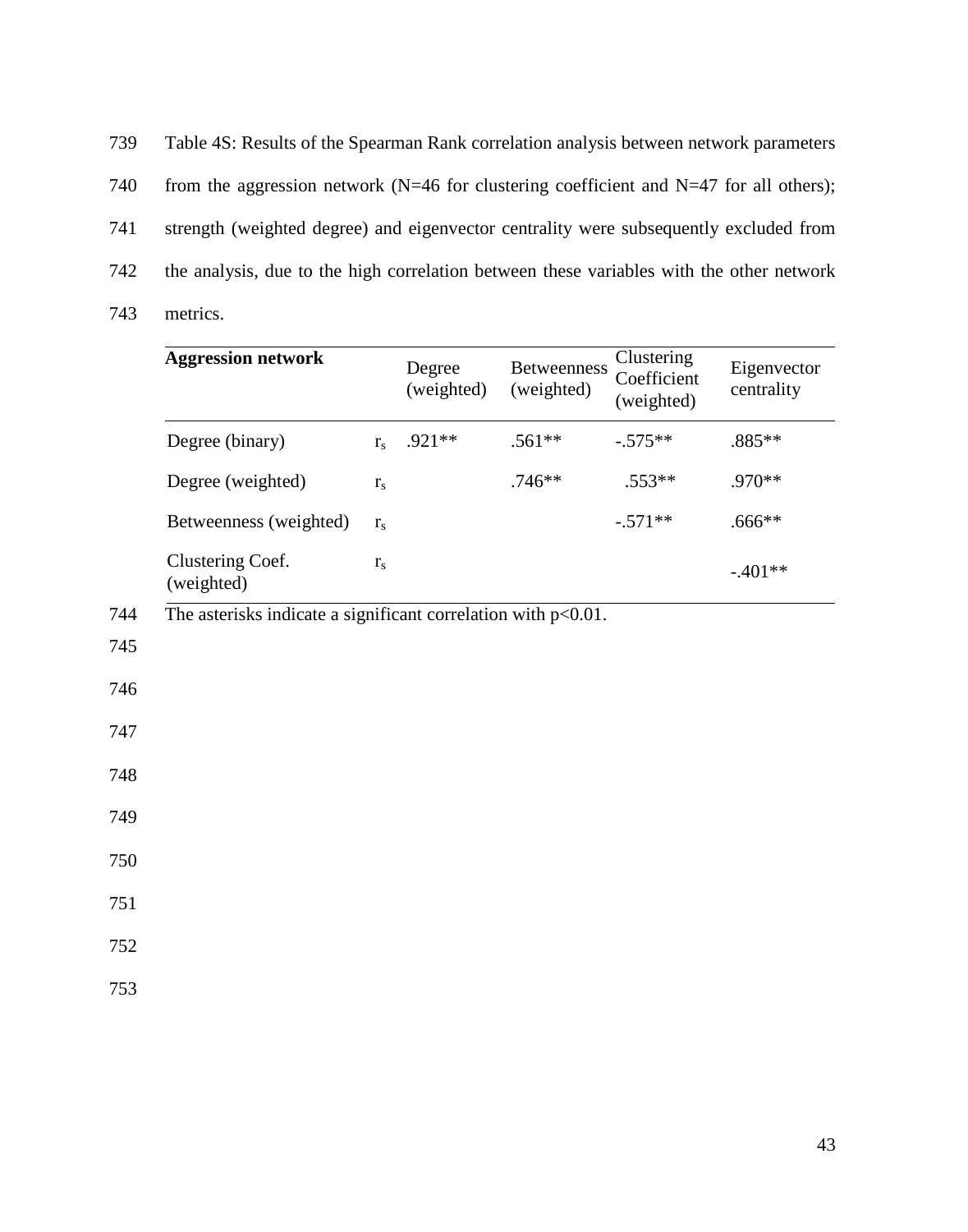754 Table 5S: Logistic regression results predicting macaque survival based on the aggression

<sup>756</sup>

| <b>Aggression: Full model 1 B</b> |         | Wald z         | $\mathbf P$ | <b>AIC</b> |
|-----------------------------------|---------|----------------|-------------|------------|
| Constant                          | 1.23    | 0.48           | 0.63        | 47.58      |
| Group                             | $-1.09$ | $-0.86$        | 0.39        |            |
| <b>Sex</b>                        | 0       | $\overline{0}$ | 1           |            |
| Rank                              | 0.08    | 0.77           | 0.44        |            |
| Binary degree                     | $-3.03$ | $-1.78$        | 0.07        |            |
| Clustering                        | 1.72    | 1.90           | 0.06        |            |
| <b>Betweenness</b>                | $-0.11$ | $-0.13$        | 0.90        |            |
| Feeding                           | 0.007   | 0.11           | 0.91        |            |

757

| <b>Aggression: Full model 2 B</b> |         | Wald z  | $\mathbf P$ | <b>AIC</b> |
|-----------------------------------|---------|---------|-------------|------------|
| Constant                          | 0.41    | 0.18    | 0.86        | 50.48      |
| Group                             | $-0.39$ | $-0.36$ | 0.72        |            |
| <b>Sex</b>                        | $-0.36$ | $-0.24$ | 0.81        |            |
| Rank                              | 0.02    | 0.24    | 0.81        |            |
| Strength                          | $-1.77$ | $-1.39$ | 0.16        |            |
| <b>Clustering</b>                 | 2.09    | 2.15    | 0.03        |            |
| <b>Betweenness</b>                | 0.35    | 0.35    | 0.73        |            |
| Feeding                           | 0.03    | 0.49    | 0.62        |            |

758

759 Significant variables are indicated in bold; variables nearing significance are indicated in

760 italics. The coefficients for the two factors, sex and group, refer to group = group L and 761 sex=female.

<sup>755</sup> network (N=46); model 1 uses binary degree, model 2 uses strength instead.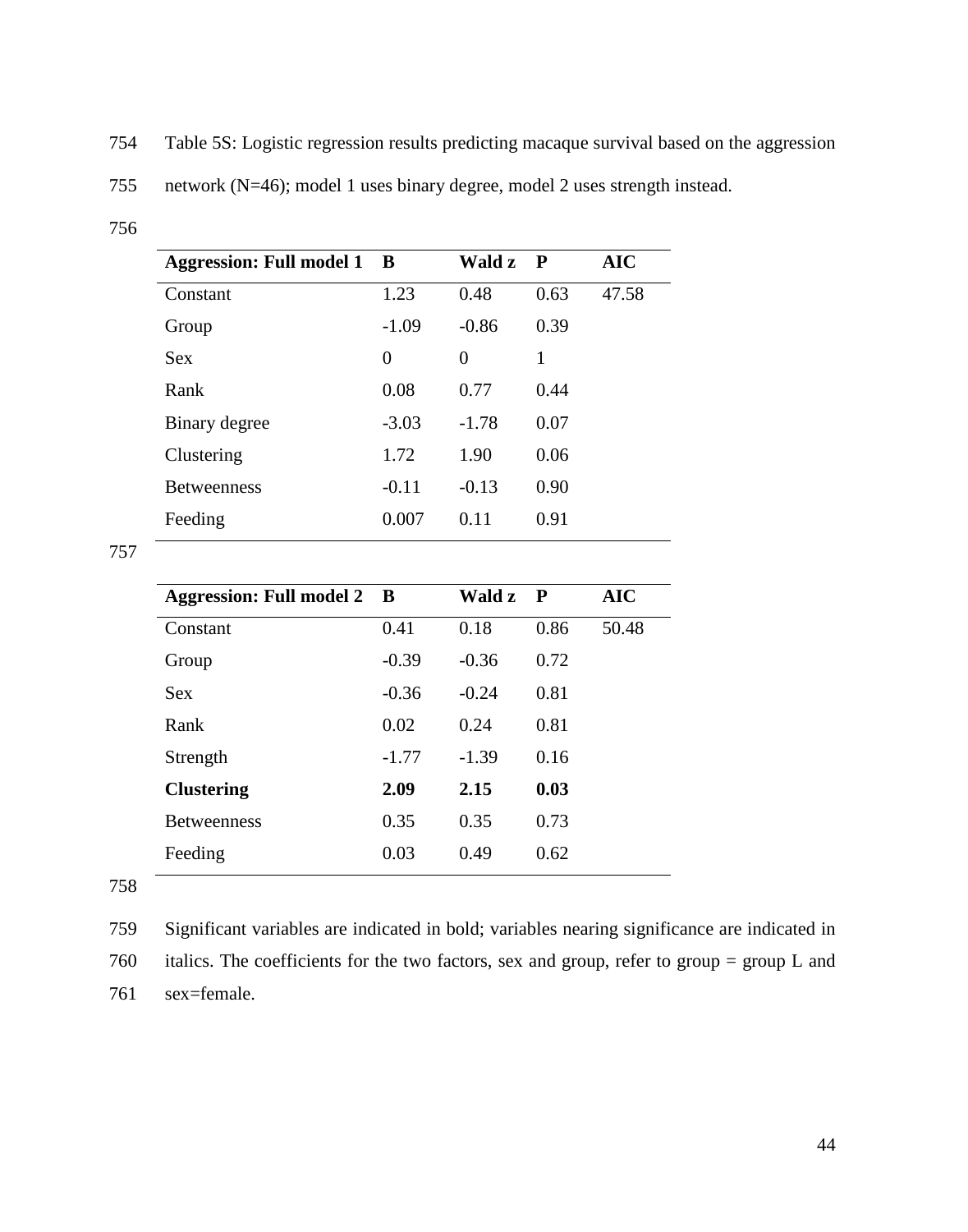### 762 Table 6S

763 Model selection results (variable coefficients) for all models with an AIC difference of delta<3 to the best fit model containing only aggression

764 network parameters.

765

| Intercept | <b>Betweenness</b> | Clustering | Degree   | Feeding | Group | Rank    | Sex      | df             | Log        | AICc | Delta            | weight |
|-----------|--------------------|------------|----------|---------|-------|---------|----------|----------------|------------|------|------------------|--------|
|           | Agg                | Agg        | Agg      | time    |       |         | (female) |                | Likelihood |      |                  |        |
| 1.527     |                    | 1.611      | $-2.042$ |         |       |         |          | 3              | $-16.44$   | 39.5 | $\boldsymbol{0}$ | 0.373  |
| 1.04      |                    | 1.700      | $-2.528$ |         |       | 0.04781 |          | $\overline{4}$ | $-16.25$   | 41.5 | 2.02             | 0.136  |
| 1.943     |                    | 1.594      | $-2.143$ |         | $+$   |         |          | $\overline{4}$ | $-16.28$   | 41.5 | 2.07             | 0.132  |
| 1.346     |                    | 1.607      | $-2.516$ |         |       |         | $^{+}$   | $\overline{4}$ | $-16.32$   | 41.6 | 2.16             | 0.127  |
| 1.455     | $-0.2699$          | 1.527      | $-1.947$ |         |       |         |          | $\overline{4}$ | $-16.38$   | 41.7 | 2.28             | 0.119  |
| 1.52      |                    | 1.612      | $-2.043$ | 0.0002  |       |         |          | $\overline{4}$ | $-16.44$   | 41.9 | 2.40             | 0.112  |

 $\frac{1}{\text{Agg}} = \frac{1}{\text{aggression network, feeding time}} = \frac{1}{\text{percentage feeding time, AICc}} = \text{Aikaikes Information Criterion with correction for finite sample}$ 

767 size, Delta = difference of AICc to best model, weight = Aikaike weight, +indicates that these variables were selected in interaction with another

768 variable.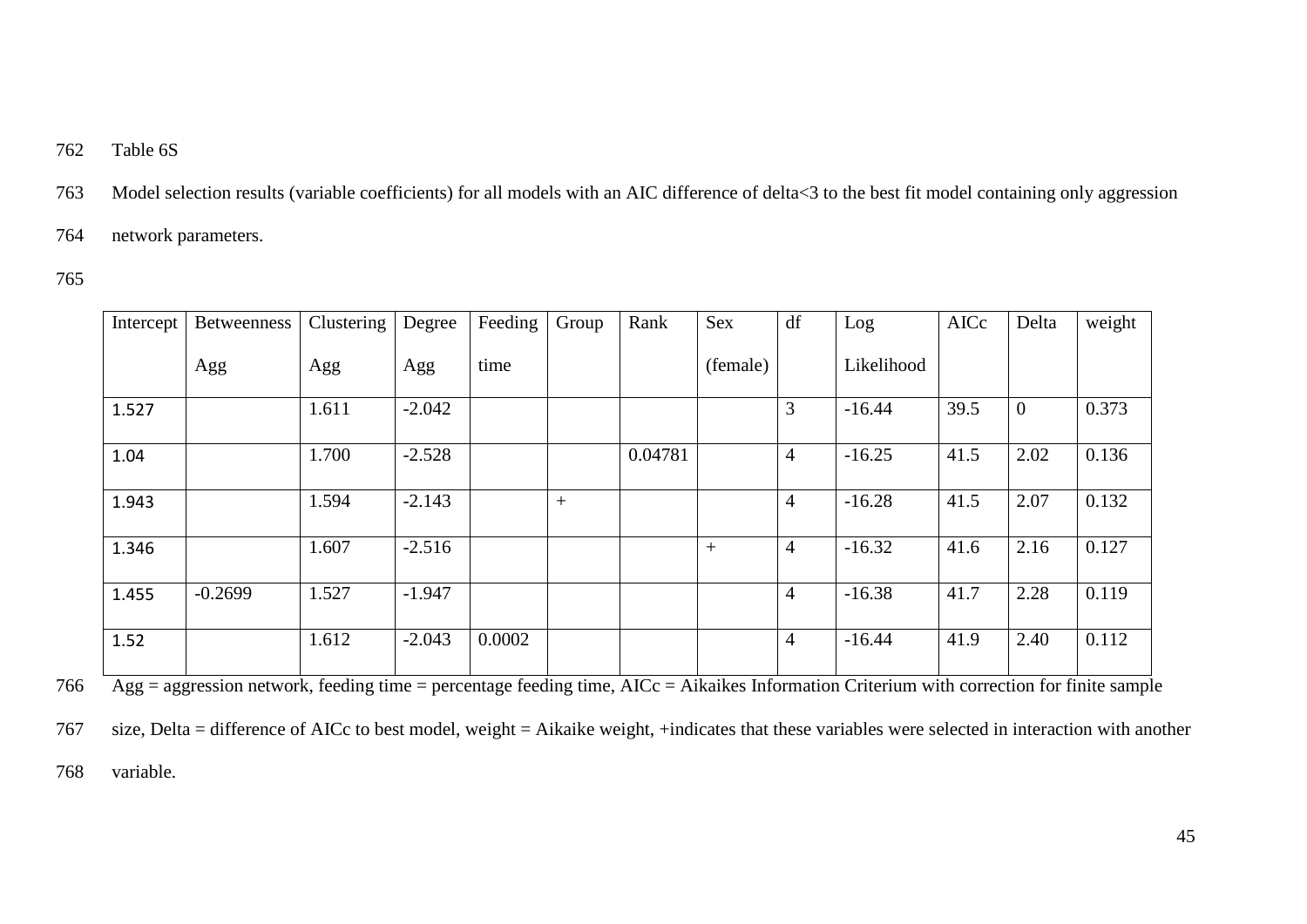769 Table 7S: Spearman correlation coefficients between network parameters from the affiliation and the aggression network. Significant 770 correlations are marked in bold.

|                            | <b>Aggression network</b>               |              | Feeding<br>time $(\%)$   |          | Degree (binary) Degree (weighted) | <b>Betweenness</b><br>(weighted) | Clustering<br>Coefficient<br>(weighted) | Eigenvector<br>centrality | Rank     |
|----------------------------|-----------------------------------------|--------------|--------------------------|----------|-----------------------------------|----------------------------------|-----------------------------------------|---------------------------|----------|
|                            | Feeding time<br>(%)                     | $r_{s}$      | $\overline{\phantom{0}}$ | 0.415    | 0.459                             | 0.591                            | $-0.469$                                | 0.370                     | 0.496    |
|                            | Degree<br>(binary)                      |              | $r_s$ -0.091             | 0.592    | 0.539                             | $-0.277$                         | 0.159                                   | 0.560                     | 0.122    |
|                            | Degree<br>(weighted)                    |              | $r_s$ -0.235             | 0.371    | 0.266                             | $-0.161$                         | 0.055                                   | 0.281                     | 0.180    |
| <b>Affiliation</b> network | <b>Betweenness</b><br>(weighted)        |              | $r_s$ -0.268             | $-0.042$ | 0.048                             | 0.181                            | 0.024                                   | 0.054                     | 0.113    |
|                            | Clustering<br>Coefficient<br>(weighted) | $\rm r_s$    | 0.009                    | 0.227    | 0.094                             | $-0.080$                         | $-0.094$                                | 0.115                     | $-0.053$ |
|                            | Eigenvector<br>centrality               | $r_s$ -0.245 |                          | 0.378    | 0.303                             | $-0.166$                         | 0.101                                   | 0.328                     | 0.161    |
|                            | Rank                                    | $r_{\rm s}$  | .496                     | 0.552    | 0.492                             | 0.442                            | $-0.280$                                | 0.436                     |          |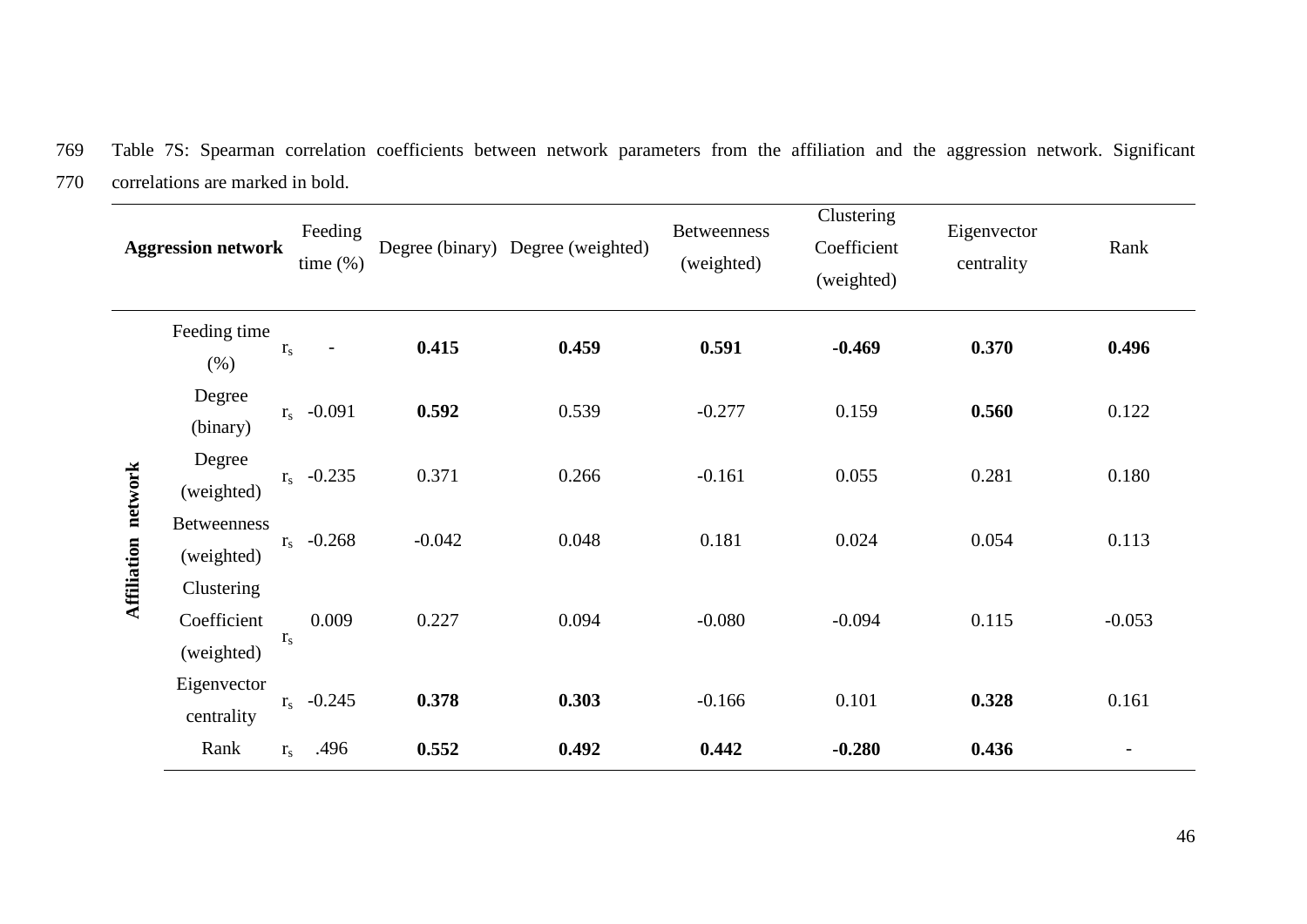771 Table 8S: Logistic regression results predicting macaque survival based on all

|  | 772 | affiliation and aggression network parameters; $N=44$ . |  |  |  |  |
|--|-----|---------------------------------------------------------|--|--|--|--|
|--|-----|---------------------------------------------------------|--|--|--|--|

| <b>Combined Full model</b>       | B       | Wald z  | P    | <b>AIC</b> |
|----------------------------------|---------|---------|------|------------|
| Constant                         | 0.66    | 0.125   | 0.90 | 49.60      |
| Rank                             | 0.09    | 0.63    | 0.53 |            |
| Group                            | $-0.50$ | $-0.28$ | 0.78 |            |
| <b>Sex</b>                       | 1.03    | 0.39    | 0.70 |            |
| Binary degree <sub>agg</sub>     | -4.32   | $-1.78$ | 0.08 |            |
| <b>Clustering</b> <sub>agg</sub> | 2.67    | 2.19    | 0.03 |            |
| Betweenness <sub>agg</sub>       | $-0.09$ | $-0.09$ | 0.93 |            |
| Binary degree <sub>aff</sub>     | $-1.18$ | $-0.94$ | 0.35 |            |
| Clustering <sub>aff</sub>        | $-2.13$ | $-1.68$ | 0.09 |            |
| $Betweenness_{\text{aff}}$       | $-0.25$ | $-0.25$ | 0.80 |            |
| Eigenvector <sub>aff</sub>       | 1.07    | 1.29    | 0.19 |            |
| Feeding                          | 0.02    | 0.20    | 0.84 |            |

774

775 Variables nearing significance are indicated in italics. The coefficients for the two

776 factors, sex and group, refer to group = group L and sex=female.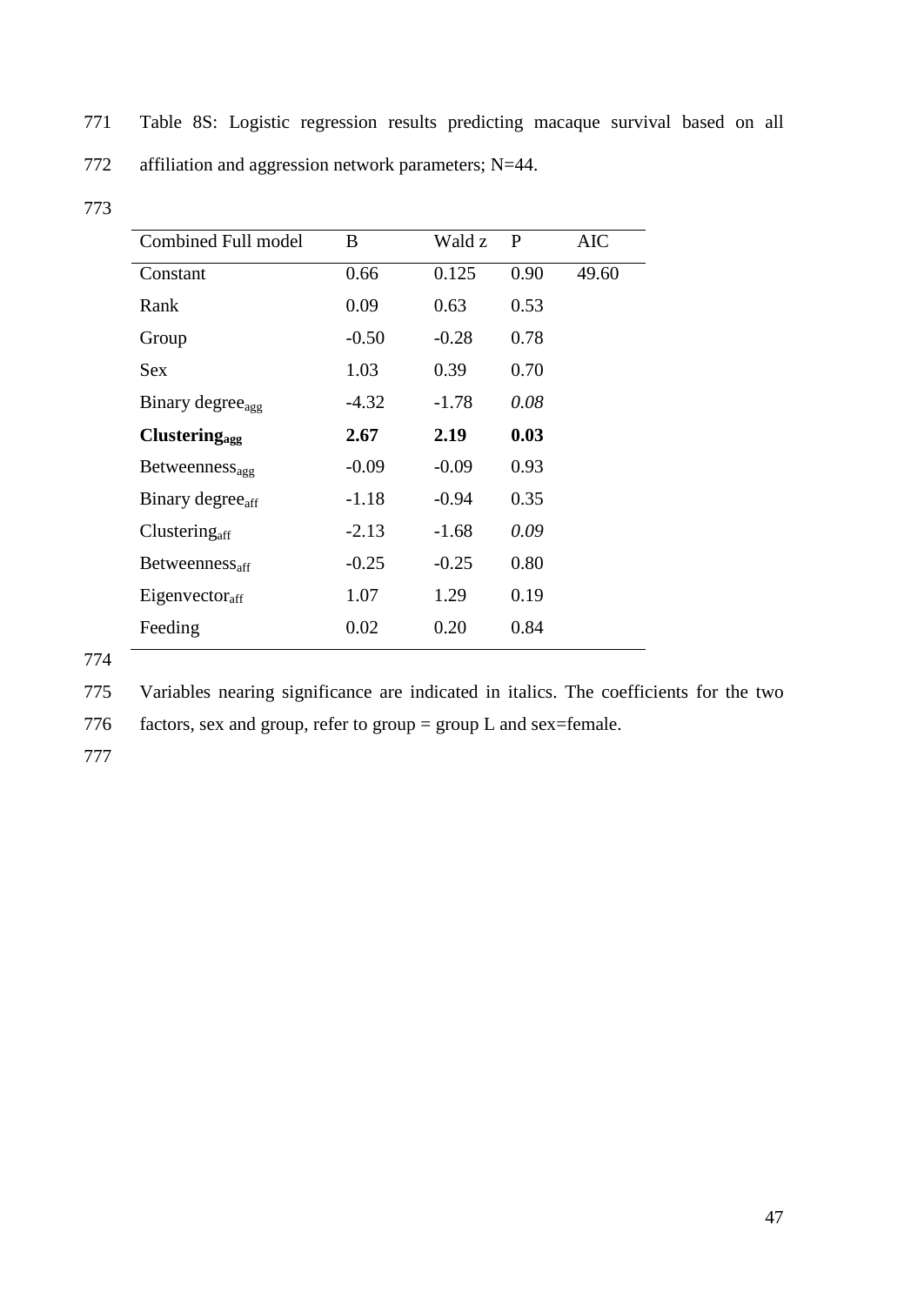778 Table 9S. Model selection results (variable coefficients) for all models with an AIC difference of delta<3 to the best fit model containing

| both, affiliation and aggression network parameters. | 779 |  |  |  |
|------------------------------------------------------|-----|--|--|--|
|------------------------------------------------------|-----|--|--|--|

| Intercept | <b>Btwn</b> | Clust    | Deg      | EV    | <b>Btwn</b> | Clust | Deg      | Feed     | Rank     | df             | Log      | AICc | Delta       | weight |
|-----------|-------------|----------|----------|-------|-------------|-------|----------|----------|----------|----------------|----------|------|-------------|--------|
|           | Aff         | Aff      | Aff      | Aff   | Agg         | Agg   | Agg      |          |          |                | Lik      |      |             |        |
| 1.517     |             |          |          |       |             | 1.601 | $-2.033$ |          |          | 3              | $-16.43$ | 39.5 | $\mathbf 0$ | 0.125  |
| 1.814     |             | $-0.840$ |          |       |             | 1.895 | $-2.186$ |          | $[+sex]$ | 4              | $-15.23$ | 39.5 | 0.02        | 0.124  |
| 1.031     |             | $-1.216$ |          |       |             | 2.154 | $-3.382$ |          | 0.099    | 5              | $-14.61$ | 40.8 | 1.34        | 0.064  |
| 2.113     |             | $-1.072$ | $-0.667$ |       |             | 2.086 | $-1.938$ |          |          | 5              | $-14.80$ | 41.2 | 1.71        | 0.053  |
| 1.828     |             | $-0.971$ |          | 0.429 |             | 1.938 | $-2.463$ |          |          | 5              | $-14.85$ | 41.3 | 1.82        | 0.05   |
| 1.634     |             |          | $-0.431$ |       |             | 1.728 | $-1.790$ |          |          | $\overline{4}$ | $-16.17$ | 41.4 | 1.91        | 0.048  |
| 1.507     |             | $-0.947$ |          |       |             | 1.902 | $-3.073$ |          |          | 5              | $-14.91$ | 41.4 | 1.93        | 0.048  |
| 1.041     |             |          |          |       |             | 1.694 | $-2.518$ |          | 0.047    | $\overline{4}$ | $-16.24$ | 41.5 | 2.05        | 0.045  |
| 1.932     |             |          |          |       |             | 1.582 | $-2.133$ | $[+grp]$ |          | $\overline{4}$ | $-16.26$ | 41.6 | 2.09        | 0.044  |
| 1.339     |             |          |          |       |             | 1.598 | $-2.503$ |          | $[+sex]$ | $\overline{4}$ | $-16.31$ | 41.6 | 2.19        | 0.042  |